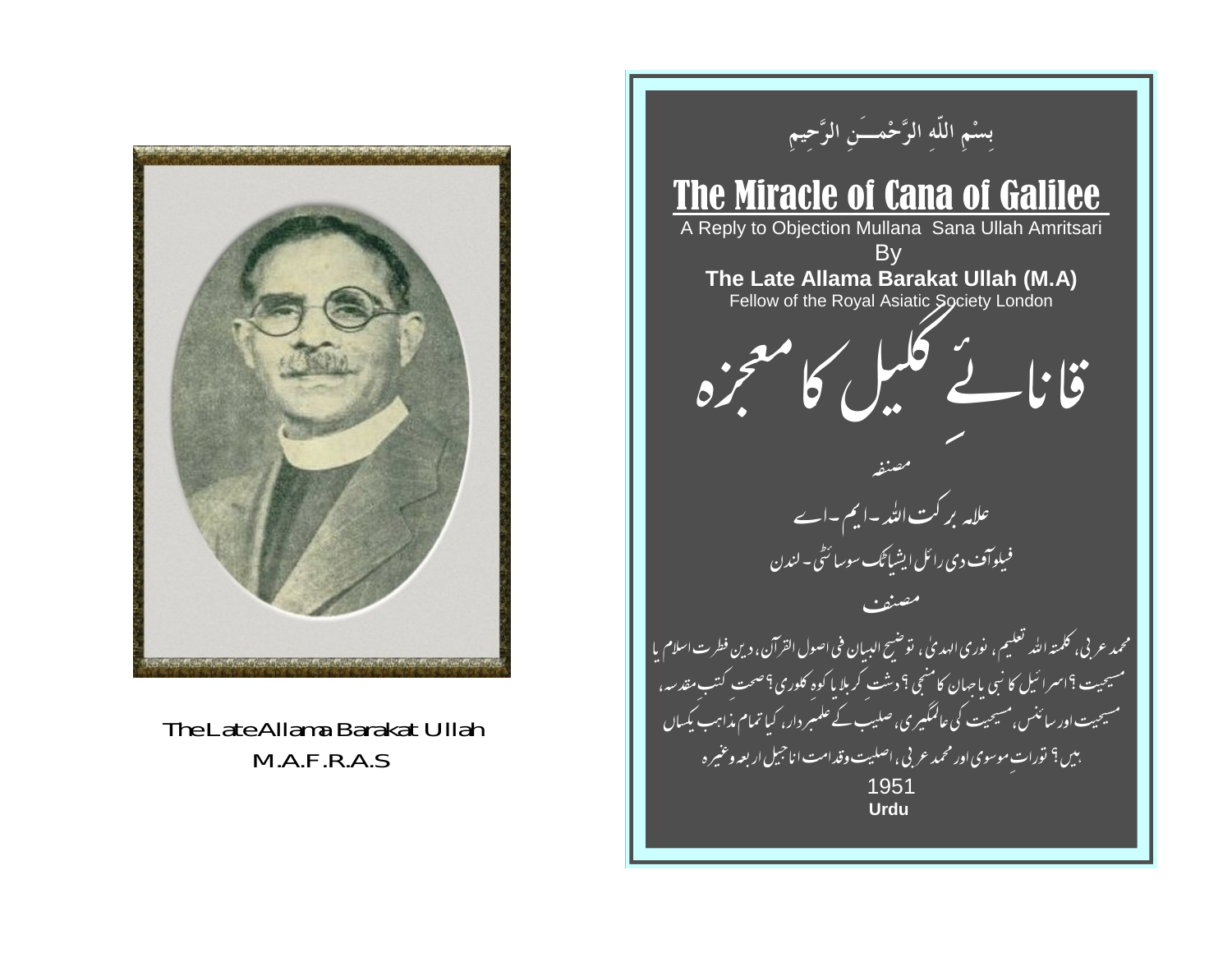پهلی ایڈیشن کا دیباچه

انجیل چہارم میں وارد ہے کہ ابن اللہ نے اپنی رسالت کی ابتدا قانائے گلیل کے معجزے سے کی ۔اس گاؤں میں آپ نے بیاہ کے موقع پرا یک غریب خاندان کی حاجت کو یوں رفع کیا کہ یا ٹی کومسیحا ٹی اعجاز سے انگور کے رس میں تبدیل کردیا۔ مخالفین مسیحیت اس معجزہ پر عموماً اعتراض کیا کرتے ہیں اور ہم نے یہ کوشش کی ہے کہ اس رسالہ میں ان اعتراضات کی تفصیلی طور پر تنقید کی جائے۔ پس ہم نے مولوی ثناء الٹد صاحب کے اعتراضات کو لے کر ان کا حواب دیا ہے کیونکہ مولوی صاحب کو شمالی ہند کے مسلمانوں میں بوجوہ چند درچند شہرت حاصل ہے۔ انہوں نے میری تین کتابوں کے حواب میں چند دقیا نوسی اعتراضات پڑھ سنائے،میں۔اسی سلسلہ میں قانائے گلیل کے معجزہ پر بھی نہایت دریدہ دہنی سے اعتراضات کئے گئے ہیں - ہم نے ان اعتراضات کو مطلقا قابل التفات نه پا با کیونکه بالفاظ قاد با فی ریویو آف ریلجنس ہمارا" انداز بیان مختلف تعا- لیکن مولوی صاحب کا انداز وہی قدیم مناظرا نہ ہے جس کے بیان میں کوئی ندرت نہیں" پھر خیال آیا کہ اہل اسلام میں قحط الرجال اس قدر ہے کہ ہماری کتابیں قریباً تیس سال سے شائع ہو کر بزیان حاال حل مب میازر پکار رہی ہیں ۔ لیکن قادیا فی اور دیگر مسلمان مناظرین کا یہ حال ہے کہ توگوئی مرده اند- خود مولوی صاحب بھی یہی رونا روتے ہیں (اسلام ومسیحیت صفحہ ۱ تا ۲۳) روبه میدان کس نمی آرد سوارا<sub>ل راجی</sub>ه شد ؟

| فهرست مضامين         |                                                               |
|----------------------|---------------------------------------------------------------|
| ۵                    | يبهلى ايڈيشن                                                  |
| ۸                    | دوسرے ایڈیش کا دیباجہ                                         |
| ۹                    | باب اول - قانائے گلیل کامعجزہ اور مخالفین کے اعتراضات         |
| $\mathsf{I}$         | باب دوم۔ پہلااعتراض۔ کیاسید نامسیح نے بی بی مریم کو ناک بھوں  |
|                      | حرِثِها كر مخاطب كيا تِها؟                                    |
| ۵ ا                  | باب سوم۔ دوسمر ااعتراض ۔ کیاسید نامسیح نے ماں کی بے ادبی کی ؟ |
| ۹                    | آیه مثریفه کی اصل یونا فی عبارت اوراس کا ترجمه                |
| ۲۵                   | آبه تثريفه كامطلب                                             |
| م ۲                  | الفاظ "اے عورت"                                               |
| ا س                  | "ابھی میراوقت نہیں آیا"                                       |
| ٣۷                   | آیہ مثر یفہ زیر بحث کی ایک اور تاویل                          |
| $\mathsf{r} \bullet$ | باب چہارم۔ تیسرا اعتراض - کیاا بن اللہ نے نثراب بنا ٹی ؟      |
| ۴۸                   | حلت وحرمت كاسوال                                              |
| $\mathbf{y}$         | باب بشجم۔ حیوتھااعتراض۔ کیامجلس یادہ خوری کی تھی؟             |
| $\blacksquare$       | كلمته الله كباكهائے پيئے تھے ؟                                |
| ٦∠                   | <u> ثنادی کی محفل با نثراب خوری کی محلس ؟</u>                 |
| ۷                    | معجزات مسح آبات الله بين -                                    |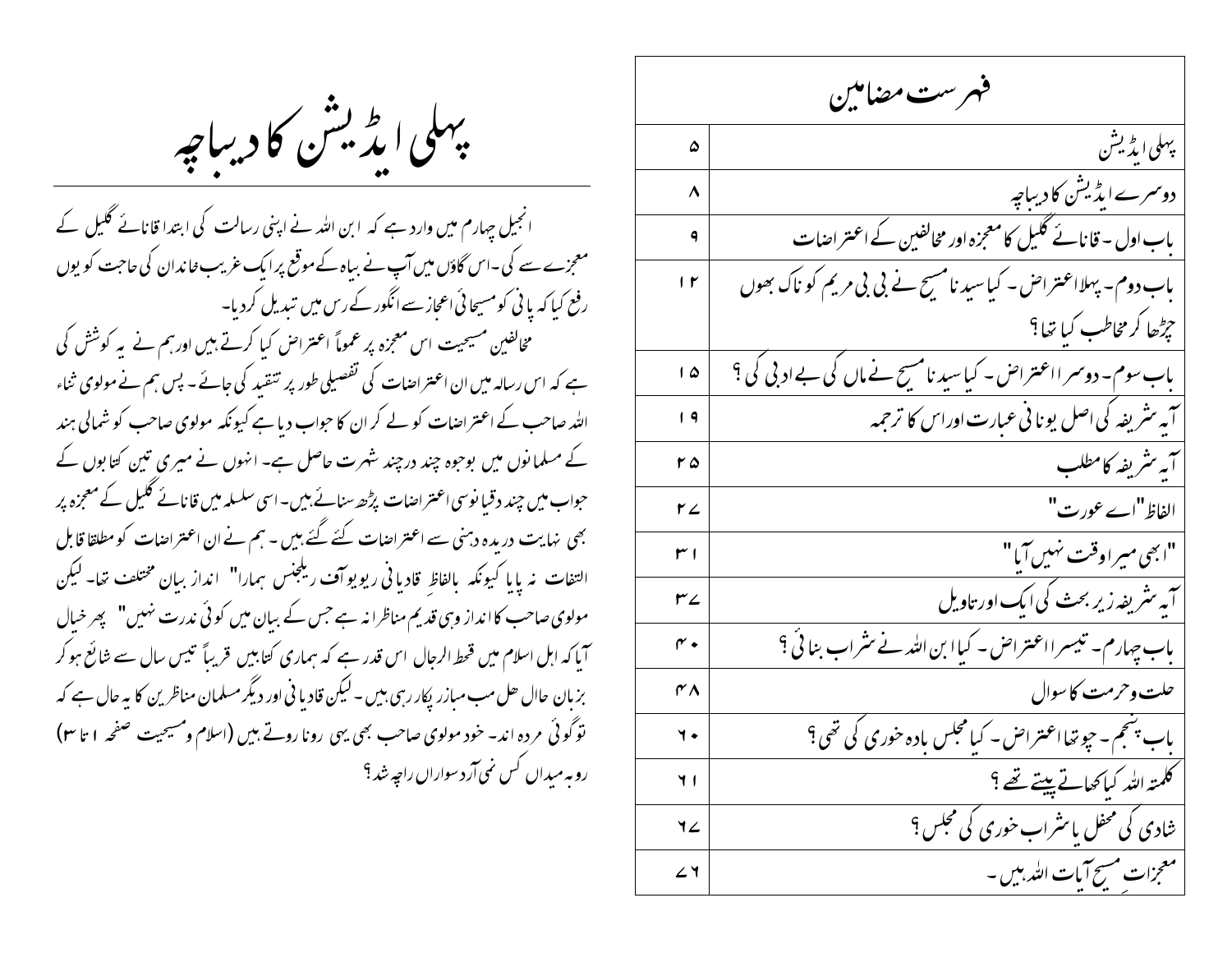وَالَّذِينَ آمَنُوا وَمَا يَخْدَعُونَ إِلاَّ أَنفُسَهُم وَمَا يَشْعُرُونَ في قُلُوبهم مَّرَضٌ فَزَادَهُمُ اللَّهُ مَرَضاً وَلَهُم عَذَابٌ أَلِيمٌ بِمَا كَانُوا يَكْذِبُونَ (سِرِهِ بِقِرهِ ٢ تا • اآيت)

ترحمه: ' یعنی( ' مولوی ثناء الله صاحب جیسے) " لوگ حو کفر میں پڑے بیں۔ان کو ڈرانا یا نہ ڈرانا پکساں ہے۔ وہ ایمان نہیں لانے کے - الٹد نے ان کے دلوں پر مہر لگادی ہے اوران کے کا نوں پر اوران کی آنکھوں پر پردہ ہے اور ان کے لئے ساری عذاب ہے۔ اور مولوی ثناء اللہ کی طرح بعض لوگ بیں حوز مان سے تو اقرار کرتے ہیں کہ ہم اللہ پر اور آمخری دن پر ایمان لائے۔ حالانکہ وہ اپنے دلوں میں یہ ایمان نہیں رکھتے ۔ اس قسم کے لوگ املہ کو اورایمان داروں کو دھوکا دینا چاہتے ہیں۔ لیکن درحقیقت وہ صرف اپنے آپ کو ہی دھوکا دیتے ہیں اور عقل سے عاری ہیں ۔ان کے دلوں میں بیماری ہے۔ پس اللہ نے ان کی بیماری کواور بھی بڑھا د باہے۔آئندہ جہان میں ان کے لئے درد ناک عذاب تیار ہے کیونکہ وہ جھوٹ بکتے ہیں"۔ اسی روحا فی تاریکی اور بیماری کی طرف حصرت کلمته الله نے اشارہ کیا جب آپ نے حصرت یسعیاہ نہی کے الفاظ کواپنی زبان حقیقت ترحمان سے دہرا یااور فرمایا"۔ان لوگوں کے حن میں یسعیاہ کی یہ پیشین گوئی پوری ہوتی ہے کہ تم کانوں سے سنوگے پر ہر گزیہ سمجھوگے اورآنکھوں سے دیکھوگے پر ہر گز معلوم نہ کروگے کیونکہ اس امت کے دل پر جربی جیا گئی ہے اور وہ کا نوں سے اونچاسنتے ہیں اورا نہوں نے اپنی آنکھیں بند کرلی بیں تاایسا نہ ہو کہ وہ آنکھوں سے معلوم کریں اور کا نوں سے سنیں اور دل سے سمجھیں اور رحوع لائیں اور میں ان کو شفا بخثوں (متى ١٣ : ٢٧ )-

پس ہم نے اس مجبوری کے ماتحت کہ " با ہمیں مردماں بباید ساخت" اس رسالہ میں آپ کے ان اعتراضات کا حبواب لکھا ہے۔ حن کا تعلق قانائے گلیل کے معمِزہ کے ساتھ معاًہمارے دل میں یہ خیال بھی آیا کہ مولوی صاحب کی عمر کی یہ آخری منزل ہے اور بموجب الفاظ قرآنی لا تقنطوامن رحمت الله (الله کی رحمت سے ناامید نہ ہو) ہمیں فصل الهیٰ سے ما یوس نہیں ہونا چاہیے ممکن ہے کہ مولوی صاحب اپنے اعتر اضات کا حواب پڑھ کر "داعی اجل کولہیک کھنے" سے پہلے نوبہ کرلیں اورہم بھی روز حساب سمرخرو ہوجائیں۔ پس ہم نے ان کی دریدہ دہنی سے قطع نظر کرکے اپنے گلیجے پر سل رکھ کران کے اعتراضات کا حواب دیا ہے۔لیکن ہم اس کے ساتھ ہی آپ کو توبہ کی دعوت بھی دیتے ہیں ۔آپ نے اسلام کے "الولعزم رفيع المرتبت پبيغمبر حصرت روح الله كى ايسى توبين وتنقيص كى كه سثرافت ماتم کناں اور انسانیت مر ثبہ خواں ہے۔ آپ تمام عمر اس قسم کے آزار مناظروں کے عادی رہے <u>ہیں اور پیرا نہ سالی میں اپنی طرز سے باز نہیں آسکتے۔</u> بقول حصرت غالب گوہاتھ میں جنبش نہیں آنکھوں میں تودم ہے رہنے دوابھی ساعر ومینامیرے آگے مولوی صاحب کارخ اور انداز ہم کو سورہ بقرہ کی مندرجہ ذیل آیات یاد دلاتا ہے کہ کاش کہ آپ ان کا " حد بر اور عوٰر" سے مطالعہ کریں اوراپنے گناہوں سے نوبہ کرکے رحوع

إِنَّ الَّذِينَ كَفَرُواْ سَوَاءٌ عَلَيْهِمْ أَأَنذَرْتَهُمْ أَمْ لَمْ تُنذرْهُمْ لاَ يُؤْمِنُونَخَتَمَ اللَّهُ عَلَى قُلُوبهمْ وَعَلَى سَمْعهمْ وَعَلَى أَبْصَارِهمْ غشَاوَةٌ وَلَهُمْ عَذَابٌ عظيمُوَمنَ النَّاسِ مَن يَقُولُ آمَنَّا بِاللَّهِ وَبِالْيَوْمِ الآخرِ وَمَا هُم بِمُؤْمِنِينَ يُخَادِعُونَ اللَّهَ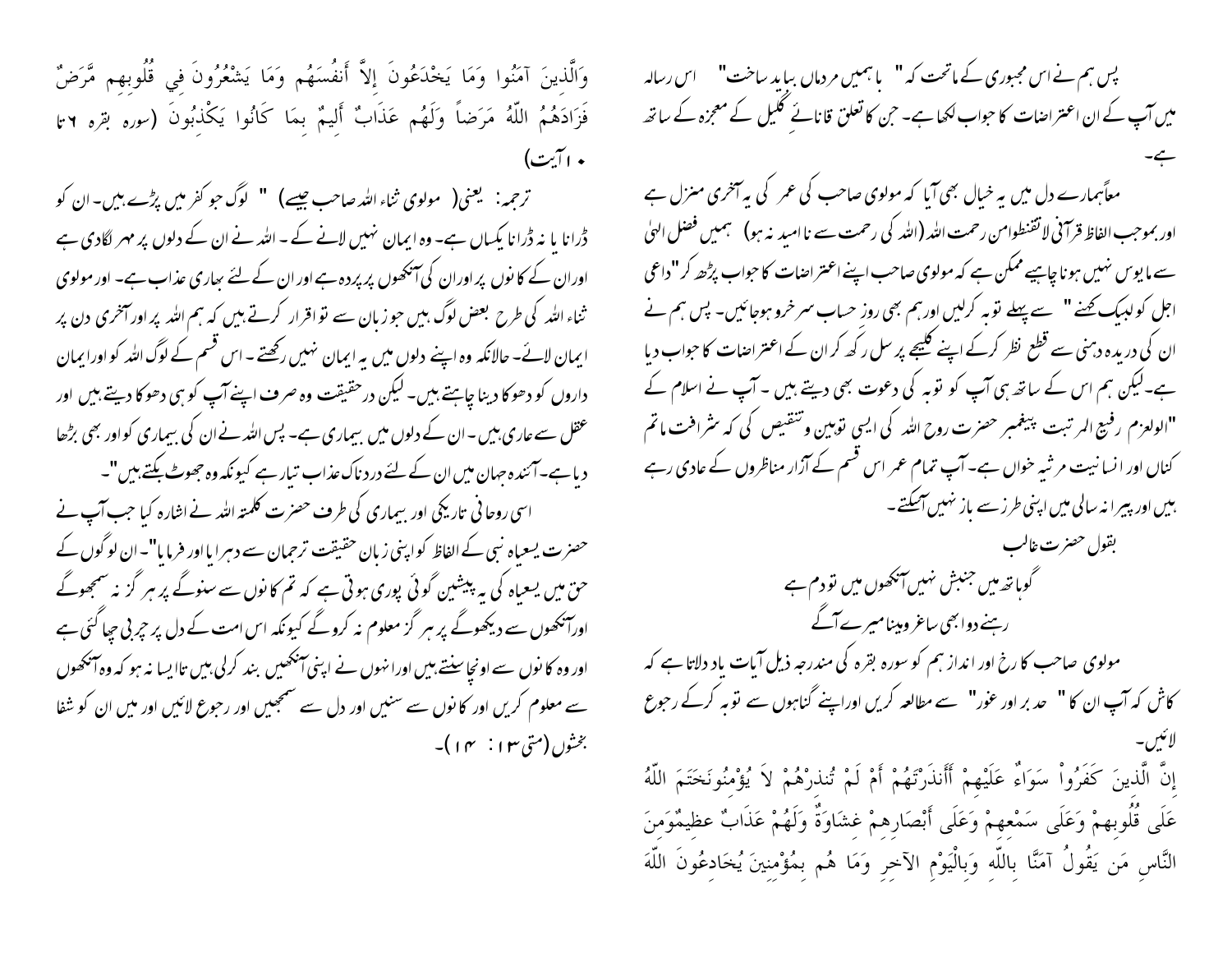دوسرےایڈیشن کا دیباجہ اس رسالہ کی پہلی ایڈیشن کے شائع ہونے کےڈیڑھ سال بعد ہمارے ملک کی تقسیم ہو گئی اور مولوی ثناء اللہ صاحب اپنے وطن امرت سمر کو خیبر باد کہہ کر مغربی پاکستان چلے گئے۔ سناہے کہ آپ وفات پائے ہیں - خدامغفرت کرے۔ پس ہم نے اس ایڈیشن سے وہ تمام الفاظ او ر فقرات خارج کردئیے ہیں جن کا تعلق خاص آپ کی ذات سے نتا۔ لیکن ہم نے کوشش کی ہے کہ ان کے خارج ہونے سے رسالہ کے دلائل پراثر نہ پڑے۔ خدا کرے کہ متلاشیانِ حق اس رسالہ کو پڑھ کر گھراہی سے بچیں اور صراطِ مستقیم اختیار کرکے نجات حاصل کریں۔ بر کت الله سیم <sub>اپریل</sub> ۱۹۵۱ء انار کلی بٹالہ -شمالی ہند

کاش کہ مولوی ثناء اللہ صاحب ان الهیٰ ارشادات کو" کا نوں سے سنیں اور دل سے سمجھیں اور رحوع لائيں اور " اور منجی کو نين سے شفا حاصل کريں۔آمين ثم آمين۔ يجم دسمبر ۱۹۴۵ کې کټ الله انار كلى بٹالہ بنجاب-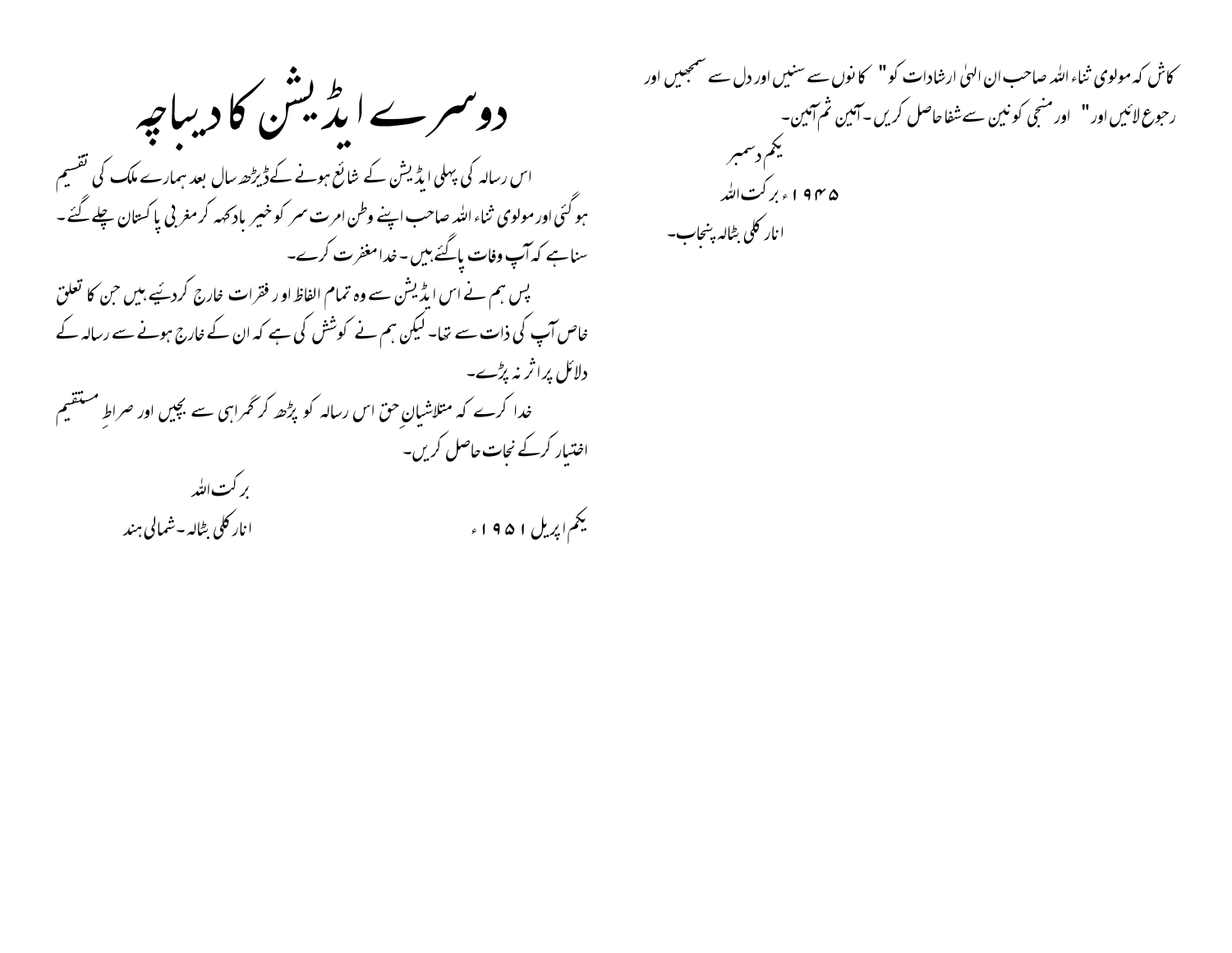مولوی ثناءالله صاحب اس معجزه پر بالفاظ ذیل اعتراض کرتے ہیں۔ ونقل كفر كفر نباشد-" بقول یوحنامسیح نے اپنی والدہ مکرمہ کو ناک بھوں حیڑھا کر مخاطب کیا تھا وہ قصہ سننے کے قابل ہے۔اصل الفاظ ہے، پیں :۔ تبیسرے دن قانائے جلیل میں کسی کا بیا ہوا اور یسوع کی ماں وہاں تھی اور یسوع اور اس کے شاگردوں کو بھی اس بیاہ میں دعوت تھی۔ جب مے(سٹراب) تھُ ٹے گئی یسوع کی ماں نے اس سے کہا کہ ان کے پاس مے نہیں رہی۔ یسوع نے اس سے کہا۔اے عورت مجھے تحجھ سے کیا کام میراوقت ہنوز نہیں آیا۔ ناظرین اندازہ کرسکتے ہیں کہ یہ الفاظ" اے عورت مجھے تجھ سے کیا کام" ادب کے بیں باسواد بی کے۔ یادری صاحب<sup>1</sup> کی طرف سے یہ عذر ہوسکتا ہے کہ وہ مجلس سثراب خوری کی تھی۔اس لئے اس کے اثر سے اگر یہ فقرہ منہ سے نکل گیا ہو تو قابل در گذر ہے۔ شیخ سعدی نے بھی اس لئے کہاہے *گ* محتسب گرمے خور دمعذ در دار ومست را ( کتاب اسلام اور مسیحیت صفحه ۱۴۸ )-مندرجہ بالاعمارت میں مولوی صاحب موصوف نے چار اعتراض کئے بیں حن کے حبواب ہم انشاء اللہ اس رسالہ میں مفصل دینگے - وہ اعتراضات ان کے اپنے الفاظ میں حسب ذیل بین۔ اعتراض اول -" مسیح نے اپنی والدہ مکرمہ کو ناک بھوں حٖڑھا کر مخاطب کیا تھا"۔ اعتراض سوم-مسیح نے اپنی اعجازی طاقت سے حوشے بنائی وہ "سٹراب" تھی۔



مقد س یوحنارسول کی انجیل میں لکھاہے :-" بھر تنیسرے دن قانائے گلیل میں ایک شادی ہو ئی اور سید نامسح کی والدہ وباں تھی اور سید نا مسیح اور ان کے شاگردوں کی بھی اس شادی میں دعوت تھی۔ اور جب مے ختم ہوچکی سید نامسح کی ماں نے اس سے کہا کہ ان کے پاس مے نہیں رہی۔ سید نامسح نے اس سے کہا" اے عورت مجھے تجھ سے کیا کام ؟ابھی میراوقت نہیں آیا-اس کی ماں نے خادموں سے کہا جو گجھہ یہ تم سے کھے کرو"۔ " وہاں یہودیوں کی طہارت کے دستور کے موافق پتھر کے ح<u>چہ مٹک</u>ے رکھے تھے اوران میں دو دو تین تین کی کنجائش تھی۔ یسوع نے ان سے کہا۔مثکوں میں یا فی بھر دو- پس انہوں نے ان کو لباب بھر دیا۔ پھر اس نے ان سے کہا ۔ کہ لکال کر میر مجلس کے پاس لے جاؤ۔ پس دولے گئے"۔ جب میر مجلس نے وہ یا نی چکھا حومے بن گیا تھااور نہ جا نتا تھا کہ بہ کھاں سے آئی ہے ( گمر خادم جنہوں نے پانی کالا جانتے تھے) تو میر مجلس نے دولھا کو بلا کر اس سے کہا ۔ ہر شخص پہلے اچھی مے پیش کرتاہے اور ناقص اس وقت حب پی کر حیک گئے مگر تونے اچھی ہے اب تک ر کھ چھوڑی ہے۔ یہ پہلامعجزہ یسوع نے قانائے گلیل میں دکھا کر اپنا جلال ظاہر کیااور اس کے شاگرداس

برايمان لائس" (باب ٢٢بات ١ تا ١ ١ )-

<sup>1</sup> خاکسار کی طرف اشارہ ہے ( بر کت اللہ )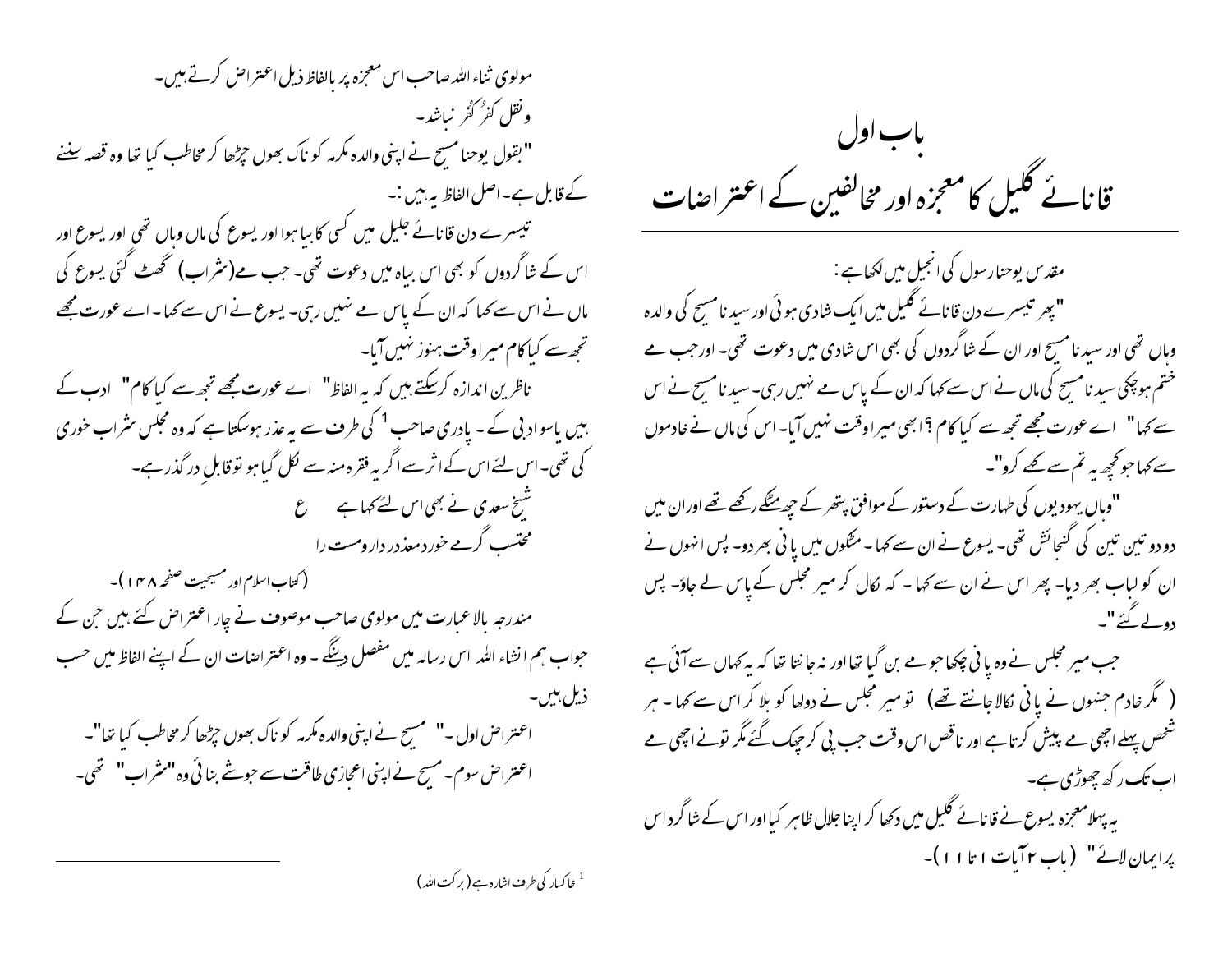" په قدرت کې طرف سے اس الزام کا حواب ہے حو مولوی صاحب مرزا صاحب پر لگایا کرتے تھے۔کہ انہوں نے حصرت مسح کی نوبین کی ہے اس لئے خدا تعالیٰ نے خود مولوی صاحب کو بھی اسی الزام سے ملزم تھیرا با ہے"( الفصل ٢ ٢ حولائی نیز دیکھو ١٩ حولائی • ١ ستمبر ۱۹۴۲ءوغیرہ)۔

قادیا نیوں کے ان الفاظ کامولوی صاحب نے تادم مرگ کوئی حواب نہیں دیا۔ مولوی ثناء اللہ صاحب (فدامغفرت کرے ) تھنے کو تو پیشہ ور مناظر تھے اورآپ نے اپنی عمر گرانما یہ مناظرہ میں ہی صرف کردی۔ لیکن پھر بھی آپ مسیحیوں کی کتب مقدسہ (<sup>ح</sup>ن پر وہ حود برائے نام ایمان بھی رکھتے تھے) کی زبان تک سے ناآشنا تھے۔ چنانچہ آپ نورات ،ز بور اور صحائف انبیاء کی اصل زبان عبرا فی سے محص نا بلد۔ اور انجیل جلیل کی زبان یعنی یونا ٹی کے حروف تہجی تک سے بیگا نہ تھے ۔اگروہ عاقبت اندیشی کو کام میں لا کر مناظرہ کا پیشہ اختیار کرنے سے پہلے انجیل جلیل اوراس کی زبان سے سطحی واقفیت ہی حاصل کرنے کی زحمت گوارا کرلیتے نواس قسم کے ظنی اعتراضات نہ کرتے۔ قرآن میں مولوی صاحب جیسے لوگوں کے لئے ہی یہ وارد ہواہے۔ان یبتغون الا نظن وان انظن لایقی من الحق شیاء - یعنی آپ محض ایک ظن کی پیروی کرتے ہیں اور ظن کبھی حق بات میں کام نہیں آتا(سورہ نجم ۸ ۲ آیت)۔ مولوی صاحب کے اعتراضات کی بنا کتاب مقدس کا وہ اردو ترجمہ ہے جوانگریزوں نے کیا ہے اور بر ٹش اینڈ فارن یا ئبل سوسائٹی نے شائع کیا ہے یہی وجہ ہے کہ آپ قدم قدم پر اعتراض کرنے میں لغزش کھاتے ہیں۔

اگر کوئی گجرا تی یا مرہٹی عنیر مسلم قرآن کو عربی عبارت کے حروف تہجی تک سے ناآشنا ہواور کسی تحجرا تی یا مرہٹی ترحمہ قرآن کی بناء پر (جو کسی شمالی ہند کے مسلمان نے کیا ہو) قرآن پر ایسے اعتراض کرے حن کا پول عربی زبان کے مبتدی پر بھی ظاہر ہولیکن اس پر بھی ہہ عنیر مسلم ودن کی لیکر اپنے آپ کو میدان مناظرہ میں یکتائے روزگار سمجھے تو کیا اس کی جگ

اعتراض چہارم۔ " محجلس سٹراب خوری کی تھی۔اس لئے اس کے اثر سے یہ فقرہ مسیح کے منہ سے نکل گیا"۔ ناظرین مولوی صاحب کے الفاظ پر عور فرمائیں اوران کی ہوشباری کی داد دیں۔ آپ نے کس مناظر انہ چالا کی ہے یہ اعتراضات کئے بیں۔ مالخصوص جس رنگ میں جو تھا اعتراض کیا گیاہے وہ فارسی مثل " منکر مے بودن وہم رنگ مسال زیستن" کامصداق ہے۔مندرجہ بالاچاروں کے چاروں اعتراضات ایسے ناپاک حملے اور سثر مناک کلیے بیں حبو کسی مومن مسلمان کے قلم سے ایک ایسے شخص کی شان میں حس کو وہ خود معصوم نبی، برگزیدہ رسول اللہ، کلمتہ اللہ اور روح اللہ ما نتا ہو لُکلنے واجب نہیں۔ اس قسم کے اعتراضات ظاہر کرتے ہیں کہ مسلمان معتر صبین پر بھی آنجہا نی مرزائے قادیا ٹی کا سا ہہ بڑ گیاہے۔لیکن حق نو بہ ہے کہ مولوی ثناء اللہ صاحب نے حصرت کلمتہ اللہ کے خلاف حبوسب دشتم کا وطیرہ اختیار کررتھا تھا اس سے نو مرزائی ک<sup>ہ</sup>ک تلملا اٹھے تھے۔ چنانچہ قادبان سے صدائے احتحاج بلند ہو ٹی کہ :-" ۲ ۲ دسمبر ۱ ۹۴ اء کے اہل حدیث میں مولوی ثناءاللہ نے یہ افسانہ شائع کئے تھے ، مسح سے دو گناہ سمر زد ہوئے۔ایک سٹراپ کی مجلس میں حاصر ہونا اور دوسمرا اپنی ماں کی گفتگیم کرنے کی بجائے اس کو نوبین آمیز لفظوں سے مخاطب کرنا"۔ معلوم ہوتا ہے کہ اس کے بعد مولوی ثناء اللہ نے حصرت عیسیٰ علیَّتَا کی توہین کا ایک سلسلہ سٹروع کردیا ہے اورایے انداز میں حصرت عیسیٰ علیَّتَا کا ذکر کیاہے جو نہایت ہتک آمیز ہے۔ ہمیں افسوس ہے کہ ان کواس بات کانحیھ بھی احساس نہیں ہوا کہ وہ ایک ناردافعل کے مرتکب ہوئے بیں"( انفضل ۴جون ۱۹۴۲ء)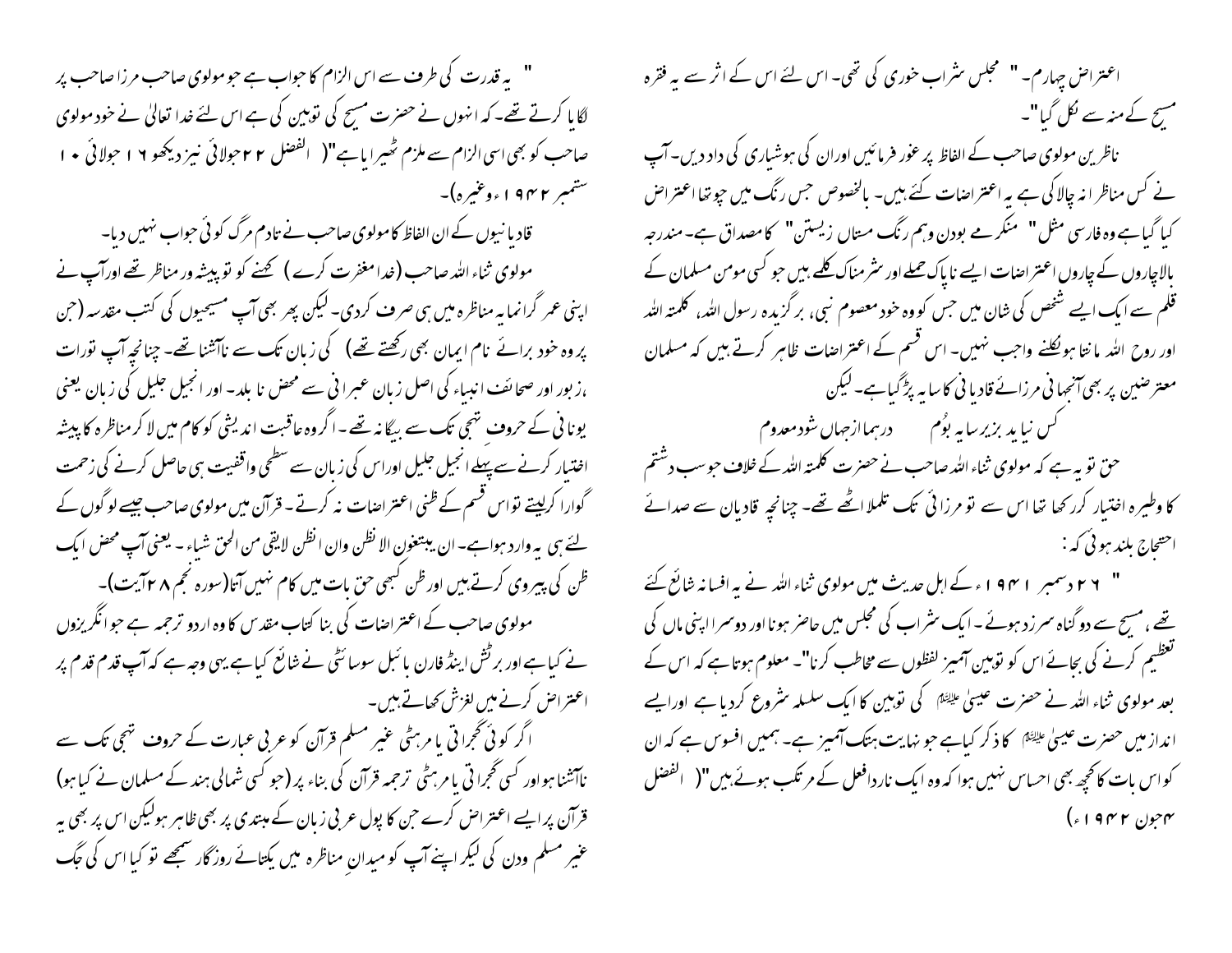خدا کے مقدس تریں رسول پر ایسا عظیم بہتان لگایا جس کے سہارے آپ نہ کوئی قرآنی آیت اور نہ انجیل جلیل کا کوئی لفظ پیش کرسکتے ہیں ۔حذاانک مبیں ۔آپ نے افترا پردازی میں مرزا قادیا فی عفر اللہ ذیوبہ کی کورا نہ تلقید کی ہے۔آپ نے کعبہ کی بحائے قادیان کواپنا قبلہ بنالیا۔ اور محمد عربی کی بجائے احمد قادیا فی کے ہاتھوں بک گئے۔جس میں لکھاہے جولوگ پاک دامنوں اور يارساؤں پر عيب لگاتے ہيں۔ لغنر فے الد نيا ولااخرۃ ولھمہ عذاب عظيمہ - ان پر د نيا اور آخرت دو نوں میں لعنت ہے اوران کے لئے سخت عذاب تیار ہے ۔

باب سوم

دوسمرا اعتتراض کیا سید نامسح نے ماں کی بےاد بی کی تھی؟ مولوی ثناء الله صاحب کا دوسرا اعتراض به ہے کہ حن الفاظ میں آنخداوند نے اپنی والدہ مکرمہ کو مخاطب کیا تھاوہ" سواد بی "کے الفاظ بیں اور وہ الفاظ حسب ذیل بیں"اے عورت مجھے تجھ سے کیا کام ؟میراوقت ہنوز نہیں آیا۔" مولوی صاحب کا یہ اعتراض سراسر یونانی زبان سے عدم واقفیت پر مبنی ہے۔اگر آپ کوانجیل جلیل کی اصل زیان سے کجھ شڈ بڈ ہو تی توآپ ہر گز اعتراض نہ کرتے۔ مولوی صاحب کوانجیل کی یونانی زبان سے واقفیت بھی کیسے حاصل جبکہ آپ کو یہ خبط ہے کہ " انجیل اصل زبان میں ملتی نہیں"( رسالہ مسیحیت واسلام صفحہ مہمے ا)۔مولوی صاحب سینکڑوں دفعہ انار کلی۔ لاہور گئے ہوں گے۔ آپ نے بائبل سوسائٹی کی دکان میں جا کر اصل یونا فی نسخه کی فرمائش کی ہوتی ۔آپ یونا فی کی ایک چھوڑ بیسیوں جلدیں خرید لیتے اور تحچیہ نہیں تو گھر بیٹھے ایک کارڈ ہی لکھ کر اصل یونا فی زبان کی انجیل کو حاصل کرلیا ہوتا۔ ہم مثورہ

ہنسا ئی نہ ہو گی ؟ خود مولوی صاحب ایسے شخص کو قابل خطاب بھی نہ سمجھتے۔ لیکن بعینہ یہ حال مولوی صاحب کا ہے۔ آپ صحف سماوی کی دو نو زیانوں عبرانی اور یونانی کے حروف شجی تک سے نا بلد تھے اور بہ خیال نہیں کرتے کہ آپ کی ناواقفیت زبان سے کیسے کرب انگیز الفاظ نکلوار ہی ہے۔ اورآپ اللہ اوراس کی کتابوں اوراس کے رسولوں اور روز محشر پر ایمان رکھنے کے باوجود حصرت کلمتہ اللہ مسح عیسیٰ ابن مریمہ وحسیاً فی الد نبا والاخرۃ ومن المقربین کی ذات پاک پر بے پاکا نہ ناپاک حملے کرتے رہے۔ اس رسالہ کے ناظرین پرظاہر ہوجا یٹکا کہ معترض کے بے معنی اعتراضات اس کی لاعلمی کی خود بردہ دری کرتے ہیں۔ سچ ہے حپوں خدا خواہد پروہ <sup>کس</sup> درد میکش اندر طعنه پاکال برد باب دوم يهلااعتتراض کیاسید نامسج نے بی بی مریم کو ناک بھوں جڑھا کر مخاطب کیا تھا؟ پہلااعتراض دراصل اعتراض نہیں بلکہ بہتان عظیم ہے۔مولوی صاحب کھتے ہیں کہ " بقول یوحنا مسح نے اپنی والدہ مکرمہ کو ناک بھوں جڑھا کر مخاطب کیا تھا"(صفحہ ۱۴۸) ناظرین انجیل یوحنا کے دوسرے ماب کی پہلی گبارہ آیت کواس رسالہ کے باب اول میں پڑھ کر دیکھیں۔ کیا اس تمام عمارت میں کوئی فقرہ یا لفظ ایسا ہے جن سے مولوی صاحب بہ اخذ کرسکیں کہ آتخداوند نے مقدسہ مریم کو " ناک بھوں جڑھا کر مخاطب کیا تھا" ۔اس مقام میں کو نسا لفظ ما فقرہ ہے حوصراحتاً یا کنا یتۂ آپ کے اس عظیم بہتان کی تا ئید کرتا ہے؟ آپ نے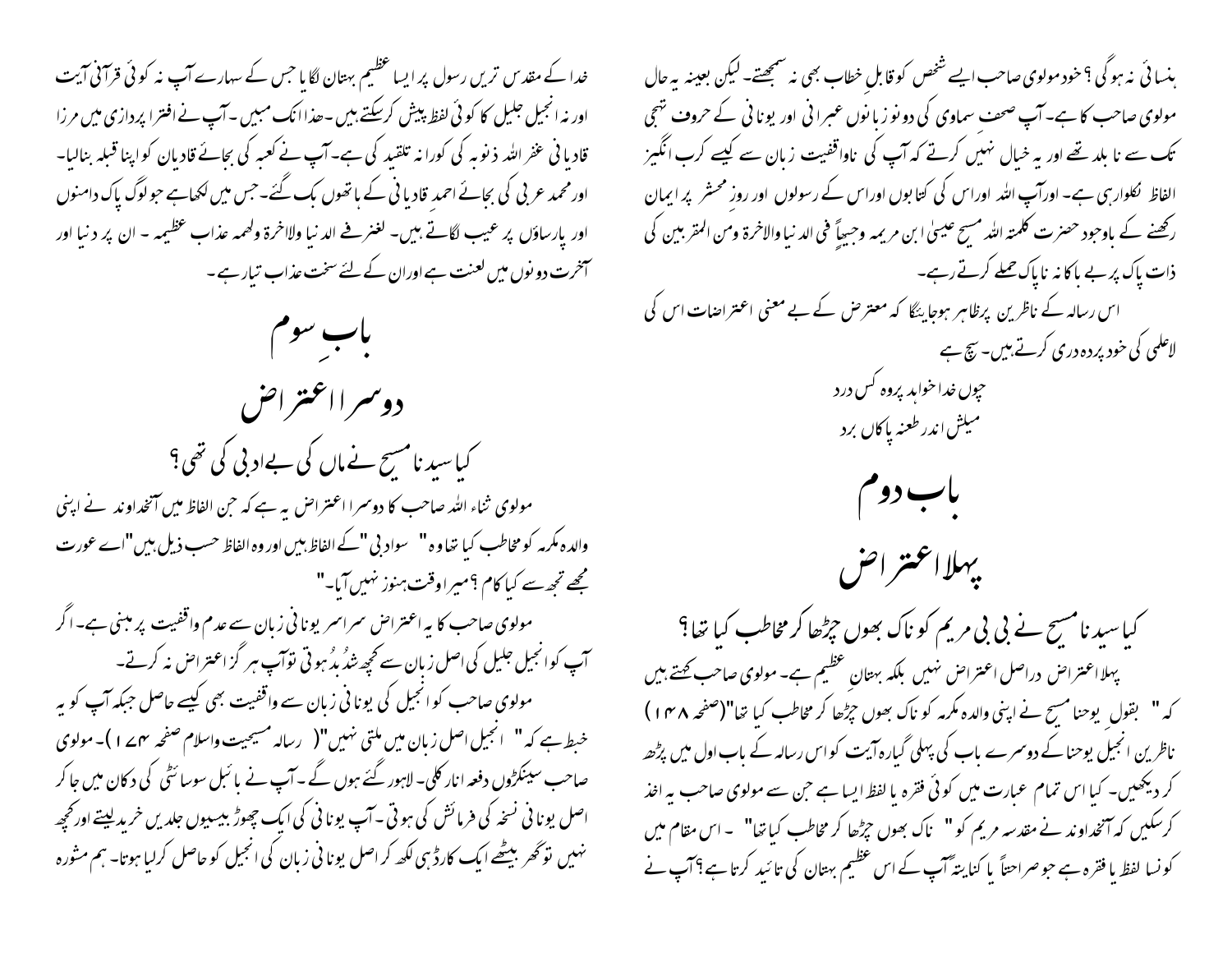بیں۔ ڈاکٹر پبک <sup>3</sup>اپنی مشور تفسیر میں یہی بتلاتے ہیں - یہی و*جہ ہے کہ موج*ودہ زمانہ میں انگریز علماء نے حبوانگریزی تراحم کئے بیں - وہ پائبل سوسائٹی کے ترحمہ سے مختلف ہیں۔ چنانچہ "بیسویں <sup>4</sup>صدی کا ترحمہ" میں آبہ زیر بحث یوں ترحمہ کی گئی ہے "۔آپ مجھ سے کیاجاہتی بیں؟ ڈاکٹر ویمتھ <sup>5</sup> اس کا یوں ترحمہ کرتے ہیں۔"آپ اس معاملہ کومیرے باتھوں میں چھوڑدیں ؟ پروفیسر بر کٹ فرماتے ہیں " اس آیت کا ترحمہ یہ ہے "مجھے اورتجھے اس بات سے کیا"؟ انجیل نویس کاان الفاظ سے سوائے اس کے اور کو ٹی مطلب نہیں کہ " فکر نہ کرو۔ تحجیہ پرواہ نہیں ۔ سب انتظام ٹھیک طور پر ہوجائے گا " مرحوم آرچ بشپ ٹیمبل اس کا ترجمہ کرتے ہیں کہ "سب خیر " ہے (Readings in St. John vol 1 p36) مشہور مصلح لو تھر <sup>6</sup>نے اپنی پائبل کے نسخہ کے حاشیہ میں اس آیت کا بہ ترحمہ کیا ہے۔" مجھے اورتجھ کیا"؟ سمر ولیم ریمزے <sup>7</sup> جیسا محقق بہی کھتا ہے کہ " لو تھر کا ترحمہ مجھے اورتجھے کیا؟ درست ہے"۔روی کلیسا کامستند ترحمہ بہ ہے" مجھے اور تجھے کیا؟ اور ڈاکٹر ساوٹر<sup>8</sup>اس آیت کا ترحمہ یوں کرتے ہیں "۔اس معمولی سی بات سے مجھے اور آپ کو کیا "؟ یادری کیمبل صاحب کھتے بیں کہ اس آیت کامفہوم روز مرہ کی زبان میں اس طرح ادا کرسکتے ہیں کہ-" اماں جان کیا میں اور آپ اس معاملہ میں دخل انداز ہوسکتے ہیں "؟ پروفیسر ڈونسٹن اس آیت کا آیائے کلیسا کی تحریرات کے متن کو پیش نظر رکھ کر یوں ترجمہ کرتے ہیں" اس مات سے مجھ کواورآپ کو کیا؟"۔ ابتدا ئی مسیحی صدیوں میں ایک شخص نوفس نام ایک مصری شاعر تھا۔ اس نے پانچویں صدی میں انجیل جہارم کو منظوم کیا- بہ شاعر اپنے منظوم گنجہ میں بہ الفاظ استعمال

- $6$  Wejmeth
- $7$  William Ramsay
- <sup>8</sup> Souter

دیتے ہیں ناظرین پائبل سوسائٹی لاہور سے مقدس پوحنا کی انجیل کا یونانی نسخہ بدد ترجمہ تحت اللفظي (اردو فارسي **)مترحمه** مرحوم پادري ٹسڈل صاحب منگوا کردیکھیں۔ نسخه کا پدیہ صر**ف** ہ<del>ہ</del> ہے۔ اگر مولوی صاحب نے اتنی قلیل رقم خرچ کی ہوتی تو وہ اس قسم کی لغزشوں سے پچ جانے۔ اللہ کی شان ۔ آپ کی عدم واقفیت کا نوّ یہ حال ہے ۔ لیکن اپنے منہ میاں مٹھوں اپنی تعریف میں آسمان وزمین کے قلابے دیتے ہیں (اسلام اور مسیحیت صفحہ کے ۲، صفحہ ۱ کےوعیمرہ) سمنگس که نداند وبداند که بداند درجهل مرکب ایدالد مبر بماند حپونکہ مولوی صاحب یونا فی زبان سے محض کورے ہیں اور آپ کا سارا دارو مدار انجیل کےاردو ترجمہ پرہے۔لہذاآپ نے بہ اعتراض پیش کیاہے۔ حقیقت یہ ہے کہ آیہ زیر بحث کااردو ترجمہ غلط ہے اوراس کی وجہ یا ئبل سوسائٹی کاوہ اصول ہے جس کو مد نظر رکھ کر یہ سوسائٹی د نیا کی زیانوں میں ترجمہ کروا تی ہے۔ وہ متر جمین کو بدایت کرتی ہے کہ ترجمہ کرتے وقت وہ اصل کوشش کریں کہ حو ترجمہ وہ کریں وہ انگریزی ترحمہ کے الفاظ سے مطابقت رکھتا ہو۔ا س اصول کے مطابق متر حمین نے آیہ زیر بحث کا اردو ترحمہ سوسائٹی کے انگریزی ترحمہ کےمطابق کیاہے۔ گیکن پہ انگریزی ترحمہ علط ہے ۔ کیونکہ وہ اصل یونا فی الفاظ کا صحیح مفهوم ادا نہیں کرتا- چنانچہ کینن <sup>1</sup> بر ٹی صاحب کہتے ہیں کہ " عام مروج ترحمہ" مجھے تجھ سے کیا کام ؟اصل مفہوم کو ادا کرنے کی بجائے اس پر پردہ ڈال دیتا ہے۔ ڈاکٹر ویمتھ کھتے ہیں " اس آیت کا موحبودہ ترجمہ نہایت علط ہے ۔اصل الفاظ سے نہ درشتی ٹیکتی ہے اور نہ کسی قسم کی نکتہ چینی یائی جاتی ہے "۔ پروفیسر بر کٹ<sup>2</sup> بھی یہی فرماتے ہیں۔ مشور عالم ڈاکٹر ینسل بھی یہی <del>ک</del>تے

**Burney** 

Peaks

<sup>&</sup>lt;sup>5</sup> Twentieth Century New Testament.

 $2$  Burkitt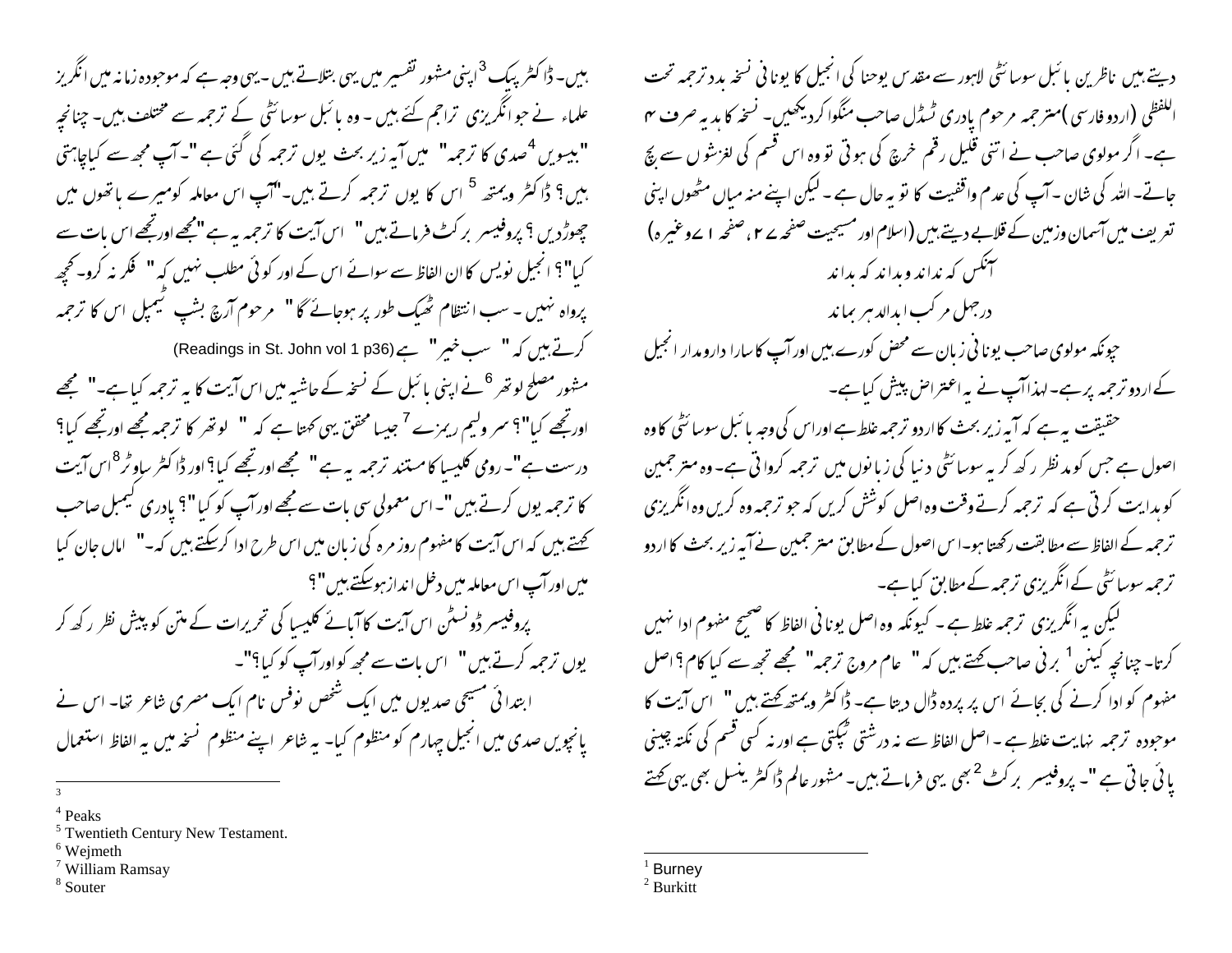اب معتر صبین ہی خدالکَتی تھمیں کہ کیااصل الفاظ اوراس کے تحت الکفظی ترحمِہ سے " سواد بی" کی بو بھی آسکتی ہے؟

مو لوی صاحب تو به عذر بھی پیش نہیں کرسکتے کہ آپ زبان پونانی نہیں جانتے ۔ کیونکہ اگرچہ یونا ٹی آپ کی تعلیمی نصاب میں داخل نہ تھی۔ تاہم آپ کم از کم عربی زبان سے تو واقف بیں اور عربی کی انجیل آپ کے پاس موحبود ہے۔(اہل حدیث ۵حبون ۴۴۲ و ۱ ء) ۔اگر آپ کا حقیقی مقصد حصرت روح اللہ کی فضیحت کرنا نہیں بلکہ تحقیق حق ہوتا توآپ نے عربی کی انجیل کو ہی کھول کر دیکھ لیا ہوتا کہ اس میں آیہ زیر بحث کا کیا ترجمہ کیا گیاہے۔اس میں یہ ترحمه ہے:

فقال لعا يسوع مالي ولك ايتفاالمراة لماتات ساعتي (ترجمه ١٨٣١ء) -

یہی ترجمہ مالی ولک اس ایڈیشن میں ہے حوس A ۷ ءمیں بیروت میں چھپی تھی۔ یہی ترحمہ مالی ولک اس ایڈیشن میں ہے۔حورومی کلیسیانے بیروت میں 4 ے ۱۸ ء میں چھپوایا تھا-

جو ترجمہ بیروت میں ۶ ۴ 9 اءمیں چھپاہےاس میں اس آیت کاعربی ترجمہ یہ ہے : قال لها يسوع مالي وللربا امراة لمه تات ماعبتي بعد كيا اس عرفي ترجمه سے حو یونا ٹی کا گفظی ترحمہ ہے) یہ معلوم ہوتاہے کہ یہ الفاظ " بے ادبی " کے الفاظ بیں ؟ آپ نے اعتراض کرنے سے پہلے انجیل کے عربی ترجمہ کو کیوں نہ دیکھ لیا ؟آپ کومعلوم ہونا چاہیے کہ حصرت کلمتہ اللہ کی مادری زبان ارامی تھی اورآپ کے ارامی الفاظ حن میں آپ نے حصرت مریم صدیقہ کو مخاطب کیا تھا بعینہ وہی الفاظ تھے جوعر بی ترحمہ میں وارد ہوئے ہیں یعنی ارامی الفاظ مالی ولک حن کا لفظی ترحمہ انجیل یونا فی کے متن میں موحود ہے اگرمولوی صاحب محص اعتراض کرنے پر تلے ہوتے اورآپ کو حقیقت کی تلاش منظور ہو تی توآپ اس اعتراض کی اصل حقیقت کوعر ٹی ترحمہ ہی سے پالیتے اور یونا فی زبان سے بیگا نہ ہونے کے باوحود آپ پر

کرتاہے۔"اے بی بی ۔مجھے پانچھے اس مات سے کیا ؟" پروفیسر بلاس کا خبال ہے کہ نوفس شاعر کے پیش نظر حیوتھی صدی کا کوئی یونانی نسخہ تھا۔ جس کے متن میں اس آیہ سٹریفہ کے یونا فی لفظ KQT بمعنی اور کے بجائے لفظP بمعنی " یا" تھا۔ پروفیسر مذ کور کے خیال میں یہی قرات درست بھی ہے ۔اس قرات سے کم از کم یہ تو معلوم ہوجاتاہے کہ پوفس اوراس کے ہمعصر اوران تمام مشرقی کلیساؤں کے سٹر کا (حٖن کے لئے انجیل جہارم پہلی صدی میں لکھی اور یانچویں صدی میں منظوم کی گئی تھی) اس آیت سے کیامطلب اخذ کرتے تھے۔ ا گر کسی کے دل میں اب بھی شُک رہ گیا ہو تووہ فاصل اجل پروفیسر گلاؤم <sup>1</sup> کے الفاظ پر عور کرے ۔ آپ کھتے ہیں کہ " اگر کوئی شخص ان الفاظ سے وہ مطلب اخذ کرتا ہے حبو انگریزی ترحمہ کے الفاظ سے مترشح ہے تووہ یونا فی زبان اور سباق وسباق پر ظلم کرتا ہے"۔ یہ علماء اسی اصول کے مطابق یہ ترجھے کرتے ہیں حومولوی صاحب کے نزدیک بھی مسلم ہے۔ چنانچہ آپ خود فرماتے ہیں کہ " بہ اصول منقول ہونے کے علاوہ معقول بھی ہے۔ کیونکہ کسی انگریزی کتاب کا ترجمہ کرنے کے لئے انگریزی محاورات کا لحاظ صرور رکھا جا رّیگا-(رسالہ تفسیر بالرائے صفحہ مہ)حزاک اللہ و مارک اللہ - پس یا ئبل سوسائٹی کا مروجہ ترجمہ اور آپ کے اعتر اصات دو نوں غلط ہے۔ آیہ <sup>م</sup>شریفہ کی اصل یونا فی عبارت اوراس کا ترجمہ (۱۔)ہم مولوی ثناء اللہ صاحب کی خاطر آیہ سٹریفہ کی اصل یونا فی عبارت اوراس کا تحت الفظی اردو ترحمہ ذیل میں لکھ دیتے ہیں۔ تا کہ مولوی صاحب کی تشفی ہوجائے ۔ایت کے الفاظ حسب ذيل بين :<br>ا " ٹی ایموے کئے سویئے گونئے"۔  $T\mathbf{u}$ εοι και νοι γυνιι

Gulloume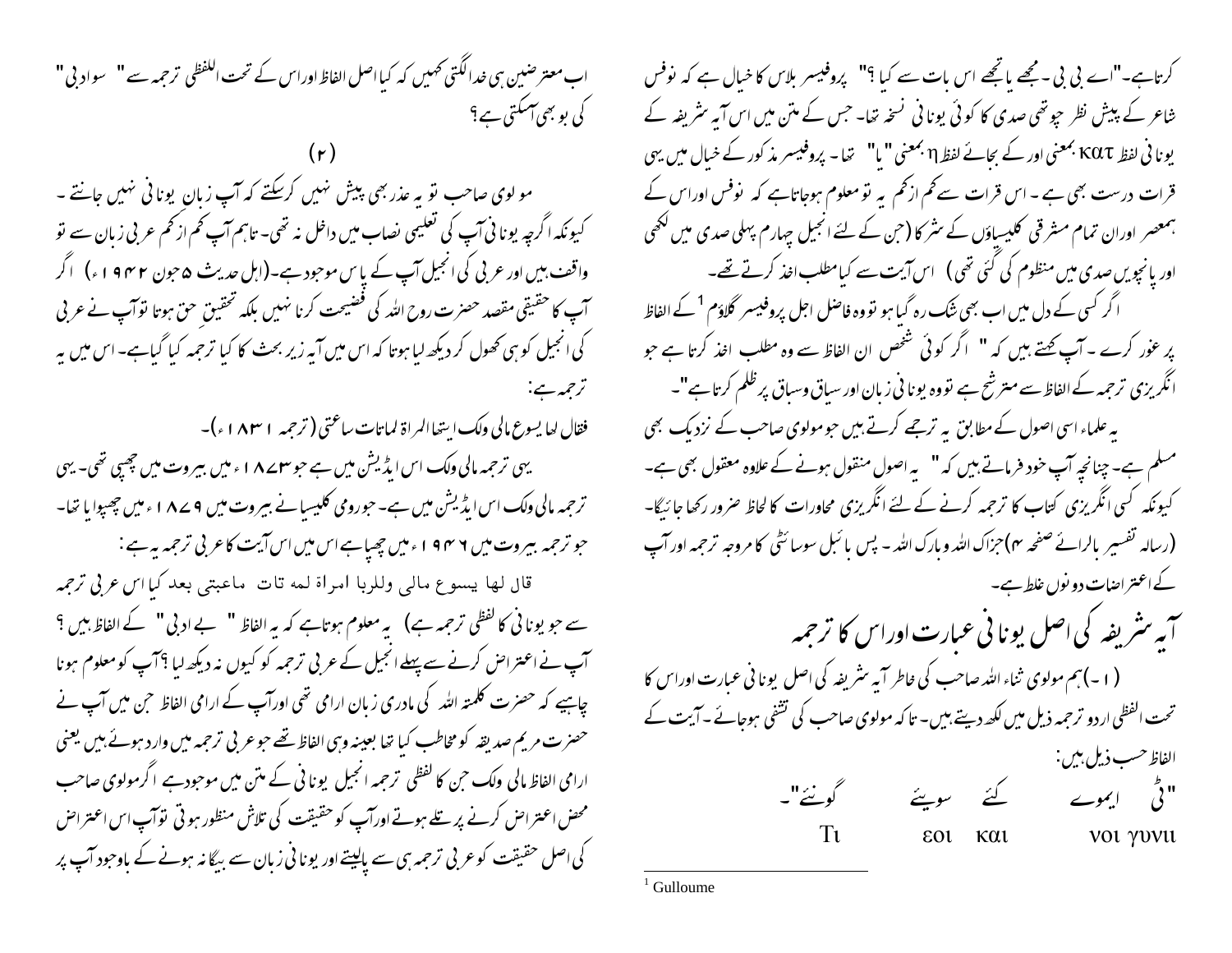ساتھ کسی قسم کا واسطہ یا تعلق نہیں ہے۔اس کے برعکس وہ اپنی قسمت کے باتھوں نالاں ہے اور نہ نبی سے امداد کی خواباں ہے۔ (۵-) ۲سلاطین ۲: ۱۳ - یہاں حصرت البیشع شاہ اسرائیل کو مخاطب کرکے الفاظ زیر بحث استعمال کرتاہے۔اس جگہ ترحمہ" مجھے تجھ سے کیا کام "؟ درست ہے اوراس کے معنی بہ بیں ۔اے مادشاہ تونے غدا کو تر کردیا ہے پس تیرا میرے ساتھ کوئی واسطہ اور تعلق نهيں۔ الفاظ استعمال کرتاہے ۔حبن سے اس کی مرادیہ نہیں کہ مجھے تحیے سے کیا کام ۔ بلکہ اس کامطلب یہ ہے کہ میری تیرے ساتھ کوئی دشمنی اور خصومت نہیں۔ میرے اور تیرے درمیان را بطہ اتحاد اور دوستی ہے اور ہم دو نوں اتحادی بیں۔ یہاں دو نوں یادشاہوں میں کسی قسم کا تخالف مقصود نہیں ہے۔اور" سواد بی" کا توذکر ہی کیا؟ انجیل جلیل میں یہ الفاظ آپہ زیر بحث کے علاوہ ذیل کے مقامات میں وارد ہوئے ہیں۔ متی ۸: ۲۹-مرقس ۱: ۲۴، ۵: ۷-لوقایق: ۲۸-۸: ۲۸ ان تمام مقامات میں شیاطین اور ارواح بد الفاظ زیر بحث آنخداوند کو مخاطب کرتی بیں۔ حب آپ ان کو"حجڑک کر" انسانوں میں سے لکالتے بیں سیاق وسیاق سے ظاہر ہے کہ شیاطین اور ارواح ید کا ا ن الفاظ سے مفهوم منت وسماحت اور زاری اورعاجزی اورلاچاری کا اظہار کرتا ہے ۔ان کی عرص کلمتہ اللہ سے درُشتی اور سختی یا یا الفاظ مولوی صاحب " ناک بھوں جڑھانا" نہیں ہے۔ نہ ان کا مقصد حصرت کلمتہ اللہ کی شان میں " سواد بی" کرنا ہے اس کے برعکس وہ آپ کی ذات پاک کے حصور اپنی بے بسی ، لاچاری اور بدی کا اقرار کرکے مانتی ہیں کہ آپ " غدا تعالیٰ کے بیٹے " اور "غدا کے قدوس" ہیں کلمتہ اللہ کے ہم عصر

یہ عقیدہ تھل جاتا کہ اصلی الفاظ حن میں کلمتہ اللہ نے صدیقہ کو مخاطب کیا تھا ان میں سواد پی کانام ونشان بھی موحود نہیں۔

معتر ص کی مزید تشفی کے لئے ہم بتلائے دیتے ہیں کہ الفاظ زیر بحث عہد عتیق کے مستند یہودی ترحمہ "یعنی ترحمہ سبعینہ (سیپٹواجینٹ) میں حیھ مقامات میں وارد ہوئے بیں اورانجیل جلیل میں جپھ مقامات میں وارد ہوئے ہیں۔ پس تمام کتاب مقدس میں یہ الفاظ بارہ دفعہ آئے ہیں۔اور ان سب مقامات پر عور کرنے سے یہی پنہ چلتاہے کہ ان الفاظ کا ترجمہ" مجھے تحبِّصت کیا کام غلط ہے۔ یہ مقامات حسب ذیل بیں۔

(۱۔) قصاۃ ۱۱: ۱۲۔ یہاں افتاح بنی عمون کے بادشاہ کے پاس صدائے احتحاج بلند کرکے پیغام بھجواتاہے کہ اے بادشاہ میں نے تیبرا کیا لگاڑاہے جو تومجھ پر چڑھائی کرنے کرنے آیا ہے۔ کیا یہا ں افتاح "سواد بی " کا مرتکب ہوریا ہے؟(٢) و(٣) ۔( ۲۔سیموئیل ۱۲: م ۰ – ۱۹: ۲۲) ایک شخص حصرت داؤد پر لعنت کرتا ہے اور صروباہ کے عنیور سمر فروش بیٹے حق نمک ادا کرنے کے لئے حصرت سے اس کے قتل کی اجازت طلب کرتے ہیں لیکن آپ ان جا نثاروں کواس فعل سے باز رکھنے کے لئے الفاظ زیر بحث استعمال کرتے ہیں۔ بہ ظاہر ہے الفاظ زیر بحث کا بہ مطلب نہیں ہوسکتا کہ حصرت داؤد ، اوران کے عقیدت مند نمک خواروں میں کوئی تعلق نہیں اور نہ کوئی صحیح العقل شخص بہ خیال کرسکتاہے کہ حصرت اپنے *نم*ان افسروں کی شان میں " سواد بی" کررہے ہیں ؟ (۳۔) ۱۔سلاطین ۱۷: ۱۸- حصرت ایلیاہ نبی نے صاربت کی بیوہ کے خاندان کواعجازی طور پر بھوکا مرنے سے بجا یا اور حب اس کا لڑکا بیمار ہوا تو وہ الفاظ زیر بحث میں حصرت کو خطاب کرتی ہے۔موٹی سےموٹی عقل رکھنے والے پر بہ ظاہر ہے کہ بیچاری بیوہ کا مطلب نبی کی شان میں بے ادبی کرنا نہیں تھا۔ اور نہ اس کا یہ مطلب تھا کہ اس کا نبی کے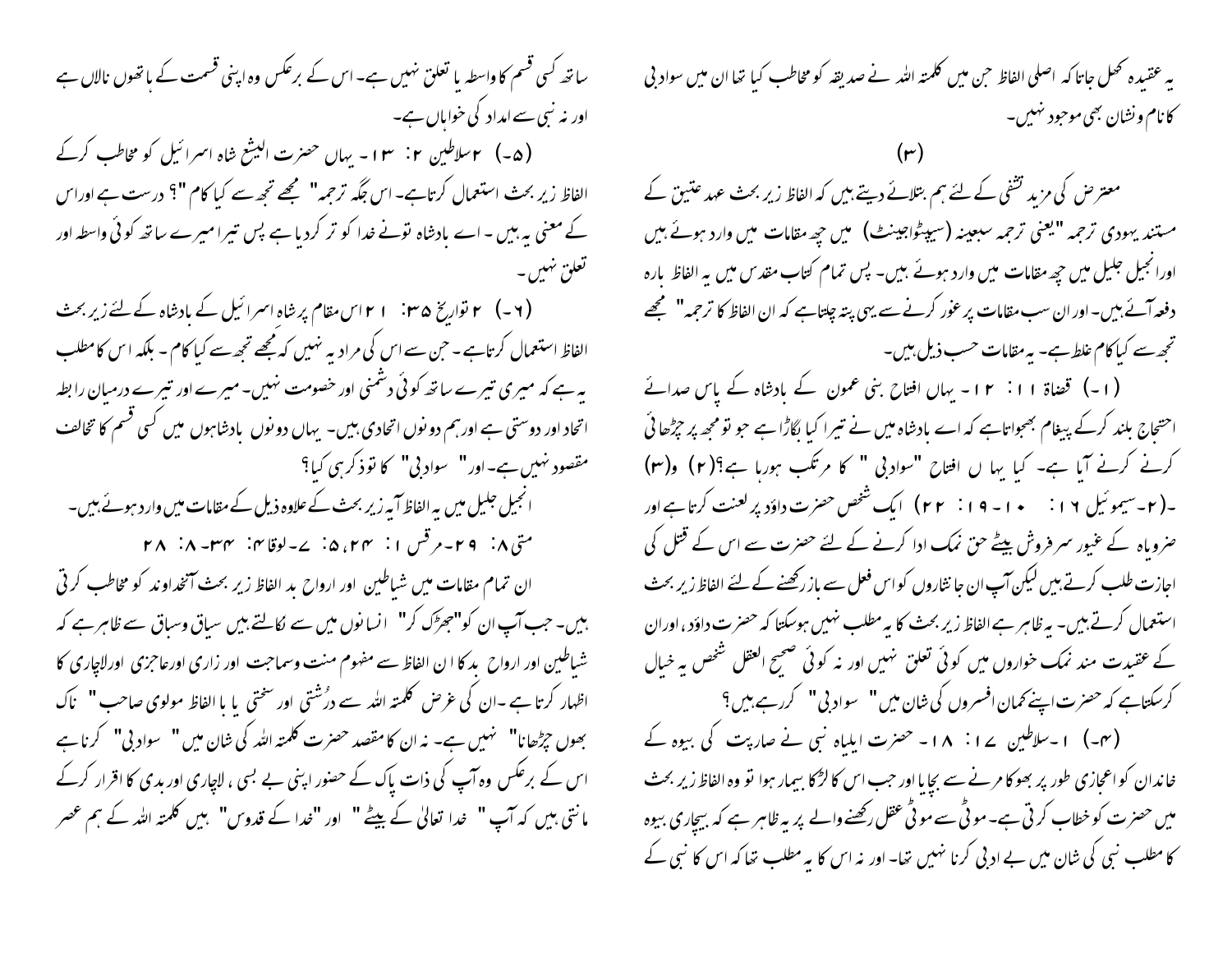عربی پائبل میں آیت ۹ ا کا ترجمہ یوں ہے۔لیس شی لک واذلک الصدیق بہ آیت مولوی ثناء اللہ صاحب کے اعتراض کو رفع کرنے کےلئے کافی اور وافی ہے۔ بہاں نہ پلاطوس کی بیوی اپنے خاوند کے حن میں سواد بی کرتی ہے اور نہ اس کی بہ مراد ہے کہ پلاطوس منعِمَی عالمین کے ساتھ بے ادبی سے پیش آئے۔ اس کے برعکس پلاطوس کی بیوی اپنے خاوند سے جس کے باتھ میں مسح کی زند کی اورموت ہے ( یوحنا ۹ ا : • ۱ ) ہہ درخواست کر ٹی ہے کہ وہ ملزم کی مدد کرے اوراہل یہود کی عوٰغاآرا ٹی کی پروا نہ کرکے مظلوم کی داد رسی کرے اور حق اور ا نصاف پرقائم رہے۔ مسیحیوں اور مسلما نوں یعنی فریقین کے نزدیک پہ اصول تفسیر مسلم ہے کتاب اللہ کی آیات کاضحیح مفہوم معلوم کرنے کے لئے صروری ہے کہ اس کے دیگر مقامات پر عور کیا جانے جہاں وہی الفاظ مستعمل ہوئے ہیں۔ تا کہ دیگر مقامات کی روشنی میں ان الفاظ کاضحیح مفہوم متعین ہوسکے۔ چنانچہ مولاناروم فرماتے ہیں ع مسلم معنی قرآن از قرآن پُرُس بس سمب کے حریف مرزائے قادیا فی بھی <u>تھ</u>تے ہیں "سمومن کا کام نہیں کہ تفسیر بالرائے کرے بلکہ قرآن سٹریف کے بعض مقامات بعض دوسرے مقامات کے لئے خود تفسیر اورشارح بين"( خزينته الفرقان صفحه ٢٣٢) اسی صحیح اصول تفسیر کے مطابق ہم نے کتاب مقد س کے ان تمام مقامات پر عور کیا ہے جہاں یہ الفاظ وارد ہوئے بیں تاکہ ان مقامات کی روشنی میں آیہ زیر بحث کے اصل مفہوم کا پتہ لگ جائے ۔اس صحیح اصول کی روشنی میں عنبی سے عنبی شخص بھی کتاب مقد س کی زیان اورمحاورہ سے خود دیکھ سکتا ہے کہ معتر ص کااعتراض کس قدر لغواور بے بنیاد ہے۔ وہ بھی ہو گا کوئی امید برآئی جس کی اپنامطلب نو نہ اس جرخ گٹن سے لکلا

"حسِران ہو کر کہتے ہیں ۔" پہ کلمتہ ا<sub>للّٰہ</sub> کہیا ہے کہ وہ اختیار اور قدرت سے ناپاک روحوں کو صحم دیتا ہے اور لکل جا تی بیں"( لوقا ۶ س<sup>م:</sup>۴)۔ مندرجہ بالا مارہ مقامات میں عربی ترجمہ پائبل میں یونا فی اصل کا لفظی ترجمہ کیا گیا ہے۔ یعنی مالی ولک۔ مالی ولکمہ مالنا ولک لیکن اردوکے متر جمین نے ممتا ۱۹۳۹ء کے ایڈیشن میں پائبل سوسائٹی کے اصول اور بدایت کے مطابق ہر جگہ ان الفاظ کا ترجمہ" مجھے تم سے کیا کام"۔" ہمیں تجھ سے کیا کام" کیا ہے۔ ساق وساق ظاہر کرتاہے اور سطور بالا میں ہم نے ثابت کردیا ہے کہ اردو میں ان الفاظ کا ترحمہ ہر مقام پر پکساں نہیں ہونا چاہیے تھا بلکہ مختلف مقامات میں مختلف طرح پر اقتضائے مقام کے مطابق ترحمہ کرنا چاہیے تعال۔ متر حمین کو چاہیے تھا کہ جیسا موقع ہوتا ویسا ہی الفاظ سے حو مراد ہے وہ صا**ف** اور عام فہم الفاظ میں ادا کرتے۔لیکن متر جمین نےمفهوم اور مطلب کوسوائے ایک مقام کے ہر جگہ یکساں ترجمہ کرنے کے اصول پر قریان کردیاہے۔

انجیل جلیل میں ایک اور مقام ہے جہاں گو بعینہ الفاظ زیر بحث استعمال نہیں ہوئے لیکن اس جگہ وہی الفاظ صیغہ متکلم کی بحائے صیغہ غائب میں استعمال ہوئے ہیں۔ چنانچہ مقد س متی کی انجیل میں ہے" جب پلاطوس تخت عدالت پر بیٹھا نواس کی بیوی نے اسے کھلا بھیجا کہ نواس راستیاز(یسوع) سے تحیھ کام نہ رکھ۔۔۔۔۔سر دار کاہنوں اور بزر گوں نے لوگوں کو ابھارا کہ یسوع کو ہلاک کرائیں"۔ جب پلاطوس نے دیکھا کہ تحجھ بن نہیں پڑتا ۔ بلکہ الٹا بلوہ ہواجاتاہے تو یا فی لے کرلوگوں کے رو برواپنے باتھ دھوئے اور <sub>ک</sub>ھامیں اس راستیاز کے خون سے بری ہوں ۔ تم جانوں" (متی ۲۷: ۱۹ تا ۲۴) اس مقام میں منجئی عالمین اور رومی گور نر میں کوئی تخالف مقصود نہیں اور نہ کسی قسم کی سختی اور درُشتی کے خیال تک کی گنجائش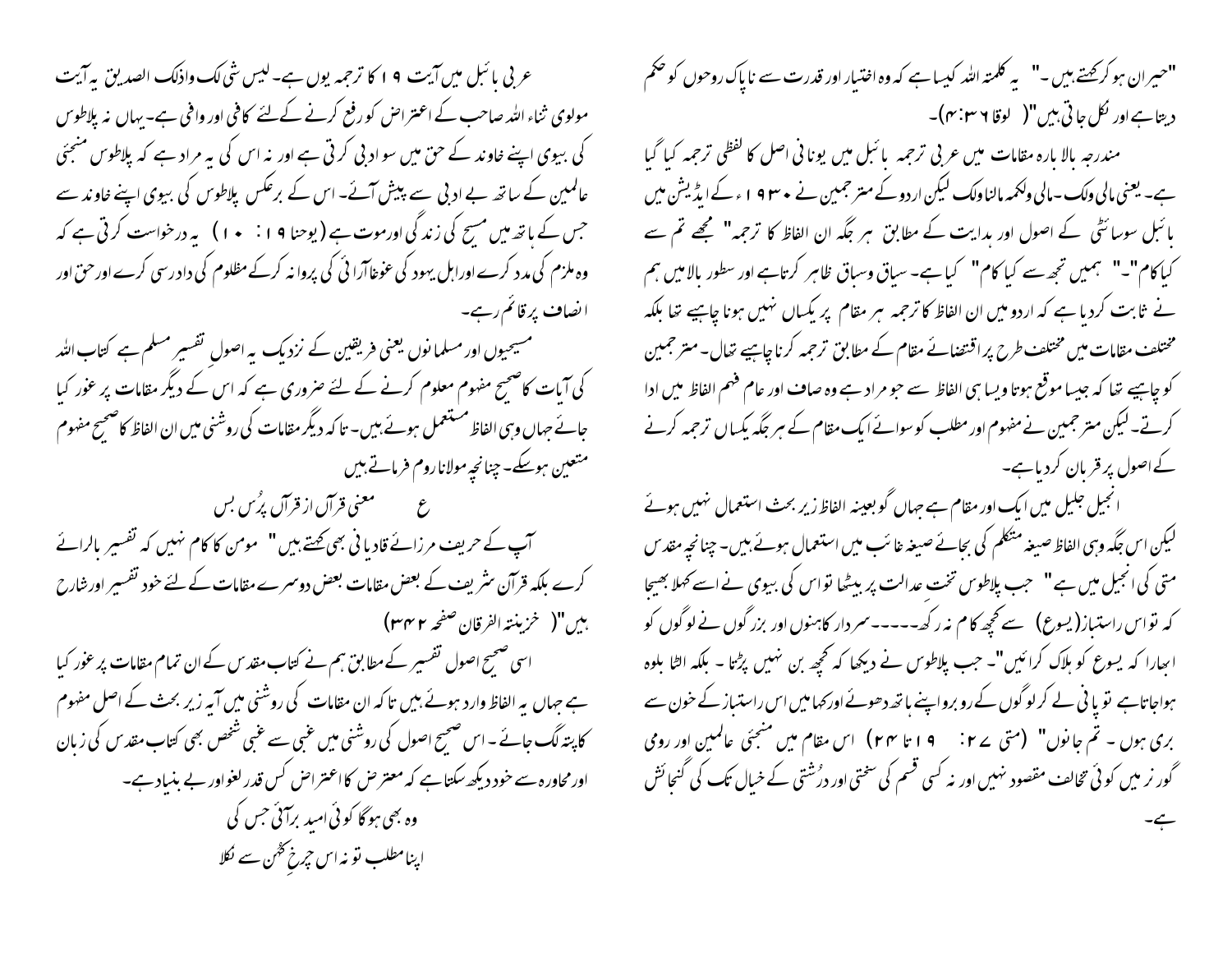چھوڑ دیں۔ یہ چیز آسا فی سے مہیا ہوسکتی ہے ۔ جب وقت آئیگا دیکھاجا ئیگا"۔اہل یہود میں پنجا پی دستور کے موافق برادری کے سٹر کاء شادی کے وقت کھانے پینے کا انتظام کرتے اور کھانے کو مہمانوں میں نقسیم کرتے تھے (ایکلی ۳۵ : ۱ تا ۲) بی بی مریم نے آنخداوند کے تسلی آمیز کلمات سن کر ان منتظموں کو بدایت فرما ٹی کہ وہ کلمتہ اللہ کے ارشاد پر عمل کریں اور خود اندر تشریف لے کئیں۔

ناظرین ! پھدارا انصاف کریں کہ اس تمام واقعہ میں آنخداوند کے وہ کونے الفاظ بیں جن سے " سواد بی " گَیْجَتی ہے؟ ممکن ہے کہ مولوی ثناء اللّٰہ صاحب بہ اعتراض کریں کہ آنخداوند کے کلمات طیبات کی ہم نے اس طور پر تاویل کی ہے کہ اس میں بے ادبی اور گستاخی کا نشان نہیں رہا۔لیکن ناظرین نے یہ نوٹ کیا ہوگا کہ ہم نے مندرجہ بالا تاویل میں وہی الفاظ استعمال کئے بیں حبو دور حاصرہ کے مستند انگریزی متر جمین کے اپنے ترجموں کے متن میں مستعمل ہوئے ہیں اور حن کو ہم نے اس باب کے سثر وع میں نقل کیا ہے۔ یہ تاویل کتاب اللہ کے محاورات اور الفاظ کے مطابق صحیح اصول تفسیر پر مبنی ہے۔ لہذا یہ درست ہے۔ الفاظ" اے عورت"

مولوی ثناءاللہ صاحب آیہ زیر بحث کے اردو ترحمہ کے "اے عورت" کی نسبت یہ اعتراض کرتے ہیں کہ اس خطاب سے " سواد بی" گیگتی ہے۔ لیکن یہ اعتراض بھی یونا فی زبان سے لاعلمی پر مبنی ہے۔ یونا فی متن میں حولفظ وارد ہوا ہے وہ " گونئے" YUVαl ہے۔ جس کا ٹھیٹھ اردو ترجمہ" پی پی جی " ہے۔ انجیلی اردو ترجمہ کے الفاظ" اے عورت" قابل گرفت ہوسکتے ہیں ۔ لیکن یہ قصور متر جمین کا ہے نہ کہ خطاب کرنے والا کا۔ ہر صاحب دانش کو"قائل" اور " مترجم" میں تمیز کرنی چاہیے - یونانی میں لفظ" گونئے" ایک باعزت خطاب سمحِهاجاتا ہے اور یہ لفظ اکثر ایسے موقعوں پر بولاجاتا تھا جب مخاطب کا نہ صرف ظاہرِ ادب مقصود ہوتا بلکہ دلی عزت بھی مقصود تھی یونانی لفظ " گونئے" ۔ انگریزی لفظ"

سمستريف كامطلب قانائے گلیل میں ایک گاؤں تھا جو ناصرت سے تین کوس شمال مغرب کی جانب واقع تھا۔ وہاں ایک شادی تھی ۔ ایسا معلوم ہوتا ہے جس خاندان میں شادی تھی اس کا تعلق سید نامسح کے خاندان سے تھا۔ انجیل مرقس میں آیا ہے کہ ناصرت کے باشندے کھتے تھے کہ ۔<br>سمنحداوند کی بہنیں یہاں ہمارے ہاں بیں ( ۲ : ۳) حرمن عالم ذاہن کا خیال ہے کہ آنخداوند کی بہنیں معہ اپنے خاندا نوں کے تین کوس پر قانائے گلیل میں جا بسی تھیں۔ ہہر حال واقعہ کے پڑھنے سے ایسا معلوم ہوتاہے کہ بی بی مریم صدیقہ کا اس خاندان سے جس میں شادی تھی گھرا تعلق تھا کیونکہ آپ مہمانوں کے کھانے پینے کی اشیاء کی نسبت متفکر اور متر دو تھیں اور آپ نے منتظمین کوہدایت کی تھی کہ وہ آنخداوند کے ارشاد کے مطابق عمل کریں۔ اہل یہود میں بیاہ شادی کی خوشی عموماً ۲ ا روز یا سے روز تک کی جاتی تھی (قضاۃ ۱۴ : ۱۲ - نوبت ۱۱: ۱۹ ) کیکن غریب گھروں میں شادی کی تمام رسوم ایک ہی دن میں ختم ہوجاتی تھیں۔جس طرح پنجاب میں مہمانوں کی آؤ بھگت جائے اور سٹر بت سے کی جاتی ہے ارض مقد س میں انگور کے رس سے مہما نوں کی نواضع کی جاتی تھی۔ حٖن کے گھر میں شادی تھی وہ امیر کبیر نو تھے نہیں(متی ٣ ا : \_ ۵ ، ٢ ۵ ) \_انگور کارس ختم ہوگیا۔ام المومنین بی بی مریم صدیقہ پریشان خاطر ہوکر اپنے بیٹے کے پاس آئیں۔ کیونکہ آپ نے اپنے بیٹ کو ہمیشہ ا یک عاقل مشیر اور دا ناصلاح کاریا با تھا۔ حوالڑے وقت گھریلومشکلات کواپنی ذکاوت طبع سے رفع کرد یا کرتا تھا۔آپ آنخداوند سے متفکرانہ لہحہ میں فرمانے لگیں- بیٹا! ان کے پاس انگور کا ریں اتنا نہیں رہا کہ تمام مہما نوں کے لئے کفایت کرے۔ اب کیا کیا جائے ؟حصرت کلمتہ ا<sub>للّٰہ</sub> نے اپنی مادر مشفقہ کو مخاطب کرکے فرمایا۔

" بی بی - اس بات سے مجھ کواورآپ کو کیا؟ اس معمولی سی بات سے آپ کیوں حواہ مخواہ تردود کرکے پریشان خاطر ہورہی ہیں۔ آپ مالکل نہ تھسرائیں اوراس معاملہ کو مجھ پر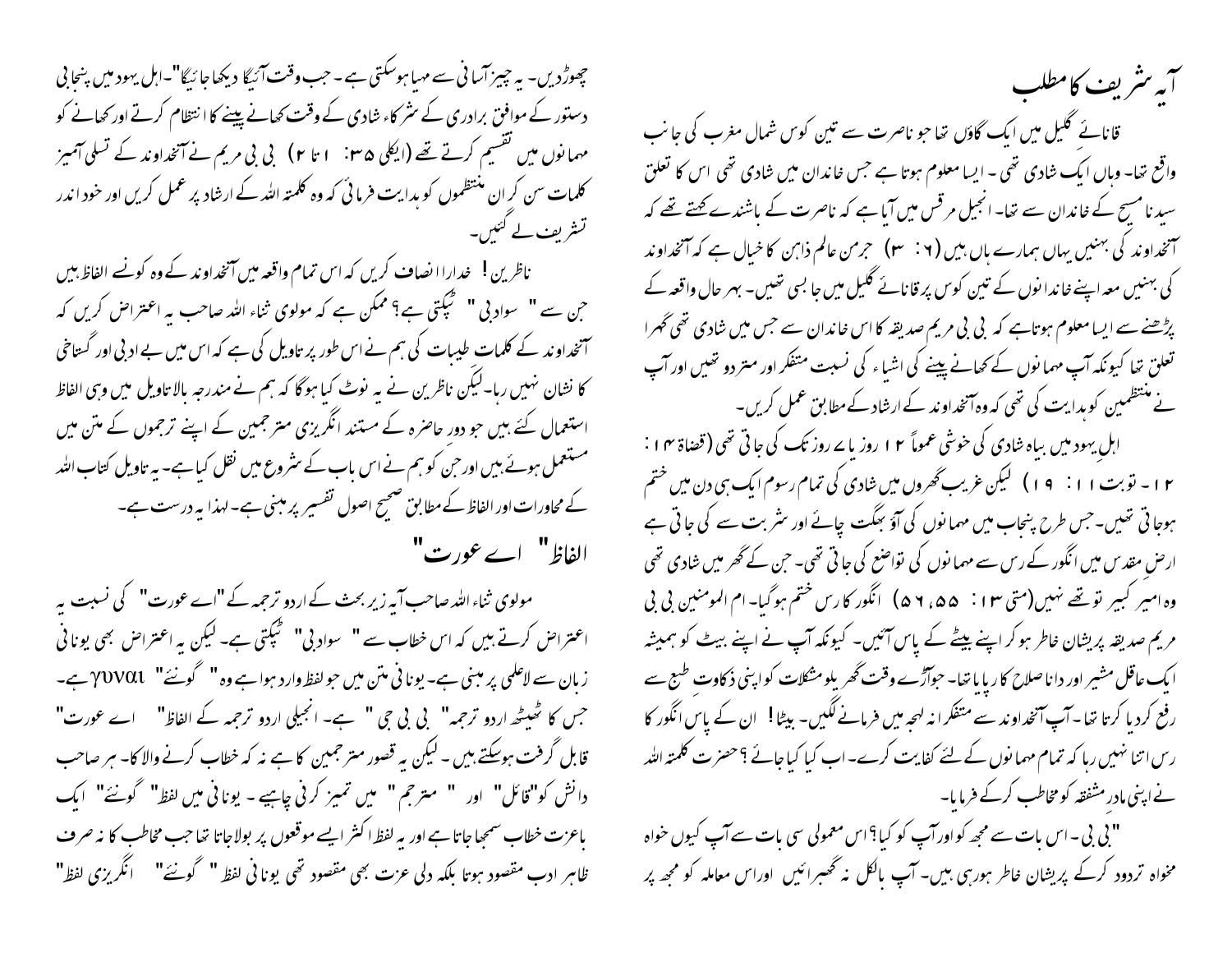مریم مگدلینی کو خطاب کرتے وقت استعمال کیا ہے۔ (یوحنا ۲۰ ° ۱۳)سیاق وساق سے ظاہر ہے کہ اس مقام پر فرشتوں کامقصد بی بی مریم مگدلینی سے درشت کلامی نہیں تھا بلکہ اس کے ساتھ ہمدردی ، تریں اوررحم کااظہار کرنامقصود تھا۔

اگر معترضین کو مزید تشفی کی صرورت ہے توان کی پاس خاطر ہم ان کی توجہ فاصل علماء مسٹر یک اوربلر کی مثور عالم تصنیف کی جانب میذول کرتے ہیں ۔ جس میں ان فضلائے زمانہ نے عہد جدید کی زبان کا مقابلہ یہودی ، ربیوں کی کٹتب کے الفاظ کے ساتھ کیا ہے ۔ اس کتاب میں وہ بتلاتے ہیں کہ ایک عریب شخص نے یہودی ربی حلیل کی بیوی سے بھیک مانگتے وقت اسی لفظ سے مخاطب کیا تھا جس کا ترجمہ اردوانجیل پوحنامیں " اے عورت" کیا گیاہے -اور یہ ظاہر ہے کہ کوئی فقیر بھیک مانگتے وقت " \_ سواد پی" کا ارتکاب نہیں کرتا- \_ ہمیں امید ہے کہ اب معتر ضین کی سمجھ میں بھی آگیا ہو گا کہ یہ خطاب عزت کا خطاب ہے جس طرح اس یونانی لفظ کا ٹھیٹھ اردو ترحمہ" بی بی حی" ہمارے ملک میں عزت کا خطاب ہے انجیل یوحنا کے پنجابی ترجمہ میں اس لفظ کا ترجمہ" مائی جی" کیا گیا ہے(مطبوعہ مش پریس لدھیانہ ۱۸۸۹ء) جس سے ظاہر ہے کہ اصل یونانی لفظ عزت کاخطاب ہے۔

مولوی صاحب دعویٰ تو کرتے ہیں کہ وہ پال کی تھال لکانے والے ہیں"( صفحہ ۱ ۵) گیکن اگر وہ ذراسی زحمت گوارا کرکے انجیل جلیل کو بنظر غائر پڑھتے تو وہ اپنے ایک اولوالعزم نبی پر ماں کی بے ادبی کرنے کا الزام نہ لگاتے۔آپ نے ذرا خیال نہ کیا کلمتہ اللہ کس طرح اپنی ماں" کو حود نیا جہاں کی عورت میں مبارک تھی" اور جس پر غداکا فضل ہوا اور جس کے ساتھ خدا تھا"۔(لوقا ۱ : ۲۸ ) دُرشتی سے مخاطب کرسکتے تھے؟اور تعجب پر تعجب پہ ہے کہ مقدسہ مریم اس خطاب سے ناراض نہ ہوئیں ! کیا اس سے بہ ظاہر نہیں ہوتا کہ خطاب میں <sup>ک</sup>سی قسم کی" سواد بی" نه تھی؟ کیاوہ جس کی شان میں انجیل وقرآن دو نوں رطب اللسان بی<u>ں</u>

لیڈی" کامترادف ہے۔ یونا فی لفظ ایک باعزت خطاب ہے حومعزز خواتین حتیٰ کہ ملکہ تک کے لئے مستعمل ہوتا تھا۔ چنانچہ قبیصر اکسطس نے ملکہ کلیو پیٹر (جس کا سن وفات سید نامسح سے تیس سال قبل تھا) کو خطاب کرتے وقت یہی لفظ استعمال کیا تھا۔ ڈاکٹر وسٹکٹ اپنی مشور عالم تفسير ميں فرماتے ہيں " اصل يوناني لفظ ميں دُرشتی يا" ناك بھوں جرِّھانے" كا نشان نہیں ہے - بلکہ خطاب سے عزت اور محبت ظاہر ہو تی ہے "۔ (جلد اول صفحہ ۸۲) یہی وجہ ہے کہ آنخداوند نے صلیب پر سے جانکنی کی حالت میں اپنی مادر مشفقہ کو مخاطب کرکے اسی لفظ کواستعمال کیا تھا۔ کوئی شقی القلب انسان بھی ایسی سخت اذیت اورجانکنی کی حالت میں اپنی ماں کوایے الفاظ میں مخاطب نہیں کرتاحیں سے " سواد بی" گیگتی ہو۔ جہ جائیکہ وہ انسان وحسطاً في الد نيا والاخرة من المقربين ہو حو خود مال كى متابعت بچپن سے كرتا چلا ً ما ہو(لوقا ٢ : ۱ ۵) اور حس نے ہمیشہ زند گی کا وارث ہونے کے لئے ماں پاپ کی عزت کی سٹرط لگادی ہو (مرقس • ۱ : ۹ ) ) متهور مفسر میگگر یگر بھی(Macgregor) نحمتا ہے ۔ کہ اصل یونانی میں لفظ"عورت" کے خطاب سے کوئی درُشتی نہیں ٹیکتی - اس کے برعکس یہ عزت کا خطاب<sup>1</sup>ہے۔

اسی طرح مسٹر وائن کہتے ہیں کہ " حب لفظ" گونئے" (بمعنی عورت) ندائبہ طور پر استعمال ہوتاہے نواس سے درشتی یاسختی مراد نہیں ہوتی۔اس کے برعکس اس لفظ سے پیار اور عزت گَبِکتی ہے ۔مثلاً( ۲۸ : ۲۸، یوحنا ۲ : ۴) موخر الذکر مقام میں یہ لفظ پیار اور محبت ظاہر کرتا ہے <sup>2</sup> "۔ پس اگر بہاں الفاظ" اے عورت" کی بحائے " اماں جان" کھھے جائیں تو یونا نی کا صحیح مفهوم اردو میں اداہوسکتا ہے۔ انجیل جلیل کامطالعہ تو یہ ظاہر کردیتا ہے کہ کلمتہ اللہ جب کسمی کسی عورت کو مخاطب کرتے نوآپ اس کو ہمیشہ" پی بی جی" تھتے (یوحنا ۲۰ تا ۱۵ - ۲۰ تا ۲۰ - ۸ نیسو اوغیره) بعینه یهی یونانی لفظ فرشتوں نے پی پی

Gospel of St. John(Shoffat's Series)

<sup>&</sup>lt;sup>2</sup> W.E Vine Expository Dictionary of New Testament word vol 4.p.227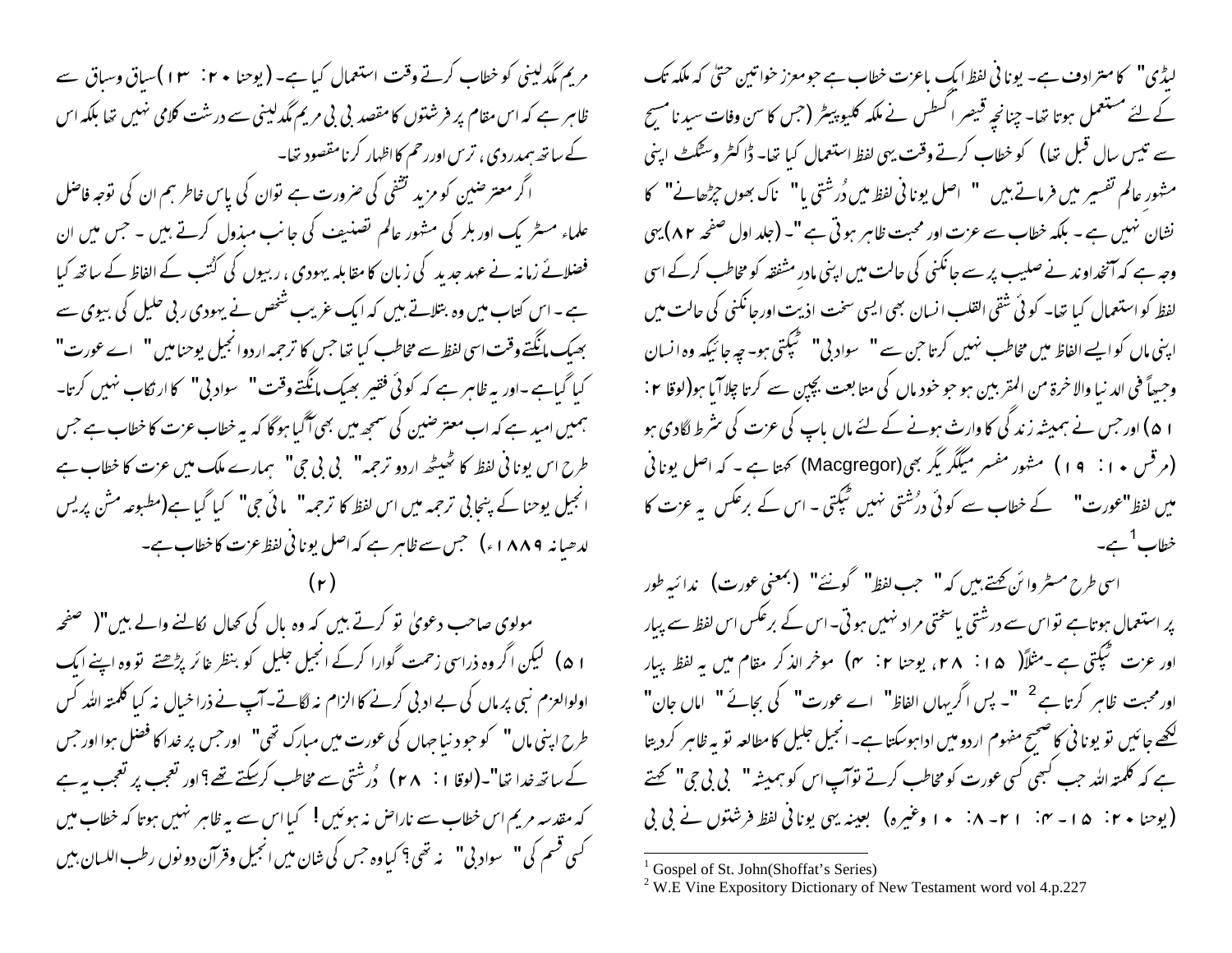کے خبال سٹریف میں آنخداوند کا نہ نوطرز خطاب قابل گرفت تھا- اور نہ وہ فقرہ حوآپ کی زیان مبارک سے لگل" سواد بی " کا حجملہ تھا اور اگر مولوی ثناء اللہ صاحب آنخداوند کے الفاظ سے وہ نتیجہ اخذ نہیں کرتے جوام المومنین بی بی مریم نے اخذ کیا تھا۔ تو قصور مولوی صاحب کی عقل اور فہم کا ہے جس کی وجہ سے بے ما کی سے کام لے کرآپ حصرت روح اللہ پر اتہام لگانے سے ذرا نہیں بھجھکتے۔مولوی صاحب کی نہمت اور بہتان کے تیر وسنان کا بہ حال ہے کہ پہلو کی حبوٹ ۔ دل کی حبوٹ پاجگر کی حبوٹ محماؤں کدھر کی جوٹ بچاؤں کی کدھر کی ج<u>و</u>ٹ؟

ابھی میراوقت نہیں آباہے حپونکہ اس رسالہ کے لکھنے سے ہمارامقصد مخالفین مسح کو نیچا دکھانا نہیں بلکہ ان پر ان کے گناہ کوظاہر کرنامنظور ہے جس کے وہ حصرت کلمتہ اللہ کی شان میں بے ادبی گستاخی نوبین اور تذلیل کے کلمات استعمال کرکے مرتکب ہوئے ہیں تاکہ وہ اپنے گناہ عظیم سے نوبہ کریں لہذا تمام حجت کی خاطر ہم آیہ زیر بحث کے سب الفاظ پر عور کرتے ہیں - تا کہ کسی صاحب کو کسی قسم کے ننگ کی گنجائش نہ رہے۔اس آیہ سٹریفہ کے الفاظ کا ترحمہ حسب ذیل ہے : "بی بی جی ۔ مجھ کو اورآپ کو (اس بات سے ) کیا؟ ابھی میرا وقت نہیں آیا  $-(r : r)" \rightleftarrows$ 

سمخری الفاظ میں مولوی صاحب بھی کوئی" سواد بی " نہیں دیکھ سکے - ور نہ وہ ان کو بھی صرور محل اعتراض بناتے۔آپ کے ان الفاظ پر نہیں ملی اور نہ آپ کا یہ خیال ہے کہ منتجئی عالمین نے ان الفاظ سے ام المومنین کے ارشاد کو بحالانے سے الکار کیا۔ لیکن بالفرض اگر کسی صاحب کا یہ خیال ہو تو ہم بتلادیتے ہیں کہ بی بی مریم کے ارشاد ہے حوا نہوں نے منتظمین جلسہ کو فرمایا - یہ ظاہر ہے کہ کلمتہ اللہ کے الفاظ" ابھی میرا وقت نہیں آیا " سے آپ کا مطلب ا نکار نہیں تھا۔ بلکہ وقت موزوں پر آپ کے ارشاد کی تعمیل کرنا تھا۔ چنانچہ اگلی آیت میں ہی

اور جس کا یہ درجہ تھا کہ قرآن کھتا ہے۔ یا مریمہ ان اللہ اصطفَا علیٰ نساء العالمین (اے مریم بلاننگ اللہ نے تجھے بر گزیدہ کیا اور تجھ کو پاک کیا اور تجھ کو تمام جہان کی بی بیوں کے مقابلہ میں برگزندہ کیا**) (آ**ل عمران سے **۲)** اس قسم کی عورت تھیں کہ اگروہ بہ دیکھتیں کہ ان کے بیٹے نے ان سے دُرشت کلامی کی ہے اوران کو نامناسب طور سے مخاطب کیا ہے تو وہ صحف سماوی کے حکم کے مطابق ان کو تنبیہ یہ کرتیں ؟ یا کیا مولوی صاحب کا بہ خیال ہے کہ حصرت کلمتہ اللہ شادی کے موقعہ پر اس عرص سے تسٹریف لے گئے تھے کہ وہ لوگوں کواپنے نمونہ سے نہ دکھلائیں کہ ماں کی تحقیر کس طرح کیا کرتے ہیں ؟

فلسفہ کی شاخ علم نفسات کا یہ مسلمہ اُصول ہے کہ کسی شخص کے اقوال اس کے خیالات اورجذ بات کے مظہر ہوتے بیں۔ اب معتر صبین ہی انصاف کریں کہ کیا یہ امر قرین قیاس ہوسکتا ہے کہ منجئی کو نین حوان کے نزدیک رسول اللہ، روح اللہ اور کلمتہ اللہ بیں اور حس کی شان میں خود پرورد گار عالم نے قرآن میں لکھاہے کہ اید ناہ بروح القدس اور وجساً فی الد نبا والاخرة ومن المقربين - كيا يه امر قرينٍ قياس ہوسكتا ہے كہ اس يا يہ كا شخص اپنى مادر مهربان سے سخت کلامی اور " \_ سواد بی" \_ سے پیش آیا ہو؟ قرآن میں حصرت کلمتہ اللہ گھوراہ میں کلام كرتے وقت فرماتے بين وحعلى طبيرا كاً اين ماكنت ---اشقيا يعني مجھ كو بركت والا بنايا ميں ۔<br>حہاں کھمیں بھی ہوں۔۔۔ اور مجھ کو میری والدہ کا خدمتگزار بنایا اوراس نے مجھ کو سر کش بدبخت نہیں بنایا (سورہ مریم) کیامعترض کی افترا پردازی اس قرآنی آیہ سٹریفہ کی تفسیر

گر نوقرآن بدیں نمط خوانی مسلمانی کے مسلمانی کے ایک ایران آپ نے اعتراض کرنے سے پہلے یہ تو دیکھا ہوتا کہ حصرت بی بی مریم صدیقہ کا طرز عمل اس باب میں فیصلہ کنُ ہے۔ اُم المومنین نے منجئی عالمین سے گفتگو کرنے کے بعد منتظمین جلسہ کوضم دیا کہ" جونچھ یہ تم سے گھے وہ کرو"( G ` t ) جس سے ظاہر ہے کہ آپ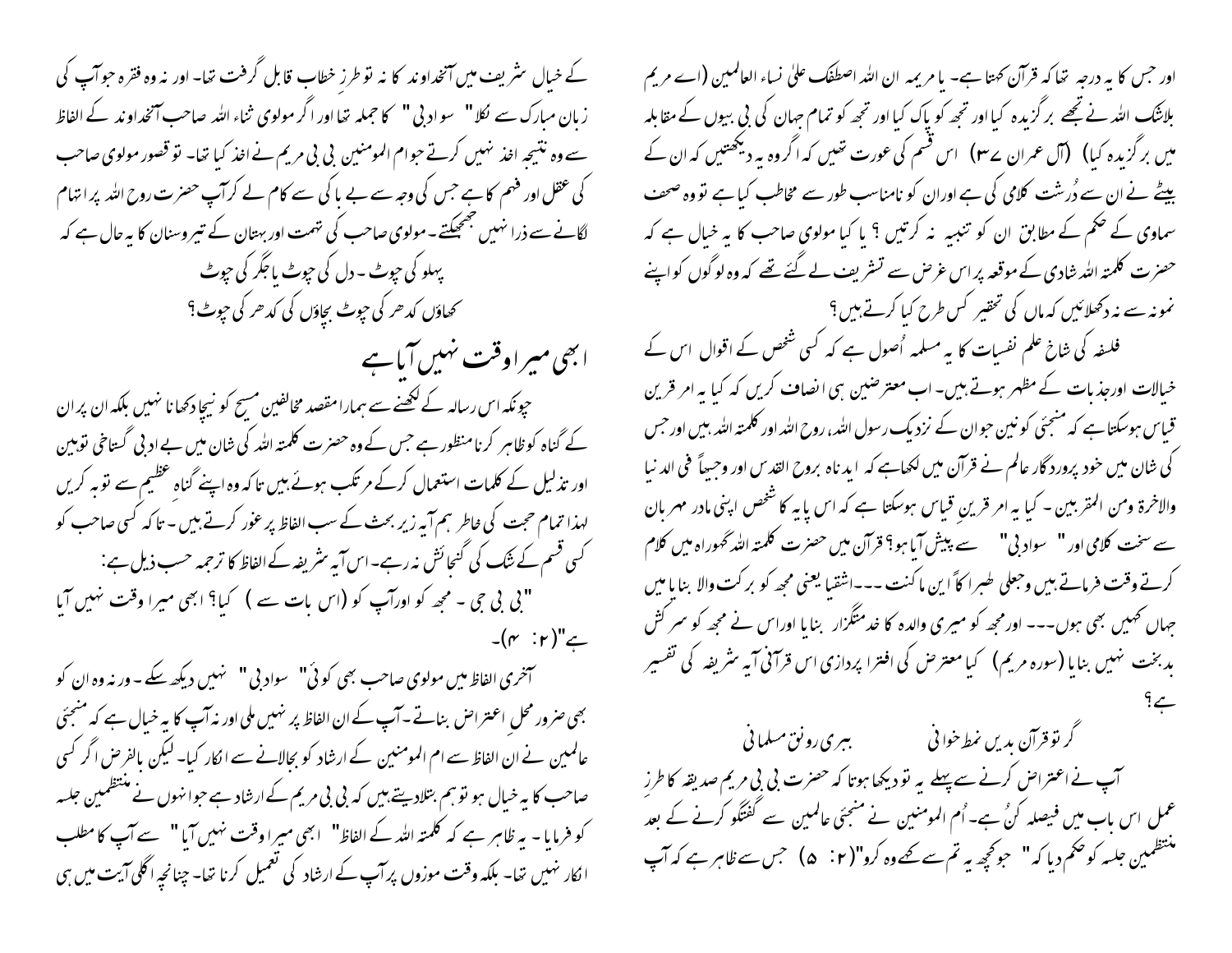سکیں گے اس انجیل میں یہی الفاظ ایک اور جگہ آنخداوند کی زبان مبارک سے نکلے بیں (2 ٪ ۲ )اور وباں بھی تاخیبر مقصود ہے۔ ہر دو مقامات پر عور کرنے سے یہ پتہ چلتا ہے کہ ابن اللہ ہر کام کو کرنے سے پہلے خدا پاپ کی مرضی کومعلوم کرنا چاہئے تھے اوراس تلاش میں ہوتے تھے کہ یاپ کی مرضی کے مطابق اس کام کے کرنے کا مناسب اور موزوں وقت کیا ہے؟ یہی وجہ ہے کہ آپ نے فرمایا" میں اپنی مرحنی نہیں بلکہ اپنے بھیجنے والے کی مرحنی چاہتا ہوں"( a : + ۳) آپ نے اپنی آمد کا مدعاً پایں الفاظ بتلایا۔" میں آسمان سے اس لئے اترا ہوں کہ اپنی مرضی کے موافق عمل نہ کروں۔"( ۲۰ ` ۳۸) پھر وقت موزوں کی نسبت آپ نے فرمایا۔ میں نے گبھی کچھ اپنی طرف سے نہیں کا- بلکہ پاپ جس نے مجھے بھیجا ہے- اسی نے مجھے حکم دیا ہے کہ کیا کھوں اور کب بولوں۔ پس حو کحچھ کھتا ہوں جس طرح پاپ نے مجھے فرمایا میں اسی طرح کھتا ہوں( ۱۲ نی می می و میں کی اوراسی اصول کے ماتحت آپ نے اپنے پھائنیوں کو حبواصرار کرکے آپ کو اپنے ہمراہ عبد خیام کے موقعہ پر پروشکیم لے جانا چاہتے تھے الفاظ زیر بحث استعمال کرکے فرمایا"۔ ابھی میرا وقت نہیں آیا۔ لیکن تہارے لئے سب وقت ہیں۔ تم عید میں جاؤ۔ میں ابھی اس عبد میں نہیں جاتا۔ کیونکہ ابھی تک میرا وقت پورا نہیں ہوا۔ اورجب عید کے آدھے دن گذر گئے تو یسوع ہیکل میں جا کر تعلیم دینے لگا"(ے: ۲، ۸، ۴) اسی اصول کے ماتحت آپ نے شاگردوں کو فرمایا" میری خوراک پہ ہے کہ اپنے بھیجنے والے کی مرحنی کے موافق عمل کروں اور اسکے کام کو پورا کروں۔ کیا تم نہیں کہتے کہ فصل پکنے میں ابھی چار مہینے ماقی بیں ؟ دیکھومیں تم سے کھتا ہوں کہ اپنی آنکھیں اٹھا کر کھیتوں پر نظر کرو کہ فصل کپ گئی ہے (۴۰ ٪ سمیں ۳۵)جب آپ کا دوست لعزر بیمار تنااوراس کی بہنوں نے آپ کو جلدی تسٹریف لانے کے لئے پیغام بھیجا توآپ اپنے اسی اصول پر عمل پیرا ہو کرفوراً نہ چل دیئے۔ بلکہ اس جگہ تھے وہاں آپ نے دو دن اور قبام فرما یا اور پھر اس کے بعد شاگردوں سے کہا ۔" کؤ یہودیہ کوچلیں "۔ شاگردوں نے بہتیراکہا کہ یہ وقت یہودیہ کوجانے کے لئے مناسب اور

حضرت صدیقہ منتظمین کو حکم دیتی ہیں کہ " جو تحی<sub>ص</sub>ہ تم سے کھے وہ کرو" (e : r ) اگر انجیل نویس کا مقصد کلمتہ اللہ کے الفاظ سے یہ بتلانا تھا کہ آپ نے اپنی ماں کے ارشاد کے مطابق عمل کرنے سے الکار کیا نواس کو کیاصرورت پڑی تھی کہ وہ یاقی ماندہآبات (۲ تا ۱۳ ) میں بتلاتا کہ آنخداوند نے مقدسہ کے ارشاد کے موافق اعجازی طور پر یا ٹی کو انگور کے رس سے تبدیل کردیا۔اوراگرا بن اللہ کامطلب الکار سے تھا نوام المومنین کیوں اتنا بھی نہ سمجھ سکیں ؟ بلكہ الٹا انہوں نے انتظام كرنے والوں كو ضخم ديا كہ " حوڭچھ بہ تم سے كھے وہ كرو"؟حصرت بى بی مریم کا رویہ اس فقرے کو سمجھنے کی اصل گنجی ہے اور منجئی کو نبین کے الفاظ کی تاویل نہ صر ف اس رویہ کی روشنی میں بلکہ سیاق وسیاق کے مطابق اورآپ کی طرز ادالب ولہحہ ۔ چہرے اور پیشا نی کی حرکت۔آنکھوں کی جنبش وعنیرہ کی روشنی میں کر نی چاہیے۔ بمصداق -تامل نو تھاان کوآنے میں قاصد گم به بتاطرز انکار کیا تھی(اقبال ) حصرت کلمتہ اللہ کے قول طرز کلام۔ لب ولہجہ اور دیگر حرکات وسکنات وعنیرہ سے حصرت مقدسہ نے یہی نتیجہ اخذ کیا کہ وقت موزوں پر آپ کا بیٹا آپ کے ارشاد کے مطابق عمل کر لگا۔ اور اسی نتیجہ کے ماتحت آپ نے منتظمین کو حکم بھی دیا اور ما بعد کے واقعہ نے ثابت بھی کردیا کہ جس نتیجہ پرام المومنین پہنچی تھیں وہی نتیجہ صبح تھا اور معتر صنین کے قباسات غلط ثابت ہوئے۔

حصرت کلمتہ اللہ کا مطلب الفاظ " ابھی میراوقت نہیں آیا " ہے کیا تعا؟ آپ نے تامل کیوں فرما یا ؟اور تاخیبر کی اصلی وجہ کیا تھی ؟سطور بالا میں ہم صحیح اُصول تفسیر بتلاپکے ہیں کہ " معنی الفاظ انجیل ازانجیل گپرس وبس" اس اصول کے مطابق اگرہم ان مقامات پر عوْر کریں حہاں اسی انجیل میں یہی الفاظ آنخداوند نے استعمال کئے بیں توہم ان کا مطلب سمجھ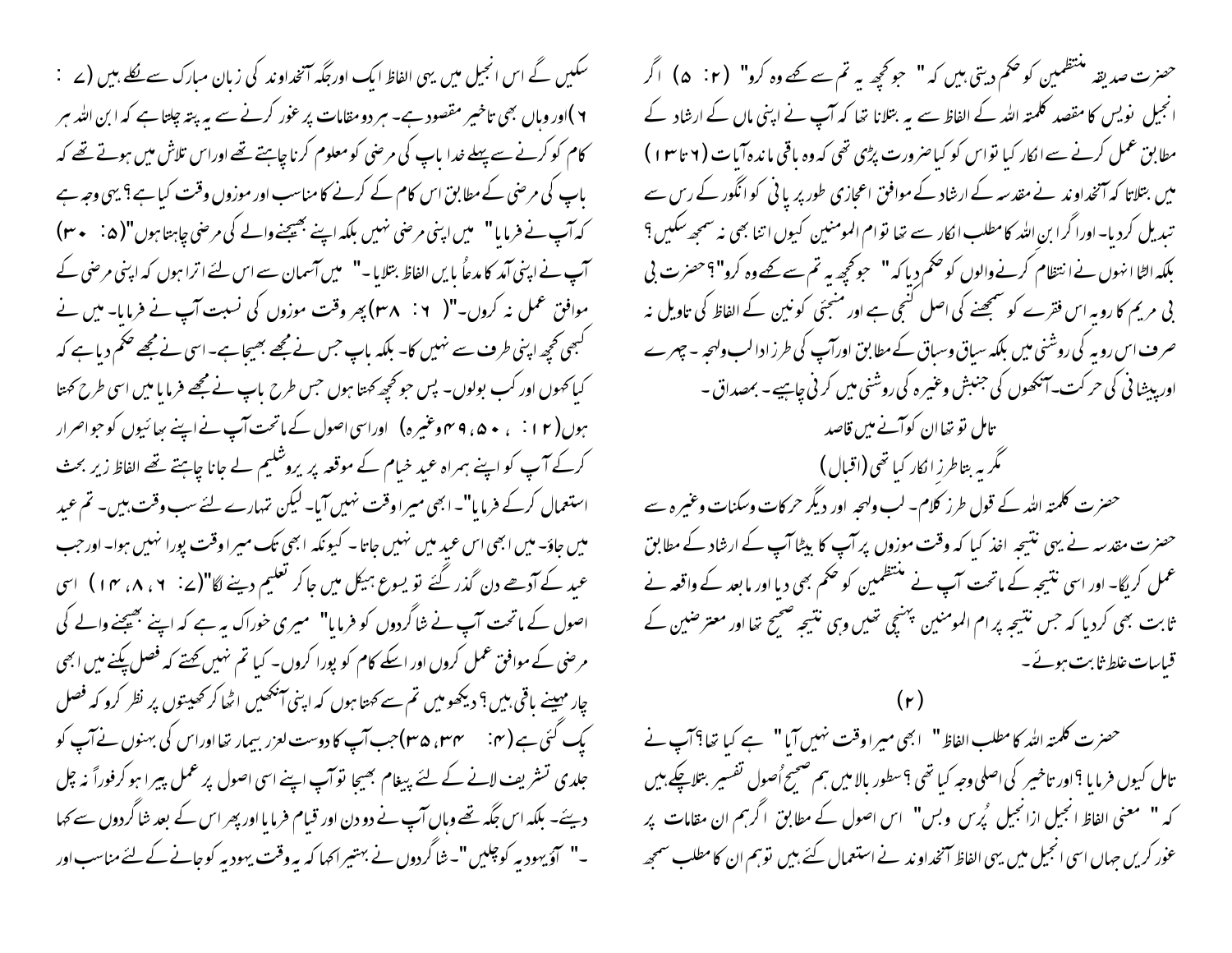موزوں وقت نہیں ہے۔ کیونکہ ابھی نوشقی القلب یہودآپ کوسنگیار کرناچاہتے تھے۔لیکن آپ نے ان کی ایک نہ مانی اورانہیٰ مرضی کومعلوم کرکے (آیت ۵۱، ۴۰) آپ نے فرمایا" کیا دن کے بارہ گھنٹے نہیں ہوتے۔اگر کوئی دن کو چلے تو ٹھوکر نہیں کھاتا۔ کیونکہ وہ د نیا کے نور (یعنی غدا کی مرضی) کی روشنی دیکھتا ہے۔ لیکن اگر کوئی رات کو چلے تو ٹھوکر کھاتاہے ۔ کیونکه اس میں (غدا کی مرضی کی ) روشنی نهیں"(آیت ۹ مقابلہ کرو (یسعیاہ ۸: ۹ ا تا ۲۲، یرمیاه ۲۱: ۱۲اتیت وغیره)-انجیل جلیل سے ہہ ظاہر ہے کہ حصرت کلمتہ اللہ کا بہ ایمان تعا کہ خدا باپ کے علم میں

ہر بات کے لئے ایک خاص وقت اور معیاد مقرر (اعمال ۱۱: ۲ – متی ۲۴: ۳ ۳ وعنیرہ) اور آپ کوئی کام نہیں کرتے تھے تاوقتیکہ آپ یہ معلوم نہ کرلیں غدا کی مرحنی کے مطابق اس کے کرنے کاوقت آیاہے یا نہیں (یوحنا ۱۲ : ۳۳، ۲۱ : ۱) پس اگرآپ کسی کام کے کرنے میں تاخیبر کرتے تھے تو بہ تاخیبر عین خدا کی مرضی اور منشاء کے مطابق ہو تی تھی۔

یہاں سوال بہ پبداہوتا ہے کہ قانائے گلیل کےموقعہ پر تاخیر کی کیاوجہ تھی؟ گوانجیل نویس اس *خاص م*قام میں تاخیر اور وقفہ کا سبب بیان نہیں کرتا- تاہم قوت متحیلہ اور قرا ئن کی مدد سے ہم معلوم کرسکتے بیں کہ اس وقفہ کی وجہ غالباً کیا تھی۔ یہ زمانہ آنخداوند کی رسالت کا ابتدا ئی وقت ہے ۔آپ گویا زما نہ رسالت کی دہلیز پر کھڑے ہیں اورآپ کو یہ احساس ہے کہ آپ میں اعجازی طاقت موحبود ہے اور آپ کے سامنے سوال بیہ ہے کہ اس اعجازی طاقت کے استعمال کاوقت آگیا ہے یا نہیں۔آپ کے ہم عصر یہود کا بہ خیال تعا کہ جب مسح موعود آئیگا تو وہ شان وشو کت اور جلال وحشمت سے آئیگا-اور اپنے مسیحا ئی اعجاز کے " قہر شدید"سے سلطنت روم کو تہ و مالا کرکے اس کو پریشان کردیگا- اور رومی فرما نفرماؤں کو لوہے کے عصا سے توڑے گا- اوراپنے عضب سے ان کے گھڑے گڑڑے کرکے ممہار کے بر تن کی طرح ان کو چکنا

جپور کرد نگا"۔ اور یوں آسمان کی یادشاہی کی بناء ڈالیگا (زبور ۲ وعنیرہ) پھماں آپ کے ہم عصر یہود کی یہ امیدیں حومسیحا ئی دور کے آغاز کے ساتھ وابستہ تھیں اور کھاں ایک تھمین گوسٹریف طبقہ کے غریب گھرانے میں شادی بیاہ کے موقعہ پر یا ٹی کوانگور کے رس میں تبدیل کرکے مسیحا ئی دور کی ابتدا کرنا اور یوں خدا کی بادشاہی کو بنا ڈالناع ہہ بیں تفاوت راہ از کحا است تا بکجا۔ بہ معجزہ ایسا نہ تعا کہ امراء اور روسائے یہود کی آنکھیں اس سے جکا حیو ند ہوجا تیں ( متی ہن: ۱ - ۱ ۱ ) اور وہ طوعاً کرماً آنخداو ند کے عقید تمند علام اورجاں نثار فدا ئی ہوجاتے - قوم یہود کے قائداعظم نوایے عریب گھرانے کی چار دیواری کے نزدیک پھٹکنا بھی اپنی نوہین سمجھتے تھے۔ بس ابن اللہ کے سامنے یہ سوال تھا۔ کہ کیا مسیحا ئی اعجاز کا دور سٹروع کرنے کا وقت آگیاہے یا نہیں۔ کیا اس دور کا آغاز آپ کے ہم عصروں کے خیال کے مطابق جلال وحشمت کے کاموں سے سٹروع ہو گا بارحم اور محبت اور انسا فی ہمدردی کے معجزہ کے ساتھ اس مسیحا ئی دور کا سٹروع ہوگا؟ حب ابن مریم نے اپنی والدہ مکرمہ کاارشاد سنا نو خدا کی مرحنی دریافت کرنے کی جانب آپ متوجہ ہوئے تا کہ معلوم کریں کہ آسمان سے اس کے متعلق کباآواز آتی ہے اور مسیحا ئی دور کے طریقہ آغاز جیسے اہم معاملہ کے متعلق خدا باپ کی مرضی کیا ہے کہ وہ کب اور کس طرح اور کس اسیاب کے ذریعہ سثروع کیا جائے ؟حب ابن اللہ نے پاپ کی طرف رحوع کیا تو <sub>خ</sub>یدا نے آپ پر اپنی مرصٰی کو منکشف کیا کہ مسیحا ئی اعجاز کا دور اہل یہود کے خیالات و توہمات کے مطابق سٹروع نہیں ہوگا(ستی ہن ۱ تا ۱ ا ) بلکہ محبت اوررحم اورانسانی ہمدردی کے کاموں سے سٹروع ہو گا(لوقاۓ: ا ٢ تا ٢٣ - ٢٠ ∠ ا تا ٢٣ وغیرہ) آپ نے اپنی والدہ مکرمہ حصرت صدقسہ کی آواز کو" نقارہ خدا" سمھااور آپ کے ارشاد کی تعمیل کرکے ماں کے ضمم اور خدا کی مر صنی کو پورا کرکے" اپنا جلال ظاہر کیا-اورآپ کے شاگرد آپ کی مسیحاتی پر ایمان لائے"(آیت ۱۱)۔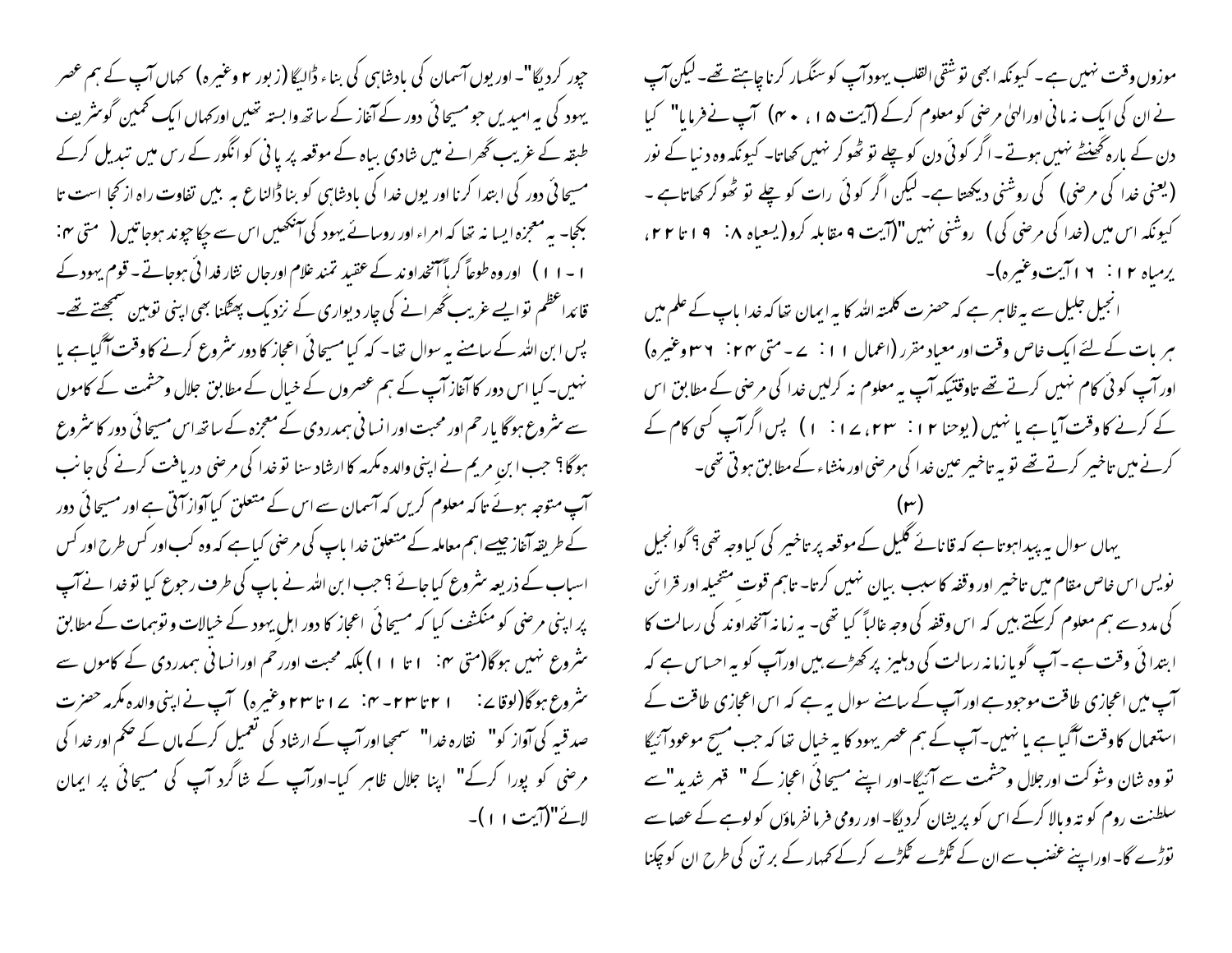فرمائیں"۔ابھی<sup>1</sup> ہماری نوبت نہیں آئی حونہی ہماری باری آئیگی۔سب انتظام ٹھیک طور پر ہوجا رُبِکا ۔ آپ خاطر جمع رکھیں۔ اوراس معاملہ کو مجھ پر چھوڑدیں "۔ اس پر بی بی مریم نے منتظمین جلسہ کو فرمایا کہ " حو محچھ یہ تم سے تھے وہ کرو"۔ اور واپس اندر تسٹریف لے کئیں۔ جب آپ کی نوبت آئی نوآپ نے اعجازی طور پر یا نی کوانگور کے رس میں تبدیل کردیا-مذ کورہ بالا تاویل میں جس دستور کا فاصل لیوی سن صاحب نے ذکر کیا ہے اس کی تصدیق مشور ومعروف یهودی متنصر ڈاکٹر ایڈر شائم بحوالہ یہودی کتاب" باب بتھرا" بایں الفاظ کرتے ہیں" یخادی بیاہ جیسے موقعوں پر انگور کا رس اور تیل کا بدیہ پیشکش کرنا کار یواب سمجیا جاتا تھا اور خیبرات میں داخل تھا"۔ مرحوم یہودی عالم اجل ڈا کٹر ابرایام بھی اس دستور کا انسا ئیکلو پیڈیا آف ریلجنس اینڈ ایشکس میں ذکر کرتے ہیں ۔ پس جب مستند یہودی علماءکے اقوال سے لیوی سن کی تاویل کی تائید و تصدیق ہوتی ہے ۔ نو کسی شخص کو جس کے سمر میں دماغ اور دماغ میں عقل ہے ۔اس تاویل کو تھم از تھم قرین قباس ماننے میں تامل نہیں ہوسکتا اگر بہ تاویل درست نسلیم کی جائے تومولوی صاحب کو بھی لاچار بہ ماننا پڑنگا کہ اس آیہ سٹریفہ میں "مسیح نے اپنی والدہ مکرمہ کو " ناک بھوں جڑھا کر" (صفحہ ۱۴۸) خطاب نہیں کیا تھااور "ناظرین بھی اندازہ کرسکتے ہیں کہ الفاظ زیر بحث " ادب کے بیں یا سو ادبی کے" (صفحہ ۱۳۸) پہ تاویل ایسی سادہ، صاف، سیدھی اور واضح ہے کہ اس کی روسے کوئی صحیح العقل شخص اس آیت کے کسی ایک لفظ پر بھی اعتراض نہیں کرسکتا - ہاں اگر مولوی ثناء اللہ صاحب کی طرح اس کا واحد مقصد حصرت کلمته الله کی شان میں بیکار سوال اور فصنول اعتراض کرکے توہین آمیز کلمات <sub>ک</sub>ھہ کر بے ادبی کرنا اورا تہام طرازی ہے تو وہ دوسری بات ہے ۔

<sup>1</sup> پروفیسر لیمز (Lamsa) کا بی ترحمہ ہے"ابھی میری باری نہیں آئی" یہ ترحمہ سریانی زبان سے کیا گیاہے حوسید نامسچ کی مادری زبان ارائمی سے ملتی جلتی ہے۔ ( بر کت اللہ ) ۔<br>آبہ زیر بحث ایک اور تاویل

فاصل اجل لیوی سن صاحب آیہ زیر بحث کی ایک تاویل کرتے ہیں حوالیی سادہ اور عام فہم ہے کہ مولوی ثناء اللہ صاحب جیسی سمجھ رکھنے والے بھی آسا فی سے سمجھ سکیں۔ اس کے علاوہ بہ تاویل یہودی دستورات کے مطابق بھی ہے۔صاحب موصوف فرماتے بیں کہ اہل یہود بیاہ شادی کے موقعہ پرانگور کا رس عام استعمال کرتے تھے - اور پہ رسم زمانہ قدیم سےدور حاصر تک صوبہ گلیل میں چلی آئی ہے کہ نہ صرف دلہا کا بہ فر ص تھا کہ انگور کا رس بہم پہنچائے بلکہ دلہا کے رشتہ دار اور برا تی انگور کے رس کو مہیا کرنے میں بھی حصہ لیتے تھے۔ بیاہ کی مختلف رسوم بعض اوقات حپوده دن اور بعض اوقات سات دن (قضاة ۱۴ : ۱۲ ) ليكن غريب تحھروں میں بالعموم ایک ہی دن میں اداہوجاتیں لیکن جتنے دن بھی یہ رسوم رہتیں دلہا(قصاۃ ۱۴ : ۱۰) اوراس کے رشتہ دار اور برا تی حب صرورت انگور کا رس مہیا کرنے کے ذمہ ِ دارہوتے تھے اگر دلہا کار بی بیاہ کےموقعہ پر موحود ہوتا نواس کو بہ فخر حاصل ہوتا کہ اگروہ جاہتا نو وہ سب سے پہلے دلہا کو بطور تحفہ انگور کے رس کی پیشکش کرتا۔ اس یہودی دستور کی روشنی میں صاحب موصوف آیہ زیر بحث کی یوں تاویل کرتے ہیں کہ جب پی پی مریم نے دیکھا کہ انگور کا رس تھم ہورہاہے اور مہما نوں کے لئے کفایت نہیں کر مگا تو دلہا کے عزیز اور برا قی ہونے کی حیثیت سے آپ اپنے بیٹے کے پاس تشریف لائیں اور فرمانے لگیں۔"بیٹا۔ان کے پاس انگور کا رس نہیں رہا"۔اس پر کلمتہ اللہ نے حصرت صدیقہ سے فرمایا"۔ بی بی جی مجھ کواور آپ کو اس بات سے کیا ؟ابھی میری نوبت نہیں آئی "۔اگرہم یہودی دستور کی روشنی میں آبہ سٹریفہ تھا۔ جس کو بہ حق حاصل تھا کہ وہ اگر چاہے تو سب سے پہلے انگور کے رس کی پیشکش کرے اوراس کے بعد دلہا کے دیگر عزیز واقارب اور برا تی اپنی اپنی باری اس کو نذر کریں۔ پس آنخداوند نے اس دستور کو مد نظر رکھ کر بی بی صدیقہ سے فرمایا" بی بی جی ۔آپ تردود نہ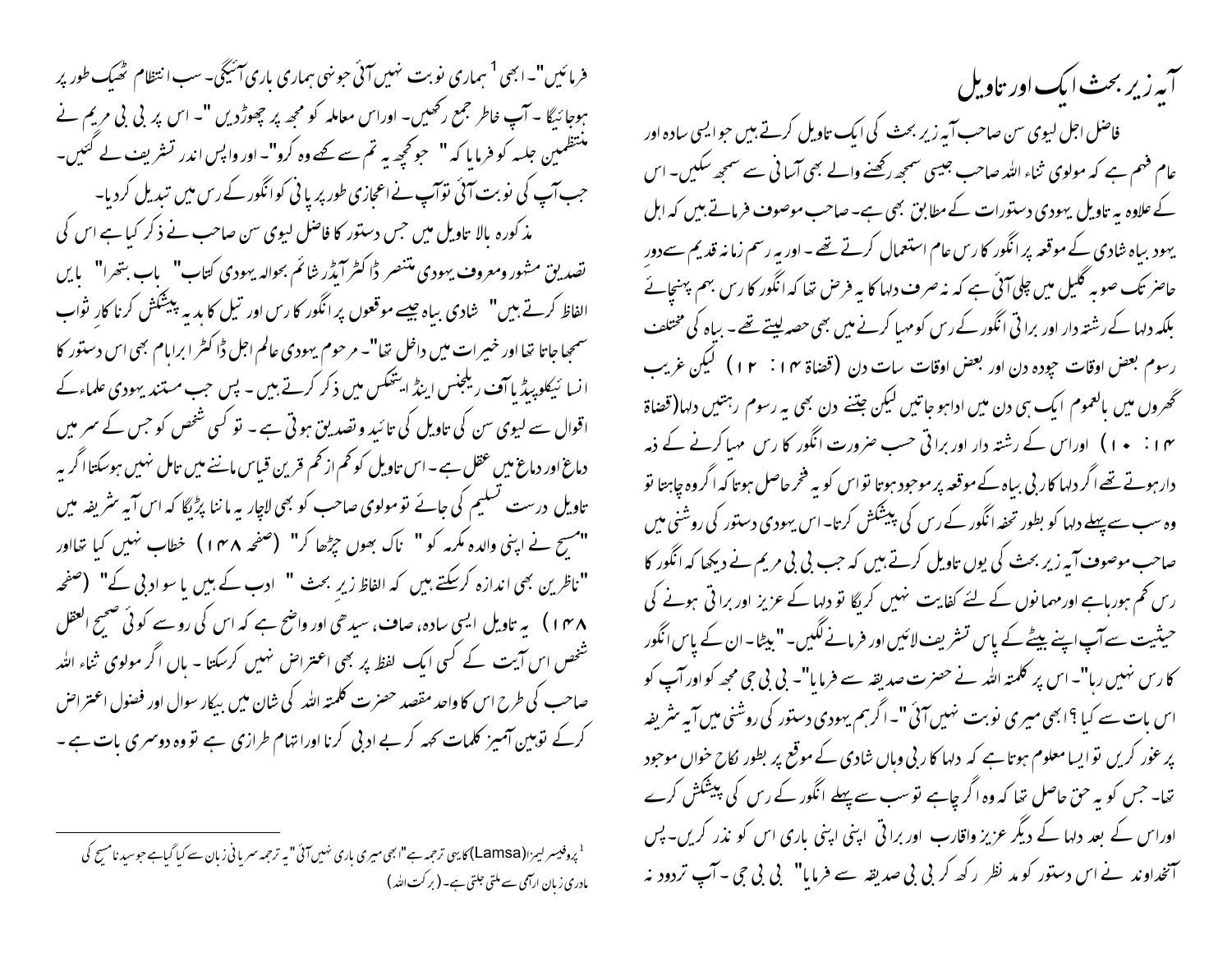باب جهارم کیاا بن اللہ نے مثراب بنائی ؟ تبيسرا اعبتراض

مولوی ثناء اللہ صاحب کا تبیسرا اعتراض بہ ہے کہ خداوند مسح نے حو شے اعجازی طاقت سے بنائی ۔وہ سٹراب تھی۔ آپ نے انجیلی اردو کے لفظ" ہے "(آیت ٣) کا ترجمہ نشہ آور یا نی کا نام ہے جو ہر عقلمند کے نزدیک بہت برُی چیز ہے"(صفحہ ۱ ۹) پس انجیلی لفظ کاآپ نے اردو ترجمہ" یشراب" کرکے بہ اعتراض کیاہے کہ آنخداوند نے قانائے گلیل یانی کو سٹراب میں تبدیل کیاجو "نشہ آور یانی" ہونے کی وجہ سے " ہر عقلمند کے نزدیک بہت برُی حییز ہے۔"

مولوی صاحب کا یہ فرص تعا کہ آپ یہ ثابت کرتے کہ حویونانی لفظ انجیل جلیل میں اس مقام پر وارد ہوا ہے۔اس سے مراد " نشہ آور یا ٹی " ہے جس کا صحیح مفهوم " اردو زبان ميں" لفظ" سثراب" كرديا- تاكہ عوام الناس يهى سمجييں كہ آنخداوند نے" نشہ آوريانى" بنایا-اور پھر مولوی صاحب کی ستم ظریفی ملاحظہ ہو کہ اپنے ترحمہ کے لئے آپ نے کوئی دلیل بھی نہیں دی۔ بلکہ ازراء مشتخکم اعتراض کرنے پر ہی کفایت کی - پھر آپ اخبار اہل حدیث میں کچتے ہیں " مسیح سے دو گناہ سمر زد ہوئے ۔ایک سثراب کی مجلس میں حاصر ہونا۔اور دوسمرا اپنی ماں کی تعظیم کرنے کی بحائے اس کو توہین آمیز لفظوں سے مخاطب کرنا"( ۲ ۲دسمبر ۱ ۱۹۴ ء) آپ کے وہ مرید حوآپ کی ہر بات پر آمناوصل قناصحتے کو تیار ہیں- بغیر آپ کی

مولوی صاحب کو اشعار بہت پسند بیں۔معلوم نہیں کہ مولانا ئے روم کا یہ شعر ان کی نظر سے گہجی کیوں نہیں گذرا؟

از خدا خوانهيم توفيق ادب بے ادب محروم ما نداز فضل رب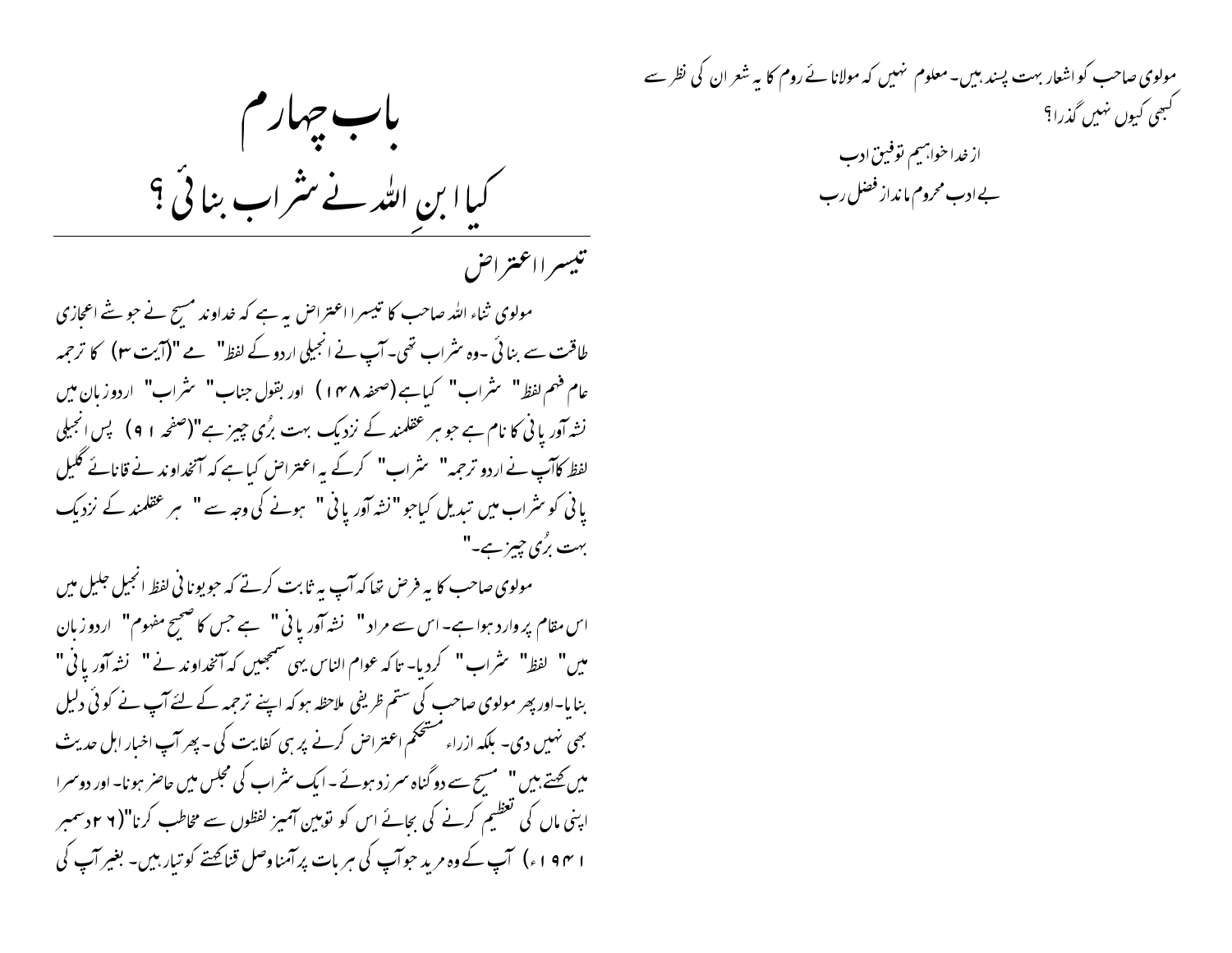یهودی کُتب مقدسهِ میں نو( ۹ ) مختلف الفاط بیں۔ حن کا اردو ترجمہ میں کبھی " گہجی انگور کا شیرہ" وعنیرہ کیا گیا ہے۔اردو ترجمہ میں اس بات کا لحاظ نہیں رکھا گیا کہ ان نو لفظوں میں سے ہر لفظ کے لئے اردو میں ہر مقام پر ایک جداگانہ لفظ ہر وقت استعمال کیا جانے۔ عربی ترجمہ میں بھی یہ رعایت ملحوظ نہیں رکھی گئی ۔ ذیل کے سطور میں اختصار کی خاطر ہم ان نوالفاظ میں سے صرف تین کاذ کر کرتے ہیں ۔ کیونکہ بہ الفاظ بالعموم کتاب مقدس میں وارد ہوئے بیں۔

اول-لفظ" یا ئیبین" ہے جوعبرا فی لفظ نہیں ہے۔ بلکہ کسی عنیر عبرانی زبان سے لبا گیا ہے۔ یہ لفظ یہودی صحف سماوی میں سب سے زیادہ مستعمل ہوا ہے - اور عہد عتیق میں ۴۳ ا دفعه وارد ہوا ہے۔ مثلاً پیدائش ۹۴. ۱۱ تا ۱۲ - قضاة ۹: ۱۳ - زبور ۴۰ + ۱: ۵۱۔ عاموس ۹: ہم وعنیرہ۔ عہد عتین کے یونانی ترجمہ سیپٹواجیسنے میں اس لفظ یا ئیپن کا ترجمہ OlVOS"اوینوس" کیا گیا ہے اور اردو ترجمہ میں عموماً لفظ ہے" اس کے استعمال کیا گیا ہے۔ جس جس جگہ یہ لفظ مستعمل ہوا ہے وہاں اس سے مالعموم مراد وہ جییز ہے حوادثے اور اعلیٰ طبقہ کے سب یہودی کھاناکھاتے وقت رو ٹی کے بعد پیا کرتے تھے جس طرح اہل پنجاب کھاناکھاتے وقت رو ٹی کے بعد یا نی یا جیاحیھ وعنیرہ پیتے ہیں۔(لوقا بے: ۳۳ وعنیرہ) یہی وجہ ہے کہ اس کا ذکر ۱۴۳ وفعہ صحف سماوی میں آیا ہے۔ان متعدد مقامات کا بغور ملاحظہ کرنے سے یہ بات عباں ہوجاتی ہے کہ حس شے کا ذکر کبا گیا ہے " وہ سٹراب" یعنی نشہ آور یا نی" نہیں ہے" جو ہر عقلمند کے نزدیک بہت بری چیز ہے"(صفحہ ۹۱) چنانچہ زبور ۴۰ + ا میں اس چیز کا خدا کی دیگر نعمتوں میں شمار کیا گیا ہے۔ جس کے لئے خالق کا شکر مزمور نویس بایں الفاظ کرتاہے۔

بات کا جا ئزہ لئے آپ کے اعتراض کو سن کر خوش ہوں گے۔ لیکن حو اشخاص خداداد عقل سلیم کواستعمال کرنے کے عادی بیں وہ آپ کو *حہیننگے۔*<br>نگیم کواستعمال گنفتہ ندارد ک<sup>ے</sup> با تو کار مصلحت ولیاتش بیار مولوی صاحب ہم آپ کوآپ کے ہی الفاظ میں کھتے ہیں کہ "۔ کیا احیا ہوتا کہ آپ ان لفظوں کا ترجمہ کسی یادری سے پوچھ لیتے نوآپ سے یہ غلطی سرزد ہو کرموجب ندامت نہ ہوتی" ( كتاب اسلام ومسيحيت صفحه سلمه) – محال سخن تا نہ بینی زبیش ہے ہے ہودہ کفتن مبر قد خویش واجب توبہ تعا کہ آپ اعتراض کرنے سے پہلے یہ معلوم کرلیتے کہ حویونانی لفظ یہاں استعمال ہوا ہے۔ وہ یونا فی انجیل میں کس کس جگہ وارد ہوا ہے۔ اوران مختلف مقامات کامقابلہ کرکے آپ اس لفظ کا " اردو زبان" میں مفهوم متعین کرلیتے ۔ اگرآپ بہ طرز عمل افتیار کرتے توآپ کا رویہ علم تفسیر کے صبیح اصول کے مطابق درست اورجا ئز ہوتا لیکن دا ئرہ اسلام میں ایسے انسان ہم کو خال خال نظر آتے ہیں جو اپنے تعصبات سے بے نیاز ہوکر حق اور صداقت کی خاطر کا نٹوں کا تاج پہننے کو تیار ہوں۔ اگر آپ یونانی سے ناواقف ہونے کے ماعث اصل یونانی لفظ پر بحث کرنے کے قابل نہیں تھے تو کم از کم آپ یہودی دستوروں سے واقف ہوسکتے تھے ۔ آپ یہی معلوم کرلیتے موقعہ پر" ہثراب" کااستعمال ہوتا تھا یا نہیں اگر یہودی دستورات کومعلوم کرنےکے ذرائع آپ کے پاس نہیں تھے توآپ کے ہاتھوں میں تھم از کھم کتاب مقد س نو تھی۔آپ کو نواس پر حاوی ہونے کا دعویٰ بھی ہے (اسلام اور مسیحیت صفحہ ۳۸) آپ نے اسی کا مطالعہ کرکے یہودی رسوم اور دستورات سے واقفیت حاصل کرلی ہو تی ۔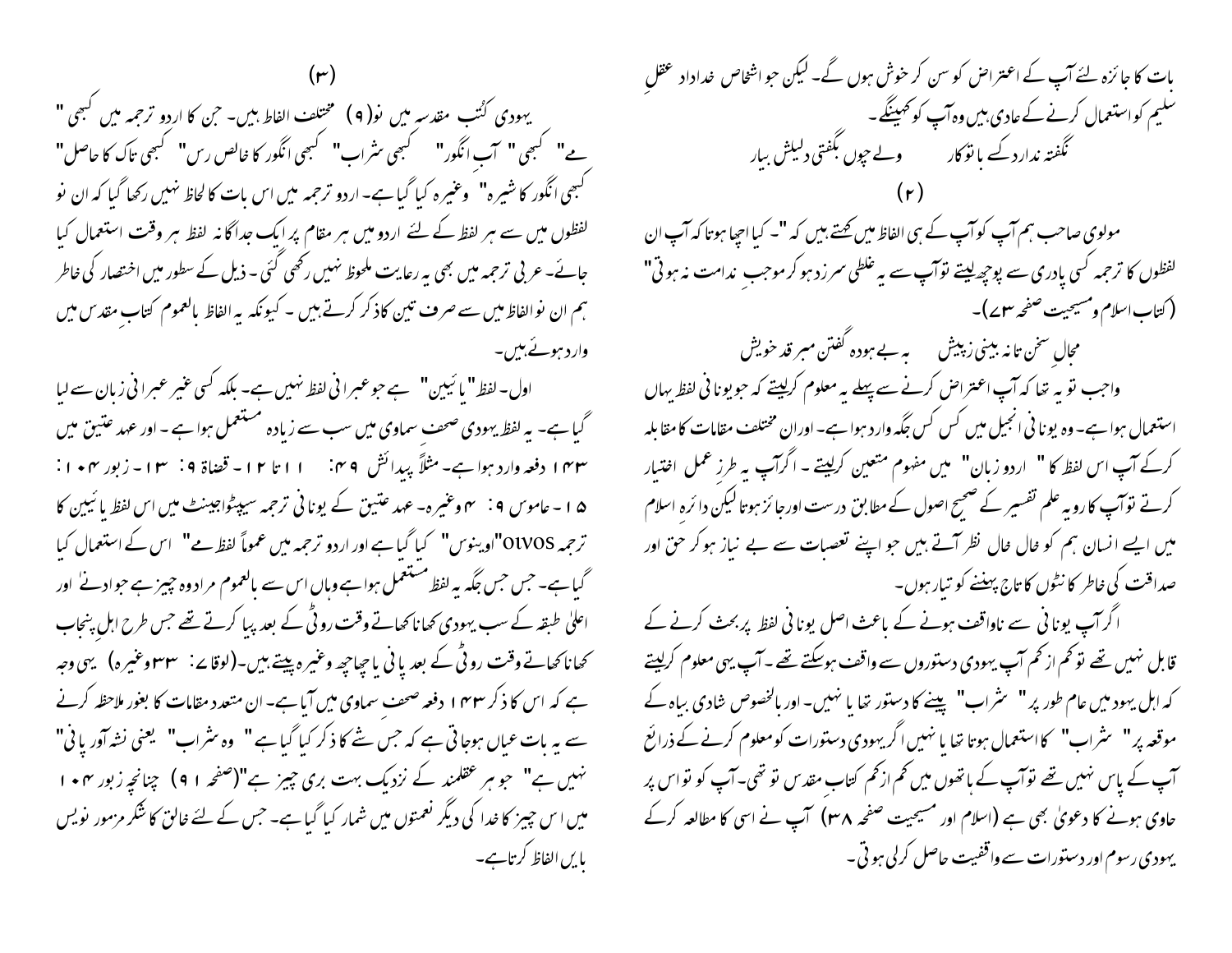۱۰ ، ۳۶ : ۱۰- میلاه ۴: ۳- زکریا ۳: ۱۰ وعنیره ) انگور کا رس قدر عام تھے کہ یہودی طبیب اس کو غرباء کے علاج کے لئے بطور دوا استعمال کرتے تھے(لوقا • ا : ۳۴۔ مر قس ۱۵: ۲۲- ا تمطاؤس ۵: ۲۳ وعنیره) انگور کے فصل کے موقعہ پر خوشی کی جاتی (یسعیاہ ۱۶ : • ۱ ) نشیب کے اصلاع میں یہ دقت ماہ حولائی میں سٹروع ہوجاتاہے۔ لیکن لوگ حون ہی میں کچھ اور ہرے انگوروں میں یا نی اور چینی ملاکر ٹھنڈا سٹر بت ملا کرپیتے لیکن ا گست اور ستمبر میں انگور کا فصل ہر جگہ تیار ہوجا تی اور اس موقعہ پر لوگ اپنے اپنے " یا کسان كا بِعِل نورِّ نے" ۔انگوروں كارس پيسے اور خوشى مناتے"(قصاۃ 9 : براُن كى عبد كا موقعہ ہوتا۔ حب وہ اجھلتے کودتے ، گاتے بحاتےاور خوشی کرکے خدا کااس نعمت عظمیٰ کے لئے شکر بجالاتے(قضاۃ ۹ : ۳ ۱ -زبور ۴۰ • ۱ : ۵ ۱ وغیرہ)۔ ا یوان نعمتے کہ نشاید سیاس گفت ہے ۔ اسباب راحتے کہ نشاید شمار کرد انگور ایسی عام ستے تھی کہ یہودی صحف سماوی میں اس کو تشبیہ اور استعارہ کے طور پر کشیر التعداد مقامات میں استعمال کبا گبا ہے تاکہ عوام الناس الهٰی پیغاموں کو کھاحقہ سمجھ سکیں۔مثلاًاسمرا ئیل کو تاک اور انگور کے ساتھ متعد د مقامات میں تشبیہ دی گئی ہے۔(زبور ۸۰ : ۸ تا ۹ ، یسعیاه ۵ : ۱ - ہوسیع : ۱۰ أ - ۱ وغیره) حنود منجئی عالمین نے اپنے آپ کوانگور سے تشبیہ دی اور شاگردوں سے فرما یا"۔انگور کی حقیقی بیل میں ہوں میرا باپ باعمان ہے۔ تم ڈالباں "(یوحنا ۵ ا ماب) سمجب قوم اسرائیل خداسے بر گشتہ ہوتی توانیباءاس کو" جنگلی انگور" سے مشابہت دیتے ۔ (پرمیاہ ۲: ۲۱- یسعیاہ ۵: ۲ وغیرہ) اسرائیل کے دشمن" تاک سددم" نحملاتے تھے (استشنا ۳۲ : ۳۲) یعنی ایسے انگور حن کے پھل اور رس میں سددم کی خرابی کی سی بد بوآتی ہو۔ انگور کے استعمال کے چار طریقے تھے۔ عام طریقہ استعمال بہ تھا کہ انگور کو کھا ما جاتا اوراس کے رس کو کھانے کے وقت رو ٹی کے ساتھ پیا جاتا تھا- دوسمرا طریقہ یہ تھا کہ انگور کو

"اے میری جان نو خدا کو مبارک کہہ- وہ حچویا یوں کے لئے گھاس اگاتا ہے اورا نسان کے کام کے لئے سبزہ تاکہ زمین سے خوراک پیدا کرے اور"مے" حبوانسان کے دل کو خوش کرتی ہے۔ اور روعن حبواس کے چہرے کو چمکا تا ہے اور رو ٹی حبوآدمی کے دل کو توانا ئی بخشتی ے" (زبور ۱۰۴)-

قانائے گلیل میں منجئی کونین نے حویشے اعجازی طور پر بنائی - وہ یہی چیز تھی۔ چنانچہ آپہ زیر بحث میں وہی یونانی لفظ" او نیوس" وارد ہوا ہے جو یونانی ترجمہ سیپٹواجنٹ میں استعمال ہوا ہے۔ اور حس کے لئے اردو ترحمہ میں بالعموم لفظ" ہے " مستعمل ہوا ہے۔ یس مولوی صاحب کا اس لفظ کے لئے " اردو زبان کا لفظ" یشراب " یعنی " نشہ آور یا فی" استعمال کرنا آیہ سثریفہ پرظلم کرنا اور کلمتہ اللہ کی نوبین کرنا اور اپنے ناظرین کوراہ حق سے گھراہ کرناہے۔

ح ن لوگوں کو علم حبغرافیہ سے تحچھ مس ہے وہ یہ جانتے ہیں ۔ کہ ارص مقدس کنعان کی زمین اور آب وہوا تاک اور انگور کی پیدائش اور فراوا فی کے لئے نہایت موزوں ہے۔ قدرت نے اس کا عرض اور بلد اوراونجا ئی ایسی بنا ئی ہے کہ اس میں اعلیٰ تریں قسم کے انگور کی پیداوار ہو تی ہے جس طرح پنجاب کے کھیتوں میں گیہوں کی پیداوار ہوتی ہے۔ اسی طرح ارص مقدس کے تحصیتوں میں انگور کی پیداوار ہوتی ہے۔یہی وجہ ہے کہ اس سرزمین میں انگوور کی صنعت وحرفت قدیم ترین زمانہ سے چلی آئی ہے اور تیسری صدی مسیحی تک یہ ملک اس کے لئے دنیا بھر میں مشور تھا۔ لیکن عرب کی فتوحات کے بعد اس صنعت کا خاتمہ ہو گیا۔ یہودی کٹتب مقدسہ سے پتہ چلتا ہے کہ کنعان میں تا کستان بکثرت تھے۔ اورانگوروں کی پیداوار نہایت افراط کے ساتھ ہو تی تھی۔ یہاں تک کہ اگر کسی کو بہ <sub>کھن</sub>ا منظور ہوتا کہ فلاں یادشاہ کا زما نہ امن اور صلح کا عہد تھا تو ہ کھتے کہ فلاں زمانہ میں " اسرائیل کاایک ایک آدمی اپنی اپنی تاک اور اپنی اپنی انجیر کے نیچے چین سے بیٹھتا تھا "(۱۔سلاطین ہن ۲۵- ۲سلاطین ۱۸: ۱۳- یسعیاہ ۲۳: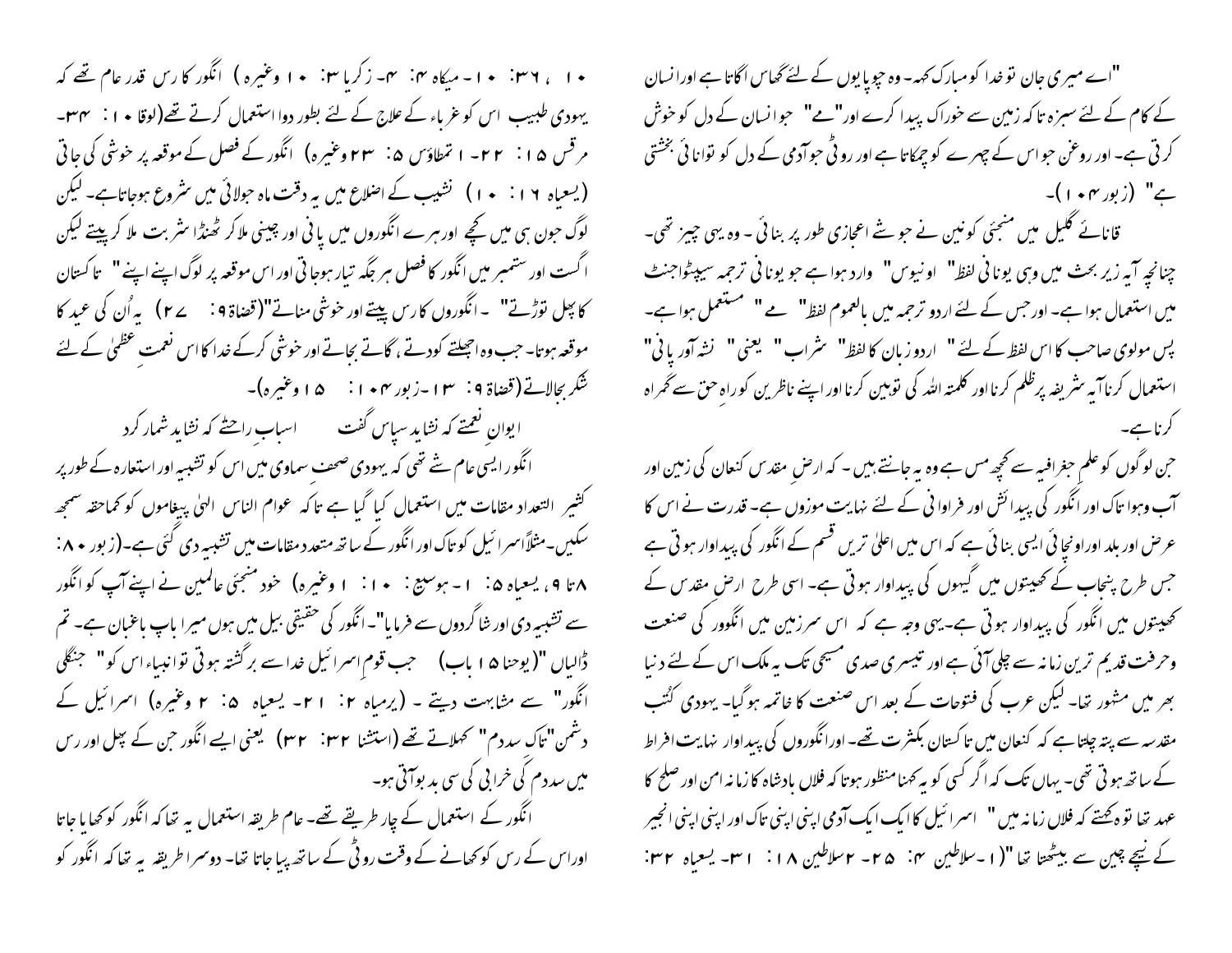١٣: ٢٦- يسعاه ٢٣: ٥-٥١: ٦١- زبور ٢٩: ١٢ وعنيره) مرحوم ڈاکٹر لائٹ فٹ کھتے ہیں کہ یہ یروشلم کی دولتمند عور تیں یہ شے ان مجرموں کو پلایا کر ٹی تھیں جن کو تختہ دار پرلٹکنا ہوتا تھا تاکہ وہ درد کومحسوس نہ کریں (امثال: ٢٠١٠ - ٢ ) ایسامعلوم ہوتا ہے کہ غالباً تحصحور کی سٹراپ کو بھی" کہ کہ" کہتے تھے۔

گویا بہ ظاہر کرنا چایا ہے کہ آنخداوند نے قانائے گلیل میں جس شے کو یا فی میں تبدیل کیا تھا وہ"سکیرا" ہنیں ہے بلکہ " اوینوس" ہے انجیل جلیل میں ان دونوں لفظوں میں تمیز کی گئی ہے ۔ چنانچہ لوقا کی انجیل میں حصرت یوحنا بپتسمہ دینے والے کی نسبت آیا ہے کہ وہ نہ "اوینوس" (مے) اور نہ سکیرا" (سٹراب) کبھی پئے گا"۔(۱: ۵۱) عربی ترجمہ میں بھی اس جگہ آیا ہے کہ " لایسٹر ب خمر ولامسکراً" ۔ پس یہاں نہ صرف اصل یونا فی میں بلکہ اردو اور عر پی تراجم میں بھی دو نوں الفاظ دیئے گئے بیں۔اوران میں تمیز کی گئی ہے۔مولوی صاحب کا اعتراض ظاہر کرتاہے کہ آپ نہ صرف زبان یونا نی سے بیگا نہ بیں بلکہ عربی چھوڑ اردو ترحمہ تک کامطالعہ کرنے کی نکلیف گوارا نہیں فرماتے۔

یس کتاب مقدس کے الفاظ سے ظاہر ہے کہ حبو شے کلمتہ اللہ نے مسیحا ئی اعجاز سے بنائی وہ اچھے سے اچھےآب انگور سے بھی اعلیٰ تھی۔ ( ۲ : • ) ) حبس میں " نشہ " کا نام تک نہ تھا۔ قرآن سے پتہ چلتا ہے کہ حصرت روح اللہ نے حوار یوں کو نزولِ مائدہ میں آسمانی خوراک کھلائی اس معجزہ میں آپ نےشادی کے مہمانوں کو آسمانی سٹرا یاً طہوراً پلائی بَیْضَاء لَذَّةِ لَلشَّارِبِینَ لَا فيهَا غَوْلٌ وَلَا هُمْ عَنْهَا يُتِرَفُونَ يعني سفيدِ مزه دينے والی حوِيينے والوں کو لذيز معلوم ہو گی۔ نہ اس سے سمرٹھومیگا اور نہ اس کی وجہ سے بیہودہ بکیں گے( صافات ۲ سہ تا ۲ سم)۔ ایسی چیز جس کی بابت قرآن کھتا ہے۔ وَفي ذَلكَ فَلْيَتَنَافَس الْمُتَنَافِسُونَ يعني واجب

خشک کرلیاجاتااوراس کو بطور میوه منقیٰ استعمال کیاجاتا- تیسراطریقه به تعاکه انگور کو کولهومیں د یا کر اس کار س نکالاجاتا اورلوگ اس کاسٹر بت انگور بنانے یا اس کا شیر ہ نکالتے حوشہد کی ما نند تھا۔ حپو تھاطریقہ یہ تھا کہ خمیر اٹھا کراس کی سٹراب بنا ئی جا تی ۔ دوم- عهد عتین کی کتب میں ایک اور لفظ" تیروش" ۳۸ دفعہ استعمال ہوا ہے جس كامفهوم يوناني ترحمه ميں لفظ" ليتھيوسما" ( ( ) اور اردو ترحمه ميں " نئی ہے" ہے۔اس کاعبرانی نام ہی ظاہر کرتاہے۔ کہ یہ ستٰے دماغ پر قبصنہ کرلیتی ہے اور یوحنا باب دوم میں مقام زیر بحث کی دسویں آیت میں میر مجلس کے قول میں آیا ہے۔جہاں اردو ترحمہ میں اس فعل کا ترحمہ" پی کر حِیک نَسَےَ" کیا گیا ہے۔ یہ اس بات کا کافی شبوت ہے کہ وہ چیز حوعبرانی متن میں " یا ئیین" اور یونانی متن میں " او ینوس" تحملاتی ہے اور حس کو آنخداوند نے اعجاز سے بنایا تھا اس نئے سے مختلف ہے حبو عبرانی میں " سیروش" اور یونانی میں" پیتھیوسما" تھملاتی ہے جس کو پی کرلوگ" ہچک" جاتے ہیں۔انجیل جلیل میں جہاں تھمیں نشہ بازی کی ممانعت آئی ہے اورجہاں یہ ضکم دینا مقصود ہے کہ نشہ بازی اور یشراب سے متوالتے نہ بنو۔ وہاں یہ لفظ اسم فعل دونوں شکلوں میں استعمال کیا گیا ہے (رومیوں ۱۳ : سم- پہلا کرنتھیوں ۵: ۱۱- ۱: • ۱- گلتیوں ۵: ۱۲- افسیوں ۵: ے وعنیرہ)۔ جس سےظاہر ہے کہ یونا فی زبان انجیل (اور اردو ترحمہ میں بھی ) ۔دونوں قسم کی چیزوں میں یعنی او ینوس اور میتھیوسمامیں تمیز کی گئی ہے۔جس سے صاف ظاہر ہے کہ وہ شے " او بنوس" حواتخداوند نےاعجازی طاقت سے بنائی اس شے سے لگ اورجدا ہے۔حو نشہ آور ہے اور متوالا بنادیتی ہے۔ سوم۔ تیسرا لفظ حوعبرانی کتب مقدسہ میں آیا ہے وہ "سکر" ہے جس کو یونانی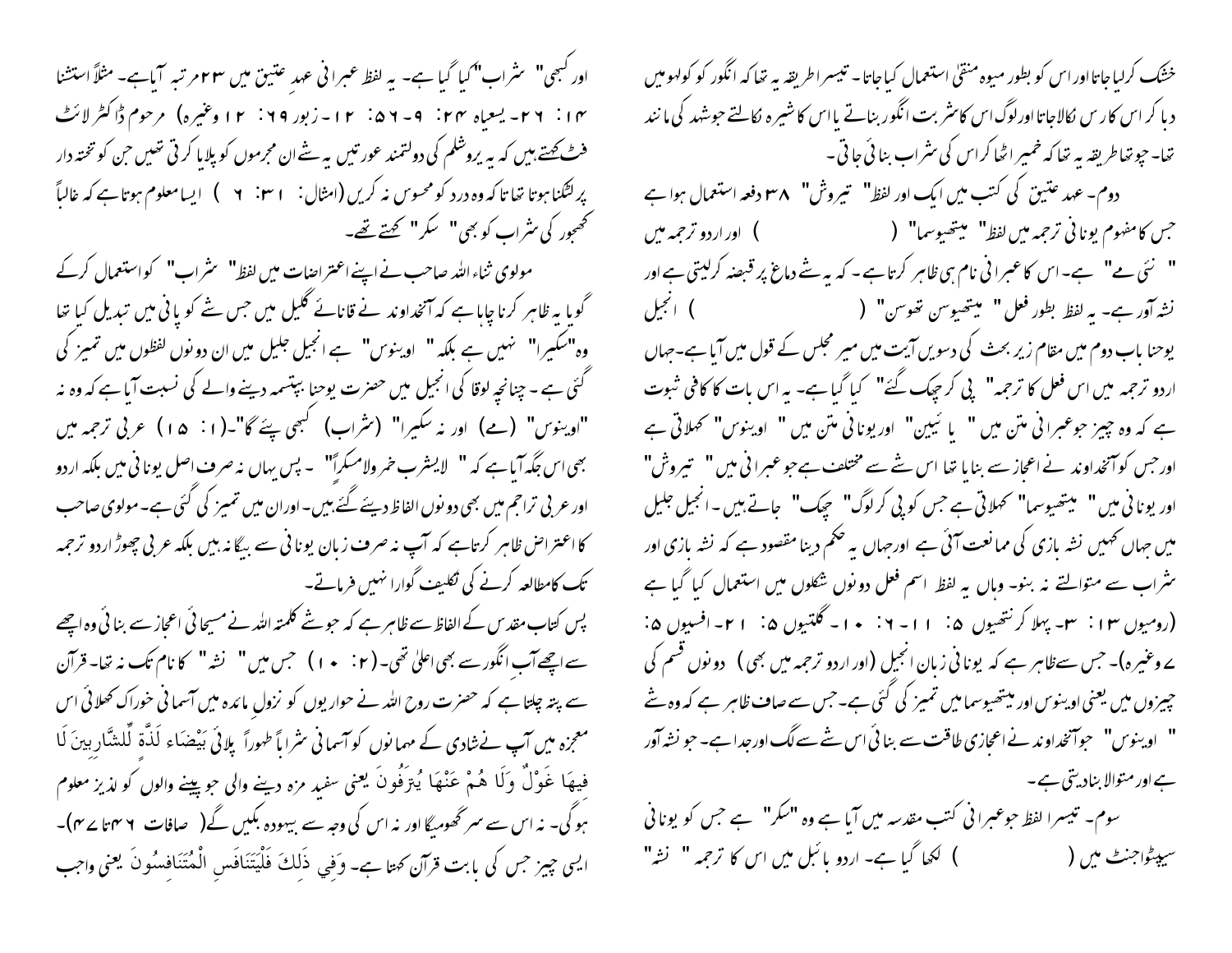مولوی صاحب قرآن اور تاریخ اسلام سے واقف بیں ان کو یہ علم ہوگا۔ کہ" یشراب" حصرت محمد کی زند کی کے آخری زمانہ یعنی ہم ھجری میں حرام ہوئی۔اس سے پہلے قرآن نشہ آور پانی" کی تعریف میں رطب اللسان ہو کر اس کو عمدہ کھانے کی چیز" بتلاتا ہے۔ چنانچہ ملاحظہ بِمِرْوَمِن ثَمَرَاتِ النَّخِيلِ وَالأَعْنَابِ تَتَّخِذُونَ مِنْهُ سَكَرًا وَرِزْقًا حَسَنًا)يعني مجمجوروں کے میوں اور انگوروں کے پھلوں سے تم لوگ نشہ کی چیز اور عمدہ کھانے کی چیزیں بناتے ہو(نحل ٢٤ ) قرآن اسی" سکر" کووَرِزْقًا حَسَنَاکهتاہے جو کتب مقدسہ میں (جیسا سطور بالامیں مذکور ہوجکا ہے) حرام تھی، قرآن اسی پر قناعت نہیں کرتا بلکہ اس " نشہ کی حِيرْ" كو عقل والوں كے لئے ايك نشانى قرار دے كرىمحتا ہے كہ إنّ في ذَلِكَ لآيَةً لِّقَوْمِ يَعْقِلُونَ يعني بے شَك نشاني ہے۔ اس قوم كے واسطے حو كہ عقل ركھتے ہيں (نحل ٢٤) دیکھئے قرآن اس زمانہ میں" نشہ آوریا ٹی" کوعقلمندوں کے لئےایک" نشانی" قراردیتاہے ۔ لیکن آپ کا فتویٰ یہ ہے کہ " نشہ آور یا نی ہر عقلمند کے نزدیک بہت بُری چیز ہے"(صفحہ

اسلامی تاریخ میں یہ وہ زمانہ تھا - جب آنٹھنرت کے جلیل القدر صحابہ نہ صرف" سٹراب" پیتے بلکہ بڑی بے اعتدالی کے ساتھ پیتے تھے۔ چنانچہ مولانا اسٹرف علی تھا نوی سورہ نساء کی آیت ۲ میں کے فائدے میں لکھتے ہیں "صحضرت عبدالرحمان بن عوف نے چند آدمیوں کی دعوت کی حن میں بہت سے صحابہ بھی شامل تھے۔کھانے کے بعد سٹراب پلائی گئی حواس وقت حلال تھی۔ نشہ کی حالت میں اذان کی آواز کان میں پڑی توایک صحابی امام ہنے اور نماز سٹر وع ہو ئی ۔ انہوں نے پہلی رکعت میں قل یا اپیا کفرون پڑھی اور سب جگہ حرو**ف لا کو حذ**ف کردیا۔ حبو توحید کے بھی خلاف تھا۔ اس وقت پہ آیت اتری اورمسلمانوں نے نماز کے قریبی ہے کہ رعبت کرنے والے ایسی ہی جییز کی رعبت کیا کریں (المطففین آیت ۴۵)آنخداوند نے زمينيوں كوآسمانيوں كاكھانا پينا اسى دنيا ميں چكھاديا - إِنَّ فِي ذَلِكَ لآيَةً لِّقَوْمٍ يَتَفَكَّرُونَ یعنی پس پہ بے ننک نشا نی ہے اس قوم کے واسطے حوعقل رکھتے ہیں ( نحل ٩٩ )۔ حلت وحرمت كاسوال

بفرض محال ہم چند منٹوں کے لئے یہ مان لیتے ہیں کہ حوثے تبدیل ہو ئی تھی وہ بقول مولوی صاحب " سٹراب" یعنی" نشہ آور یانی" تھا مولوی صاحب نے نہایت بے پا کی سے ابن اللہ پر فتویٰ صادر کردیا کہ " مسیح سے دو گناہ سمرزد ہوئے۔ایک سٹراب کی مجلس میں حاصر ہونا۔لیکن ہم ان سے پہ سوال کرتے ہیں کہ - کیا کوئی شئے ازروئے سثر یعت حرام ہوسکتی ہے تاوقتیکہ اللہ نے سٹرعی طور پر حرام نہ کیا ہو؟ پس آپ کا فرص تھا کہ اپنا ناپاک فتویٰ صادر کرنے سے پہلے آپ یہودی کتب مقدسہ سے ثابت کرتے کہ حبوشے کلمتہ اللہ نے بنائی وہ حرام تھی اوراس کے بنانے میں آپ نے موسوی سٹر یعت کا عدول کیا۔ لیکن آپ نے یہ محققا نہ روپہ اختیار نہ کیا کیونکہ آپ یہودی کٹتب مقدسہ کے کسی ایک لفظ سے بھی اپنا دعویٰ ثابت نہیں كرسكتے تھے.

بالفرص محال آپ نورات سثر یف اور صحائف انبساء سے بیہ ثابت کر بھی دیتے کہ کلمتہ اللہ نے ایک حرام شے کو بنایا توآپ قرآن کو کیا حواب دیتے جس میں لکھاہے کہ حصرت مسح صاحب کتاب تھے؟ پس صاحب نثر یعت اور شارع ہونے کی حیثیت سے آپ موسوی سٹریعت کے ماتحت نہ تھے کیونکہ قرآن کے مطابق آپ نے اہل یہود سے کہا وَمُصَدِّقًا لَّمَا بَيْنَ يَدَيَّ منَ التَّوْرَاة وَلِأُحلَّ لَكُم بَعْضَ الَّذي حُرِّمَ عَلَيْكُمْ يعني ميں نورات كي حبو مجھ سے پہلے ہے تصدیق کرتا ہوں اور بعض اشیاء حبو تم پر حرام تھیں ان کو حلال کرتا ہوں(سورہ عمران آیت مہم)۔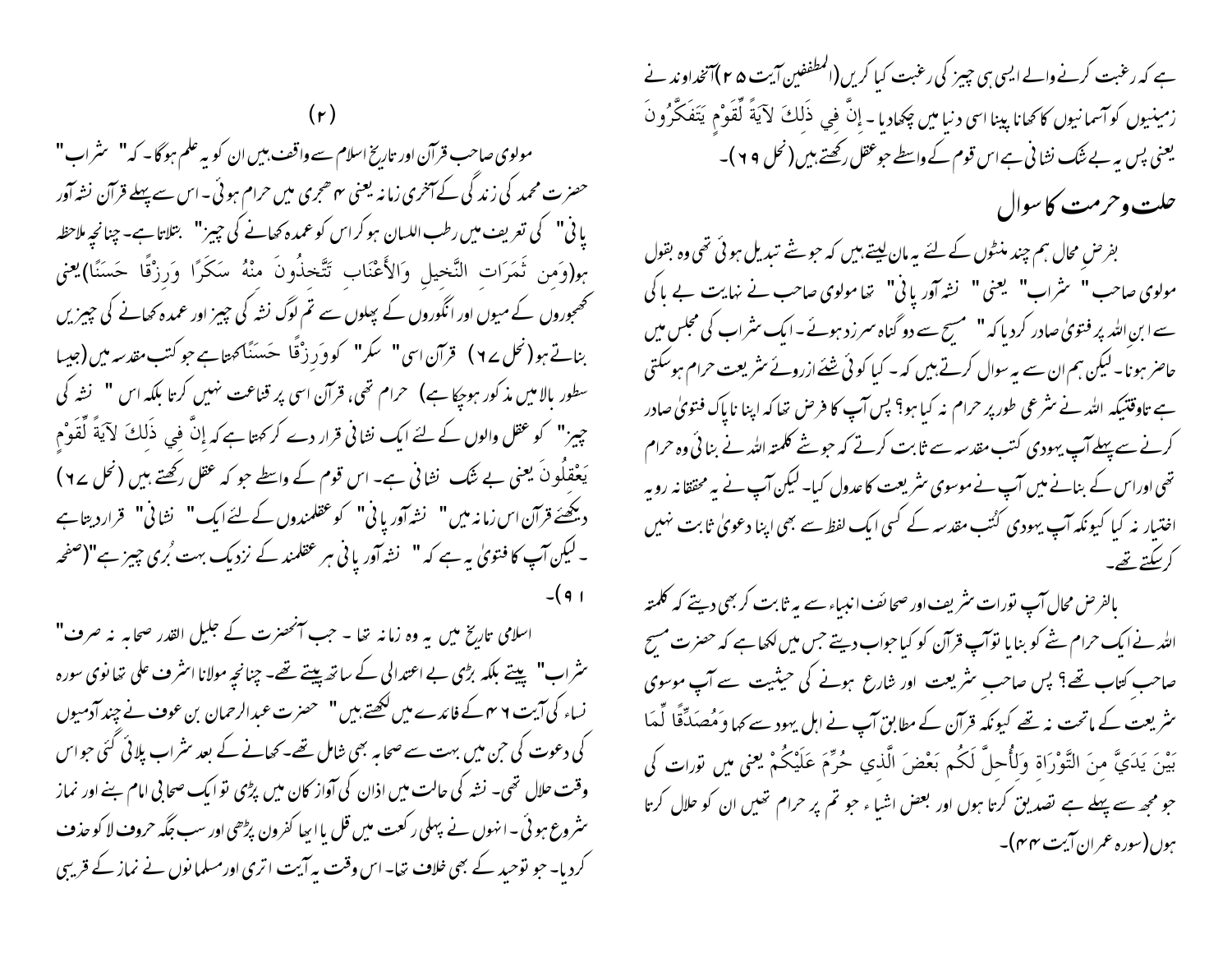اے ایمان والو بات یہی ہے کہ سثراب اور حوا اور <sup>م</sup>ُت وعنیرہ اور قرعہ کے تیمر یہ سب ناپاک باتیں شیطانی کام بیں(مائدہ ۹۲) ابوسعید سے روایت ہے کہ جب یہ آیت نازل ہوئی حصرت نے فرمایا اب جس کے پاس سٹراب ہووہ نہ تو پئے اور نہ پیچے بلکہ ڈپکا دیوے۔ سواسی دن حکم سنتے ہی صحابہ نے بر تن توڑڈالے اور سثراب بہادی- ایسا کہ تمام مدینہ میں گیچڑ ہو گئی۔(مثار الانوار صفحہ ۱۰۴۲ ) پس آنمحصرت کی وفات سے صرف سات سال پہلے مہ ھجری میں حب آپ کی عمر حچیبن (۵ ۲ )سال کی تھی سثراب حرام ہو ئی اور ممنوع ہو ئی ۔

لیکن یہ قرآنی ضحم بھی مسلما نوں کے لئے ہی واجب الاطاعت تھا اس کا اطلاق نہ تو یہودیوں اور نہ عیسا ئیوں پر ہوسکتا تھا۔ پس ہم مولوی صاحب سے پوچھتے ہیں کہ بفر حس محال حو شے حصرت کلمتہ اللہ نے بنائی وہ " ینٹراب" اور " نشہ آور یا نی "تھا۔ آپ کس اختیار سے ا یک ایسے ضمم کا اطلاق (حواسخداوند سے سواحپھ سوسال بعد اور وہ بھی اہل عرب کے لئے آیا ہو) ۔<br>سمنحداوند پر کرکے ان کوموردِ الزام گردان سکتے ہیں؟ کیا**آپ کو یہ مجال ہے کہ آپ ان** جید صحابہ ِ کومجرم گردانیں حواس کثرت سے *مثر*اب پیتے تھے کہ ان کے بر <sup>م</sup>ن قوڑنے سے تمام مدینہ میں گیچڑ ہو گئی "۔اورحبو نماز میں بہک کر ایسی باتیں کہہ جاتے تھے حبو " لتوحید کے بھی خلاف" ہو تیں ؟ آپ ان کو بری الذمہ قرار دیں گے کیونکہ ان کے افعال سٹر عی حکم سے ذرا پہلے کے تھے۔ لیکن اب دو ہزار سال کے بعد امرت سمر کے دادالفتاء سے مولوی ثناء اللہ صاحب ایک ایے شخص پر فتویٰ صادر کرکے اس کو موردِ الزام گرادیئے بیں حواس سٹرعی صحم سے ساڑھے حپھ صدیاں قبل د نیامیں پیدا ہوئے تھے۔اور حن پر صلعبِ سٹریعت ہونے کی وجہ سے یہ سٹر عی حکم عائد بھی نہیں ہوسکتا۔ ع ہے۔ جوچاہے آپ کاحسن کرشمہ ساز کرے

وقت میں سٹراب پینی موقوف کردی"( ترجمہ قرآن بد ترحمہ صفحہ ۲۲ ا حاشیہ ) پس حب جلیل القدر صحابہ سُراب پی کر نماز میں بہکنے لگے تو حُکم ہوا۔ یَا أَیُّهَا الَّذِینَ آمَنُواْ لاَ تَقْرَبُواْ الصَّلاَةَ وَأَنتُمْ سُكَارَى حَتَّىَ تَعْلَمُواْ مَا تَقُولُونَ ـ يعني اے لوگوجوايمان لائے ہو۔ جب تم نشہ میں ہو نو نماز کے پاس نہ جاؤ- یہاں تک کہ سمجھنے لگو کہ کیاکھتے ہو ( نساآیت ۴ ۴) جب یہ قرآنی حکم آیا تولوگ نماز کے وقت سثراب نہ پیتے لیکن اس زمانہ میں بھی سثراب اور حوُا بازي علل تھي۔ چنانچ قرآن ميں آيا ہے۔ يَسْأَلُونَكَ عَنِ الْخَمْرِ وَالْمَيْسِرِ قُلْ فِيهِمَا إِنَّمٌ كَبِيرٌ وَمَنَافعُ لِلنَّاسِ وَإِنْهُهُمَآ أَكْبَرُ من تَّفْعهمَا۔ يعني اے محمد تجِم سے لوگ سٹراب اورحونے کی نسبت سوال کرتے ہیں ۔ نوّحہہ کہ ان دو نوں کے استعمال میں حہاں گناہ کی بڑی بڑی پاتیں بیں۔ وہاں لو گوں کو بعضے فائدے بھی حاصل ہوجاتے ہیں۔ لیکن گناہ کی باتیں ان فائدوں سے زیادہ بڑی ہوئی بیں"( بقرہ ٢ ١ ٢) گیکن اس قسم کے مبہم الفاظ سے لوگ مذیذب ہی رہے۔ چنانچہ حافظ نذیر احمد دہلوی مرحوم لکھتے ہیں کہ " حصرت عمر جیسے جلیل القدر صحا بی کو بھی ایک مدت تک خدشہ رہااور دعا کرتے تھے کہ اے خداسٹراب کے بارے میں ہم کو کوئی صاف حکم ملے" (ترجمہ قرآن) مشارق الانوار میں ہے کہ " حب قرآن میں اس مصنمون کی آیت اتریں کہ مستی میں نماز مت پڑھواور سثراب میں لوگوں کے فائدے بھی بیں اور گناہ بھی نولوگ سٹراب پیتے تھے اور نماز کے وقت ترک کردیتے تھے"۔ تب یہ حدیث فرمائی ۔ حبو مسلم میں ابو سعید سے روایت ہے کہ حصرت نے فرمایا۔ اے لو گوالبتہ خداا بھی اشارے کررہا ہے سٹر اب میں۔اور شاید کے آگے اتار بگا اس میں تحجیہ ضخم یعنی تھول کر حرام کردیگا۔ پس جس کے پاس سٹراب سے کجھ ہو تو چاہیے کہ اس کو بیچ ڈالے اور اس سےفائدے اٹھالیوے۔ ابو سعید سے روایت ہے کہ حصرت کے فرمانے کے بعد تھوڑے دن گزرے کہ قرآن میں سثراب کی صاف حرُمت بیان ہو گئی (صفحہ ۴ میں ۱ ، یعنی بہ آیت نازل ہوئی یَا ۖ أَیُّهَا الَّذینَ آمَنُواْ إِنَّمَا الْخَمْرُ وَالْمَيْسرُ وَالأَنصَابُ وَالأَزْلَامُ رجْسٌ مِّنْ عَمَلِ الشَّيْطَانِ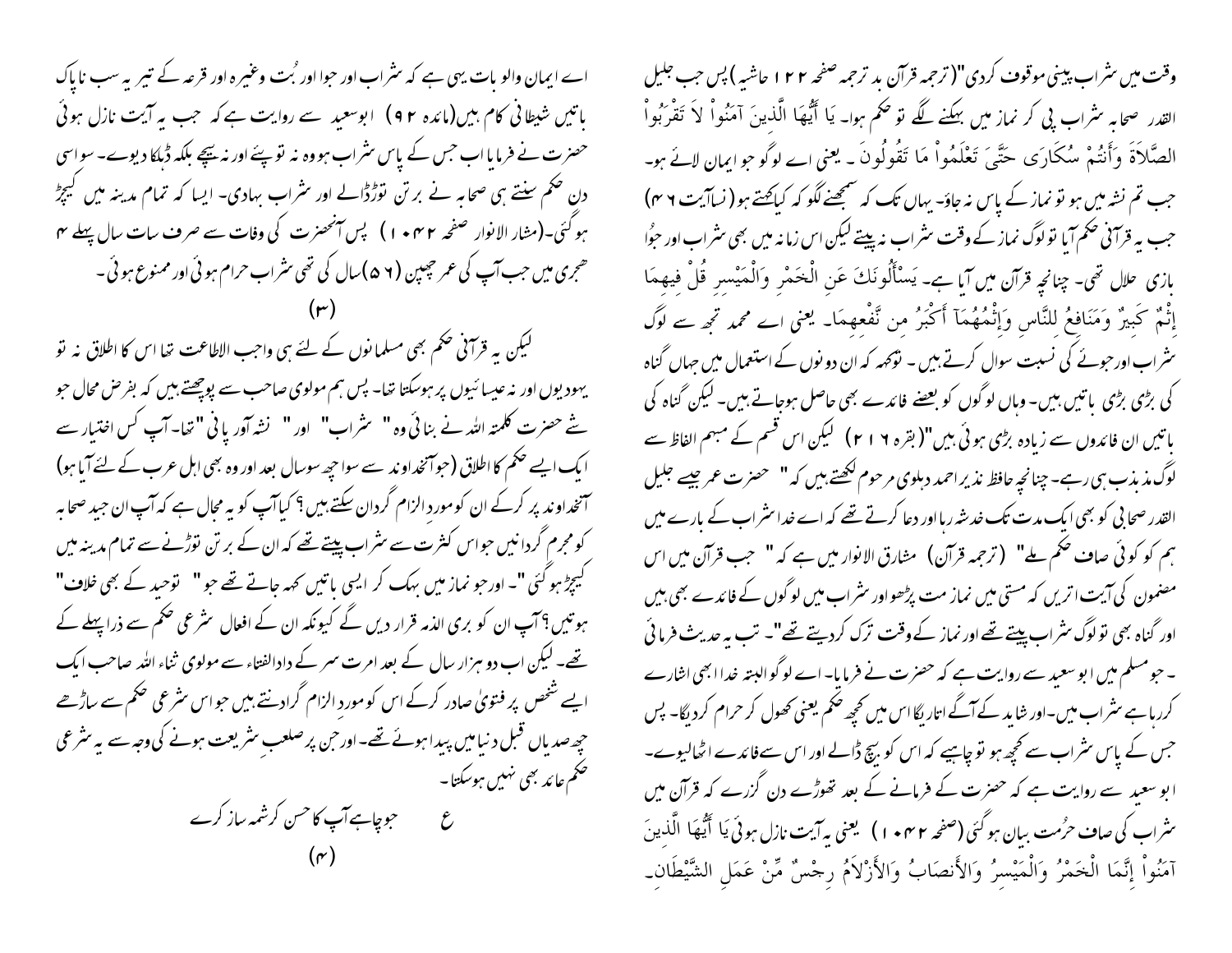ا گر مولوی صاحب نے کسمی نورات اور زبور کا مطالعہ کیا ہوتا نواُن پر یہ واضح ہوجاتا کہ " او بینوس" حبس کا ترحمہ اردوانجیل میں مے کیا گیاہے اورحوآنخداو ند نے اعجازی طور بنائی ۔ وہ ایک ایسی شے تھی جس کو خدا کی نعمتوں میں شمار کیا جاتا تھا(زبور ۴۰ + ۱ : ۵ ا وعنیرہ) موسوی سٹر یعت کے حکم کے مطابق انگور کارس نہ صرف روزانہ قریا فی کے ساتھ خدا کے حصور نذر گذرانا جاتا تھا (خروج ۴۹ : ۳۰) بلکہ دیگر قربانیوں اور تیاو نوں کے ساتھ بھی جڑھایا جاتا تھا ( کنتی ۱۵ : ۰۵ – ۲۸ : ۲۷ وغیره) اورجس طرح اناج اور تیل اورپہلے پجلوں اور دیگر پیداوار کی دہ یکی سثر یعت کے صحم کے مطابق دی جاتی تھی اسی طرح " کولھو کے رس" کی دہ یکی دینے کا بھی موسوی سٹریعت میں حکم تعا( خروج ۲۳: ۴ میں استشنا ۱۸: سم-گنتی ۲۰۱۸ ا-۲ تواریخ ۳۱ نه ۵ ، نحمیاه ۱۳ : ۱۲ - ۱۰ : ۳۸، ۳۹ ) پس یه نئے ياك، طيب اور رزقاً حسناً ميں شمار كى جاتى تھى- ليكن " \_ سثراب " \_ يعنى " \_ نشه آور يا فى " ممنوع تعا- (احبار • ۱ : ۹ - يسعياه ۵ : ۱۱، ۲۲ - ۲۸ : ۷- بوسيع ۴ : ۱۱- امثال ۲۰ | - ۲۳ | - ۲۹ | ۲۰ | ۴ | مهوغیره)-

اگر معتر حن نے انجیل جلیل کا سطحی مطالعہ بھی کیا ہوتا تواس پرواضح ہوجاتا کہ اہل یہود حلال اور حرام کے سوال کے متعلق نہ صرف نورات سٹریف کے احکام پر سختی سے عمل کرتے تھے۔ بلکہ اپنے فقہا کی تقلید اور ربیوں کی تعلیم کی پیروی کرکے حلت وحرمت کے معاملہ میں نہایت علو سے کام لیتے تھے اسی وجہ سے فریسی اور اہل فقہ کلمتہ اللہ کے خون کے پیاسے ہوگئے تھے۔ کیونکہ آپ کی غائر نظر ظاہری اور رسمی ناپا کی پر نہیں بلکہ اندرو فی باطنی اور رجا فی نایا کی پر تھی۔ چنانچہ لکھا ہے " فریسی اور سب یہودی بزرگوں کی روایات قائم رہنے کے سہب سے جب تک غسل نہ کرلیں نہیں کھاتے تھے" ۔مبادا وہ کسی حرام شے پا ناپاک شخص کو چھوگئے ہوں" اور بہت سی اور ہاتیں حو قائم رکھنے کے لئے بزر گوں سے ان کو ملیں۔ مثلاً

امر تسر کے بہ مفتی صاحب نہ تو قرآن کواس تعمق اور تدبر سے پڑھتے بیں جس کا وہ حقدار ہے"(صفحہ ۹ مه ۱ ) اور نہ وہ کماحقہ حدیثوں سے واقف بیں۔ اگرآپ بخاری سثر یف کو ہی جانتے جو قرآن کے بعد اصح الکتب شمار کی جاتی ہے توآپ پر بہ ظاہر ہوجاتا کہ اسلام میں "انگوری سٹراب" حرام نہیں ہے۔ چنانچہ بخاری میں ہے کہ" عبداللہ بن عمر کھتے ہیں کہ جب سثراب کی حرمت کی آیت نازل ہوئی ۔ اس وقت پانچ قسم کی سثرابیں تھیں جن میں <sup>م</sup>شراب انگوری نه تھی"( بخاری جلد دوم صفحه ۲۸۷) متر جمه مرزا حیرت دہلوی مطبوعه کرزن یریس دہلی ۱۳۲۳ء)

توبرادج فلک چه دانی چیست مسلم گرندانی که در *سر*ائے تو کیست؟ اس حدیث سے نوآپ کاربا سہا آخری سہارا بھی گر گیا۔ ہم نے سطور بالامیں ثابت کردیاہے کہ حبو ستے حصرت کلمتہ ا<sub>للّٰہ</sub> نے بنائی وہ " او ینوس" یعنی انگو ر کارس ت<sub>فا</sub>۔ لیکن بفرض محال اگر آپ کے دعویٰ کوابک لمحہ کے لئے تسلیم بھی کرلیا جائے کہ وہ شے انگوری" سٹراب" تھی نوآپ کس موسوی باعیسوی یا اسلامی صحم کے ماتحت حصرت کلمتہ اللہ کو مجرم گردان سکتے ہیں ؟

جب مولوی صاحب مولوی ہو کر قرآن کی حقیقت اور حدیث کے علم سے اس قدر <sup>1</sup> ریگا نہ بیں تو ہم کس طرح ان سے یہ امبد رکھ سکتے ہیں کہ وہ کتاب مقد س کا " تد تبر اور عور " سے مطالعہ کرپنگے؟ 

 $\circ$ 

<sup>1</sup> پس ہم مولوی صاحب کی <sub>لوّ</sub>جہ کتاب ہفوات المسلمین کے صفحہ ٢٢ اور کتاب تادیب المجاتین حصہ اول صفحہ ٢ س<sub>ا</sub>وصفحہ ۵۵ ۱۸، ۱۱۵، ۱۱۵، ۱۱۸)، سیسم اگی مندرجه حدیثوں کی طرف مبذول کرنے پر بی اکتفا کرتے ہیں۔عاقل راشاد کافی است ( برکت اللہ )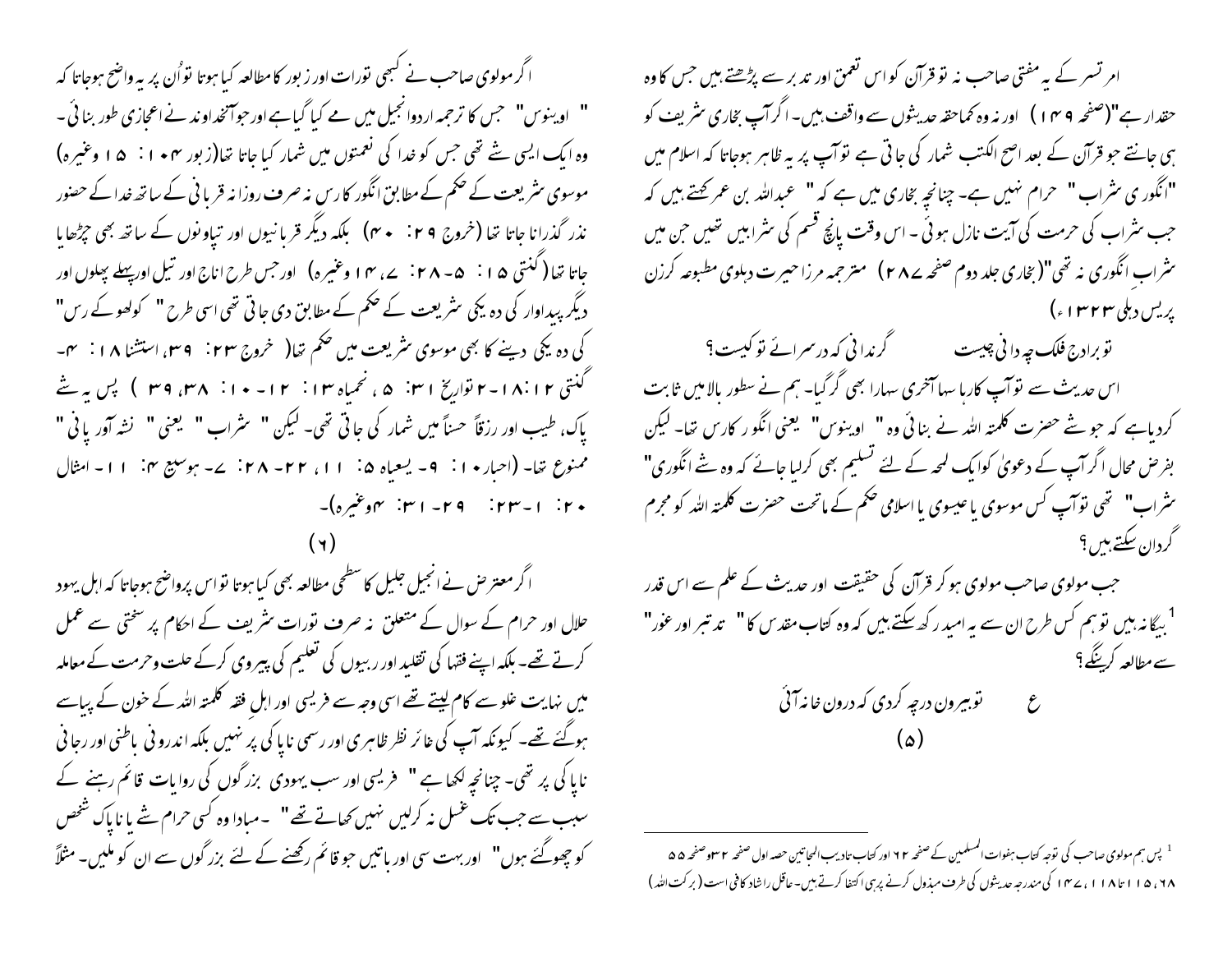دونوں گڑھے میں گریں گے "۔ (متی ۱۵ : ۱۲ تا ۱۴) کلمتہ اللہ کامطلب یہ تعاکہ فی نفسہ کھانے پینے کی چیزیں حلال اور حرام یا پاک اور ناپاک نہیں۔ بیرو فی یا کیز کی اور باطنی یا کیز کی دو الگ اور جداگا نہ چیزیں بیں- اور ظاہری یا کیز کی کا تعلق روحا فی یا کی کے ساتھ نہیں- یہ لازم نہیں آتا کہ اگر کوئی شخص حلال اشیاء ہی کھاتاہے نووہ باطن میں بھی نیک ہو۔ حرام شے کاکھانا اور بدی کے کام کرنالازم وملزوم نہیں - یہ درحقیقت قرآنی آیہ کی اصلی انجیل تفسیر ہے جس میں حصرت عینیٰ اہل یہودکو مخاطب کرکے فرماتے ہیں وَمُصَدِّقًا لَّمَا بَیْنَ یَدَیَّ مِنَ التَّوْرَاة وَلأُحلَّ لَكُم بَعْضَ الَّذي حُرِّمَ عَلَيْكُمْ وَحِثْتُكُم بآيَة مِّن رَّبِّكُمْ فَاتَّقُواْ اللَّهَ ۖ وَأَطيعُون يعني ميں تورات كى حومجھ سے پہلے ہے تصدیق كرتاہوں اور بعض اشیاء حو تم پر حرام تھیں ان کوحلال کرتاہوں اور تہارے پاس تہارے رب کی طرف سے نشان لے کرآیا ہوں۔ پس اللہ سے ڈرواور میراضم ما نو۔(عمران • ۵)۔

حصرت کلمتہ اللہ کے اصول پر عمل کرکے آپ کے رسولوں اور حوار یوں نے یہی تعلیم دی" اورمجھے یقین ہے کہ کوئی چیز بذا تہ حرام نہیں۔۔۔۔خدا کی بادشاہی کھانے پینے پر موقوف نہیں بلکہ راستیازی ، محبت ،اتفاق اور اس خوشی پر موقوف ہے ۔ حبو روح القد س کی طرف سے ہو تی ہے اور حبو کو ئی اس طور سے مسح کی خدمت کرتا ہے۔ وہ خدا کا پسند بدہ اور آدمیوں کامقبول ہے"(رومیوں میں ایسی ۱ میں ایل کی پیدا کی ہیدا کی ہوئی ہر چیپز ایجی ہے اور '' کو ئی چیز انکار کے لائق نہیں بشرطیکہ شکر گزاری کے ساتھ کھائی جائے ۔اسلئے کہ خدا کے کلام اور دعاسے پاک ہوجا تی ہے"۔ (۱ تمطاؤس ۴۰: ۴) مقدس پولوس نے اس حلت وحرمت کے اصول کو بھی کلمتہ اللہ کے عالمگیر اورجامع اصول یعنی محبت کے اصول کے ماتحت کرکے ارشاد فرمايا-" سہیں کی محبت کے سوا کسی چیز میں کسی کے قرصدار نہ رہو۔ کیونکہ حو دوسرے

سے محبت رکھتا ہے اس نے سٹریعت پر پورا عمل کیا۔ کیونکہ تمام سٹر عی احکام کا خلاصہ اس

پبالوں اور لوٹوں اور تانبے کے بر تنوں کو دھونا"وعنیرہ پر نہایت سختی سے عملدرآمد کرتے تھے(مرقس ۲<sup>:</sup> ۳ تا ۵) حصرت کلمتہ اللہ اس قسم کی تقلید کرنے والوں کو ملامت کرکے فرماتے" اے فریسیو تم پبالے اورر کا بی کو اوپر سے نوصاف کرتے ہو۔ لیکن تہارے اندر گندگی اور لوٹ بھری ہے۔ اے نادا نو۔ جس نے پاہر کو بنا یا کیا اس نے اندر کو نہیں بنا یا؟ پہلے ماطن کی چیزوں کو صاف کرو۔ تو دیکھو سب کحچھ تہارے لئے پاک ہوگا ؟ (لوقا ١١: ۴ سنا ۳۱) پھر فرمایا" اے فریسیواور فقیہو۔ تم اپنے بزرگوں اور اماموں کی روایات کوقائم رکھنے میں اس قدر مبالغہ سے کام لیتے ہو کہ خدا کے کلام کو باطل کردینے میں تم کو ذرا تامل نہیں ہوتا- یسعیاہ نبی نے تہارے حق میں کیا خوب نبوت کی ہے کہ یہ امت زبان سے تو میری عزت کرتی ہے لیکن ان کا دل مجھ سے دور ہے۔ اور یہ بے فائدہ میری پر ستش کرتے بیں۔ کیونکہ انسا فی احکام کی تعلیم دیتے ہیں "۔ یہ فرما کر کلمتہ اللہ نے عوام کو پاس بلا کر ان سے کہا" سنواور سمجھوحوحپیز منہ میں جاتی ہے وہ انسان کو ناپاک نہیں کرتی بلکہ حومنہ سے نکلتی ہے وہی آدمی کو نا پاک کر ٹی ہے۔ کیونکہ حو تحچھ منہ میں جاتا ہے وہ پیٹ میں پڑتا ہے اور مزبلہ میں پہینکا جاتا ہے ۔ مگر حویاتیں منہ سے لکلتی بیں وہ دل سے لکلتی بیں اور وہی انسان کو ناپاک بھی ۔<br>کرتی ہیں۔ مثلاً <sup>م</sup>رے خیال ، خونریزیاں ، زناکاریاں، حرام کاریاں، جوریاں، جھوٹی گواہیاں، لالچ، بدیاں،مکر، شہوت پرستی ، بد نظری ، بد گوئی ،شیٹحی وعنیرہ دل ہی سے نکلتی بیں حوآدمی کو ناپاک کرتی بیں"(متی ۵ ا باب ، مرقس سے باب) انجیل نویس مذکورہ بالا واقعہ کو لکھ کرکھتا ہے۔ یہ فرماکر" اس نے تمام کھانے کی چیزوں کو پاک ٹھہرایا"۔(مرقس پے: ۹۱)۔ فریسی بھی آنخداوند کے اقوال سے یہی سمجھے اور وہ بگڑگئے - چنانچہ حواریوں نے آنخداوند سے کہا "۔ کیاآپ کومعلوم ہے کہ فریسیوں نےآپ کی بات سن کر ٹھوکر کھائی ہے۔ آپ نے حواب میں فرمایا کہ " حو پودا میرے آسمانی باپ نے تہیں لگایا وہ جڑے اکھاڑاجا ئیگا- ان فریسیوں کو جانے دووہ اندھے راہنما ہیں-اگرا ندھے کواندھاراہ بتائیگا نووہ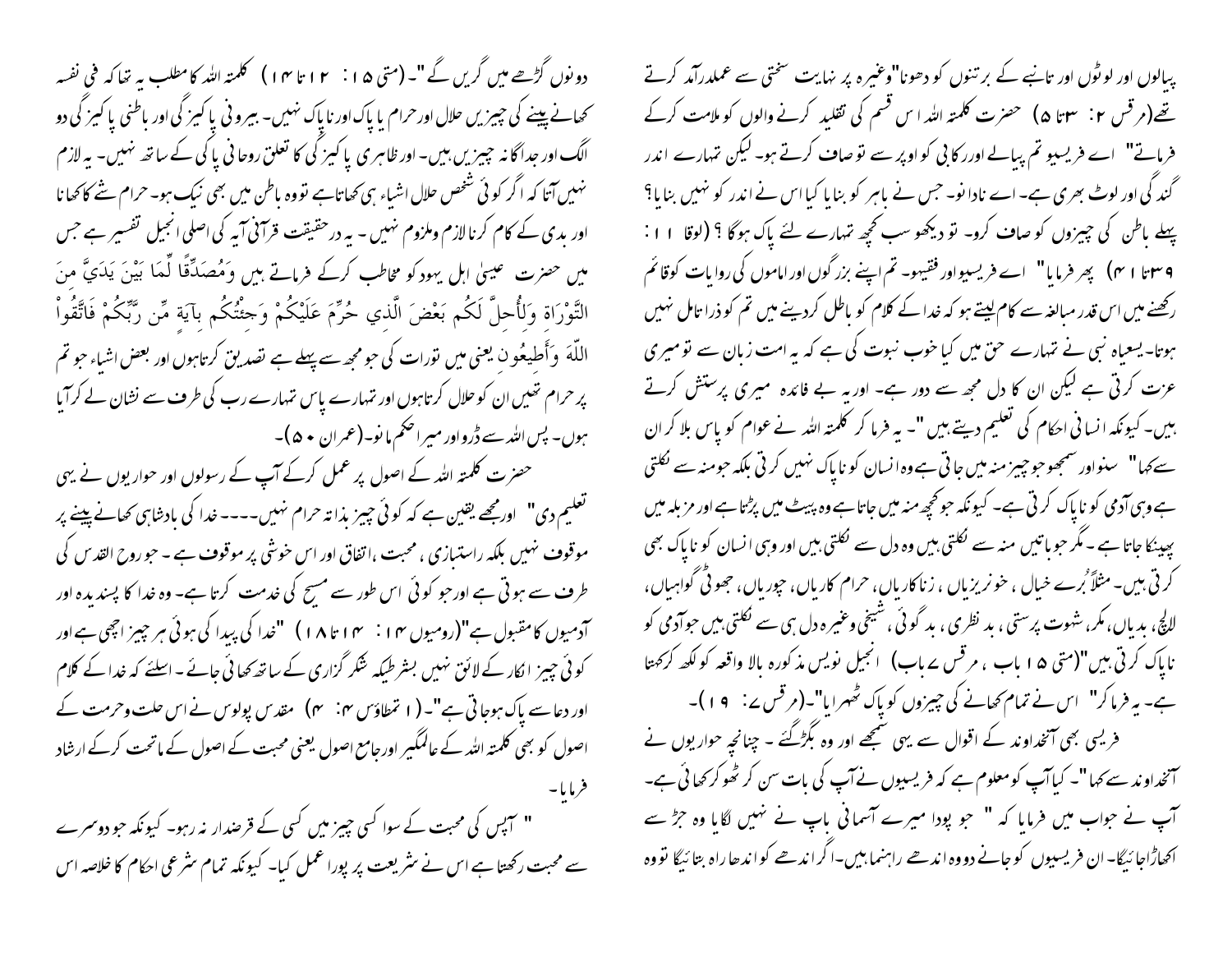لیں۔جیسا دن کو شاباں ہے شائسٹگی سے چلیں۔ نہ کہ ناچ رنگ اور نشہ بازی سے نہ زناکاری اور شہوت پرستی سے اور نہ حِمَکڑے اور حسد سے بلکہ سید نامسیح کو پہن لواور جسم کی خواہشوں کے لئے تدبیریں نہ کرو"(رومیوں ۱۲ : ۱۲ تا ۱۴) پھر پُرزور الفاظ میں ارشاد ہوتا ہے" کیا تم نہیں جانتے کہ ید کار خدا کی یادشاہی کے وارث نہ ہوں گے۔ فریب نہ کھاؤ، نہ حرامکار خدا کی بادشاہی کے وارث ہوں گے ، نہ بت پرست نہ زناکار، نہ عباش ، نہ لونڈے باز، نہ جور، نہ لالچی، نہ سٹرانی نہ گالیاں بکنے والے - نہ ظالم " ( ا کر نتھیوں ٢ : ٩ ) پھر تا کید کے فرماتا ہے کہ" میں ہہ کھتاہوں کہ روح کے موافق چلو تو جسم کی خواہش کو پورا نہ کرسکوگے جسم کے کام ظاہر بیں یعنی حرامکاری ناپا کی، شہوت پرستی ، بُت پرست -جادو گری ،عداو تیں ، حِمَکَرُا ، حسد ، عصہ ، تفرقے ، جدائباں ، بدعتیں ، بغض، نشہ بازی، ناچ رنگ وعنیرہ- حومسح یسوع کے ہیں انہوں نے جسم کو اس کی رعبتوں اور خواہشوں سمیت صلیب پر کھینیچ دیا ہے"(گلتیوں ۵ : ۱۶ تا ۲۴) رسول مقبول سثراب نوشی، اور نشه بازی کی ممانعت پراس قدر اصرار کرتا ہے کہ وہ فرماتا ہے کہ سٹریر سٹرا بی کو برادری سے خارج کردیا جائے- چنانچہ ارشاد ہوتا ہے "اگر کوئی بھائی تھلا کر حرام کاریا لالچی یا سٹرا بی یا ظالم ہو نواس سے صحبت نہ رکھو۔ بلکہ ایسے کے ساتھ کھاناتک نہ کھانا"۔(۱ کرنتھیوں ۵: ۱۱ تا ۱۳) لیکن یہ بات یادرکھنے کے قابل ہے کہ انجیل جلیل میں نہ خود کلمتہ اللہ نے اور نہ آپ کے رسولوں نے انگور کے رس کوفی نفسہ حرام قرار دیا- چنانچه مقدس پولوس کا ایک مبلغ تمطاؤس عین عالم شباب میں (۱ تمطاؤس ۴: ۱۳) حسمانی ریاضت کی وجہ سے سخت نحیف اور لاعر ہوگیا تھا ( م : A ) اس کو رسول مقبول نے ذراساانگور کاریں بھی کام میں لاکر"(۵<sup>:</sup> ۲۳)۔ ہم نے دیدہ دانستہ اس مصنمون کوطول دیا ہے - تا کہ معتر صبین اس بحث کے مختلف پہلوؤں سے بخو بی واقف ہو کر ہوا ئی اعتراض کرنے سے محترزر بیں۔اس قسم کے اعتراض

بات میں پایاجاتا ہے کہ اپنے پڑوسی سے اپنی ما نند محبت رکھ۔محبت سٹریعت کی تکمیل ہے۔ مجھے معلوم ہے کہ بلکہ سید نامسیح میں مجھے یقین ہے کہ کوئی چیز بذا تہ حرام نہیں لیکن حواس کو حرام سمجھتاہے اس کے لئے حرام ہے۔ اگر تیرے بھائی کو تیرے کھانے سے رنج پہنچتا ہے توپھر تومحبت کے قاعدے پر نہیں چلتا۔کھانے کی خاطر خداکے کام کومت بگاڑ۔ ہر چیز پاک توہے مگراس آدمی کے لئے 'بری ہے جس کواس کے کھانے سے ٹھو کر لگتی ہے۔ مبارک وہ ہے حواس جیپز کے سبب سے جس کو وہ جائز رکھتاہے اپنے آپ کو ملزم نہیں ٹھہراتا"۔(رومیوں پس انجیل جلیل کے اصول کے مطابق انگور کارس ہے۔سکر، سثراب ، وعنیرہ فی نفسہ حرام نہیں۔ کسی شے کاحلال یا حرام ہونا اس کے استعمال پر موقوف ہے۔ یعنی اس بات پر کہ

اس کے استعمال سے استعمال کرنے والے کی اپنی یا کسی دوسمرے کی روحا فی پاکیز کی اور باطنی نشوونما پرا ٹرپڑے اور کسی دوسرے شخص کواس کے استعمال سے نہ ٹھو کر لگے اور نہ رنج بہنیچ۔ اس اصول کے ماتحت اگرانگور کارس بامے پاسکر با سثراب با نشہ آور یا ٹی پینے سے کوئی شخص بہکی باتیں کرتاہے تومتوالاہوجاتاہے نو دوسروں کے لئے ٹھوکر کا باعث ہوجاتاہے۔ ہے کہ بدنام کنداہل خردار۔ غلوااست بلکہ خود ہے شوداز صحبت نادان بد نام

انجیل جلیل میں سثراب نوشی اورمے خواری نشہ مازی وعنیرہ کوپینے والوں کی بے اعتدالیوں کی وجہ سے ممنوع قرار دیا گیا ہے(۱۔پطرس مہ: ۱۳ ) کیونکہ اگراس کا استعمال حد تحاوز کرجائے نو باطن کی پاکیز کی پر اثر پڑتا ہے۔چنانچہ کلمتہ اللہ نے فرمایا " پس خبر دار رہو۔ایسا نہ ہو کہ تہارے دل خمار اور نشہ بازی سے ست ہوجائیں "(لوقا ۲۱: م ۳۳) اور مقد س پولوس بھی فرماتا ہے کہ " ہم تاریکی کے کاموں کو چھوڑ کر روشنی کے ہتھیار باندھ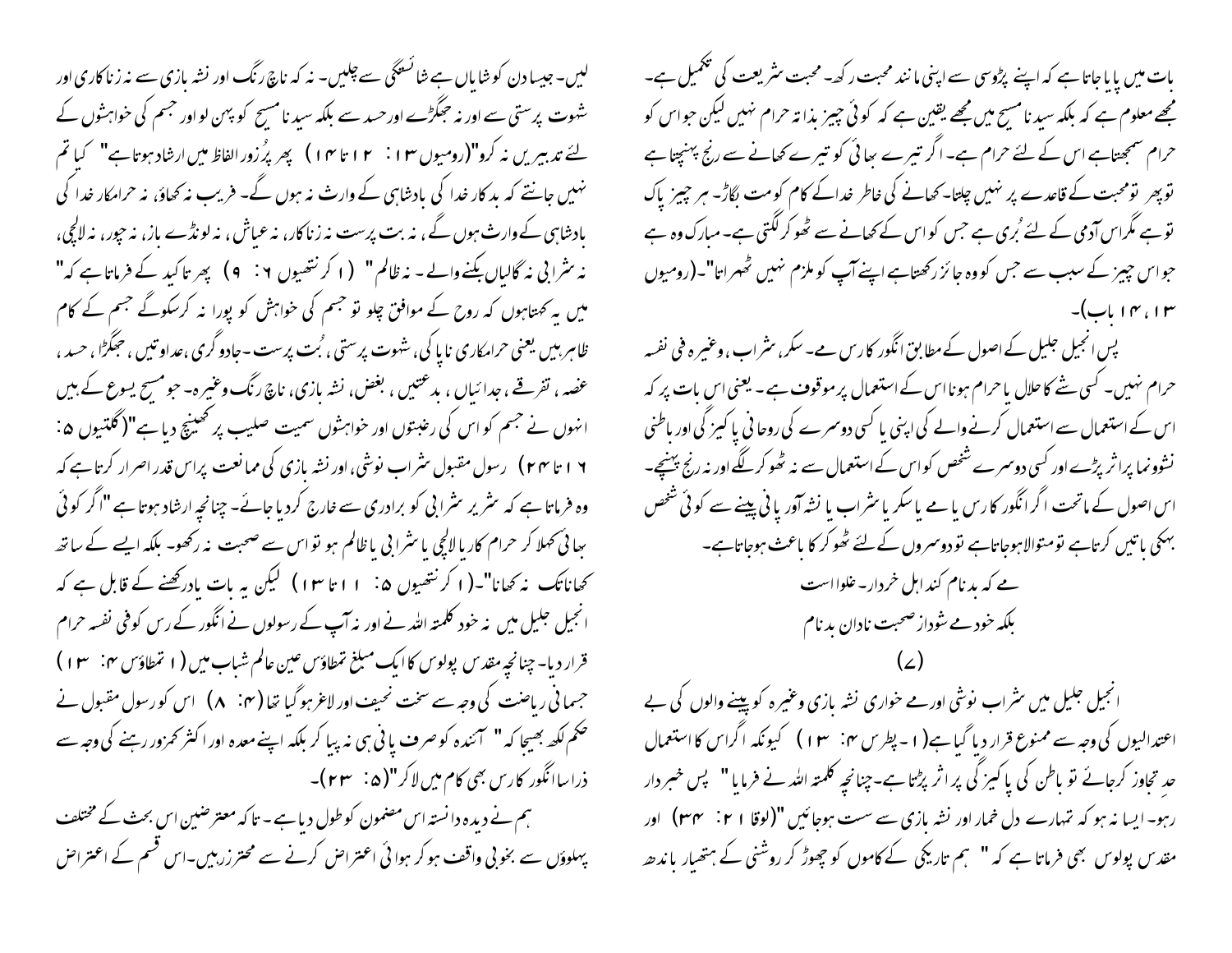

کرکے وہ مسیحیت کانحجھ لگاڑ نہیں سکتے۔ باں وہ اللہ اور اس کے رسوں پر حبواس کا کلمہ اور وح ہے بہتان لگا کر عملی طور پر قرآن واسلام کے اصولوں کا انکار کرتے ہیں جس کی مولوی صاحب کی کتاب ایک جیتی جا کتی زندہ گواہ ہے۔ ہم نے اتمام حجت کی خاطر حصرت کلمتہ اللہ کے کلمات طیبات اور انجیل جلیل کی آبات کی روشنی میں اس موصوع پر بحث کی ہے۔ تا کہ مسلمان معترضین اپنے کفر سے باز آکر توبہ کریں اور ہمیں امید ہے کہ ہر نیک نیت معترض کوہمارے حواب سے تشفی حاصل ہو گئی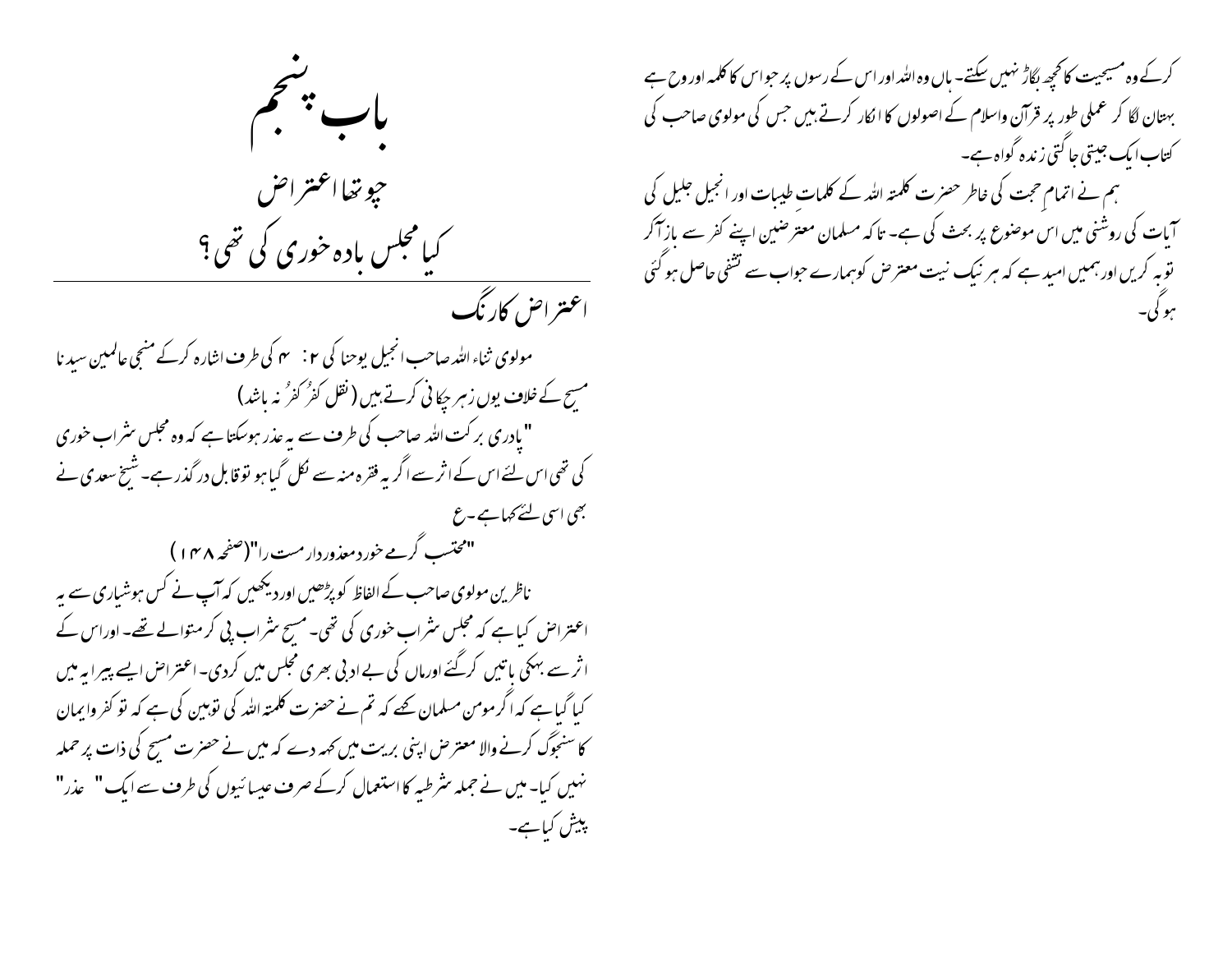سمر دھرنے کی بھی جگہ نہیں"( لوقا 4 : ۵۸) پس آپ کا کھانا پینااور طرزِ رہائش وہی تھی حو مفلس اور عریب طبقہ کے لوگوں کی تھی۔ گذشتہ باب میں ہم ذکر کرچکے ہیں کہ اہل یہود روٹی کے ساتھ انگور کار س بعینہ اس طرح پیتے تھے جس طرح بنحاب کے عرباء رو ٹی کے ساتھ گڑکا سٹربت یا جیاجپر پیتے ہیں۔ پس آنخداوند بھی دیگر عرباء کی طرح سادہ رو ٹی تھا۔تے تھے اور رو ٹی کے بعد سادہ یا ٹی پیتے تھے ( یوحنا َ ٣: ے) ہااَنگور کارس پیتے تھے (لوقا ∠: ٣٠٢) اور عبد تیوہار کے روزآپ رو ٹی کے بعد (لوقا ۲۲: ۲۰) " انگور کا شیرہ" پیا کرتے تھے جوشہد کی قسم کا ہوتا تعا(متی ۲۹: ۲۹، مرقس ۱۴: ۲۵- لوقا ۲۲: ۲۸) معترضین شیره پر توا عتراص بھی نہیں کرسکتے کیونکہ حدیث میں آیاہے کہ حصرت نے فرمایا"۔ حبو تم میں سے کوئی شیرہ پئے توچاہیے کہ اکیلی کا پئے۔ خواہ صرف منقے کا خواہ صرف پکی تھمجور کا خواہ فقط گدر تھمجور کا " یہ حدیث حصرت نے اس واسطے فرما ٹی کیونکہ سٹراب کے حرام ہونے کے بعد عرب کھمجور کو حپوُر کرکے مجگور کھتے اوراس كاشيره پيتے تھے جس كو" نيندكھتے تھے" (مشارق الانوار نمبر ١٠٠١) آنخداوند انگور کے رس اور شیرہ کو خدا کی عطا کردہ نعمت سمجھ کرپیتے اور خدا کا شکر بحالاتے (زبور ~ • ۱ :  $\sqrt{\Delta}$  : ۲۲ کوقا

انجیل جلیل کاایک ایک ورق حیان مارو چاروں انجیلوں کی ایک ایک آیت کی " پال انگور کے شیرہ کے علاوہ کبھی" نشہ آور یا ٹی" پیا ہو ہم او پر بتلا چکے ہیں۔ کتب عہد عتین میں حو چیزیں انگور سے ملتی بیں انکے نومختلف نام بیں۔ کُٹپ عہد جدید سے ظاہر ہے کہ آنخداوند انگور کے رس اور شیرہ کے سوا یاقی تمام چیزیں از قسم سکر، تیروش، خرہ وعنیرہ کبھی زبان پر نہ لائے-آپ کے پرہیز کا بہ عالم تعا کہ جب آپ صلیب پر لٹکائے گئے توجو شے از قسم مثر اب

بركفے جام مثر يعت بركفے سندان عشق ہر ہوسناکے نداندجام وسندان یافتین لیکن اخبار اہل حدیث میں تومولوی آنجہا ٹی تھلے طور پرننگے الفاظ میں تھتے ہیں "مسیح سے یه گناه سرزد ہوا که وه سراب کی مجلس میں حاصر ہوا"۔(اخبار اہل حدیث ۲۶ دسمبر

خلیفہ قادیان مبارک بادی کے مشحق بیں کہ ان کے کٹر مخالف ان کے باپ کی کاسہ لیسی کرتے ہیں اورا نہوں نے اس خاص اعتراض کے دہرانے میں قادیان کے آگے زیوائے شاگردی تہ کیا ہے۔ مرزا صاحب (عفر اللہ ذیوبہ) نے اہل یہود کی پیروی کرکے (لوقا پے: سیس (۳۵ سم) کلمته الله پر یهی بهتان باندها تعا- حق تو به ہے که مسیحیت کی دشمنی میں ان مخالفین کو اپنے پرائے کی ہوش نہیں رہی ۔ اور وہ اسلام کے ایک الولعزم پیغمبر پر بے پاکا نہ حملے کررہے،میں۔

> دل کے پھپھولے جل اٹھے سینہ کے داغ سے اس گھر کوآگ لگ گئی گھر کے حمراغ سے

كلمته اللهر كياكھاتے پيتے تھے ؟

حصرت کلمتہ اللہ ایک غریب بڑھئی کے خاندان میں پیدا ہوئے (مرقس ۲ <sup>:</sup> س<sub>ا</sub> – لوقا مزدوری (متی ۲۰ : ۱۰) کھا کر "روز کی روٹی"(متی ۱۱: ۱۱، ۳۴) کھاتے تھے(متی • ۱ : 9 - ۲ : ۲۸ تا ۳۱ ) جب آپ اس د نبامیں پیدا ہوئے نوآپ ایسی جگہ پیدا ہوئے ۔ جہاں نہ کوئی مکان تھااور نہ کوئی چھت تھی **(لوقا ۲**∶ے) آپ کے افلاس کا یہ عالم تھا کہ آپ نے فرمایا" لومڑیوں کے بھٹ ہوتے ہیں اور ہوا کے پر ندوں کے گھونسلے مگر ابن آدم کے لئے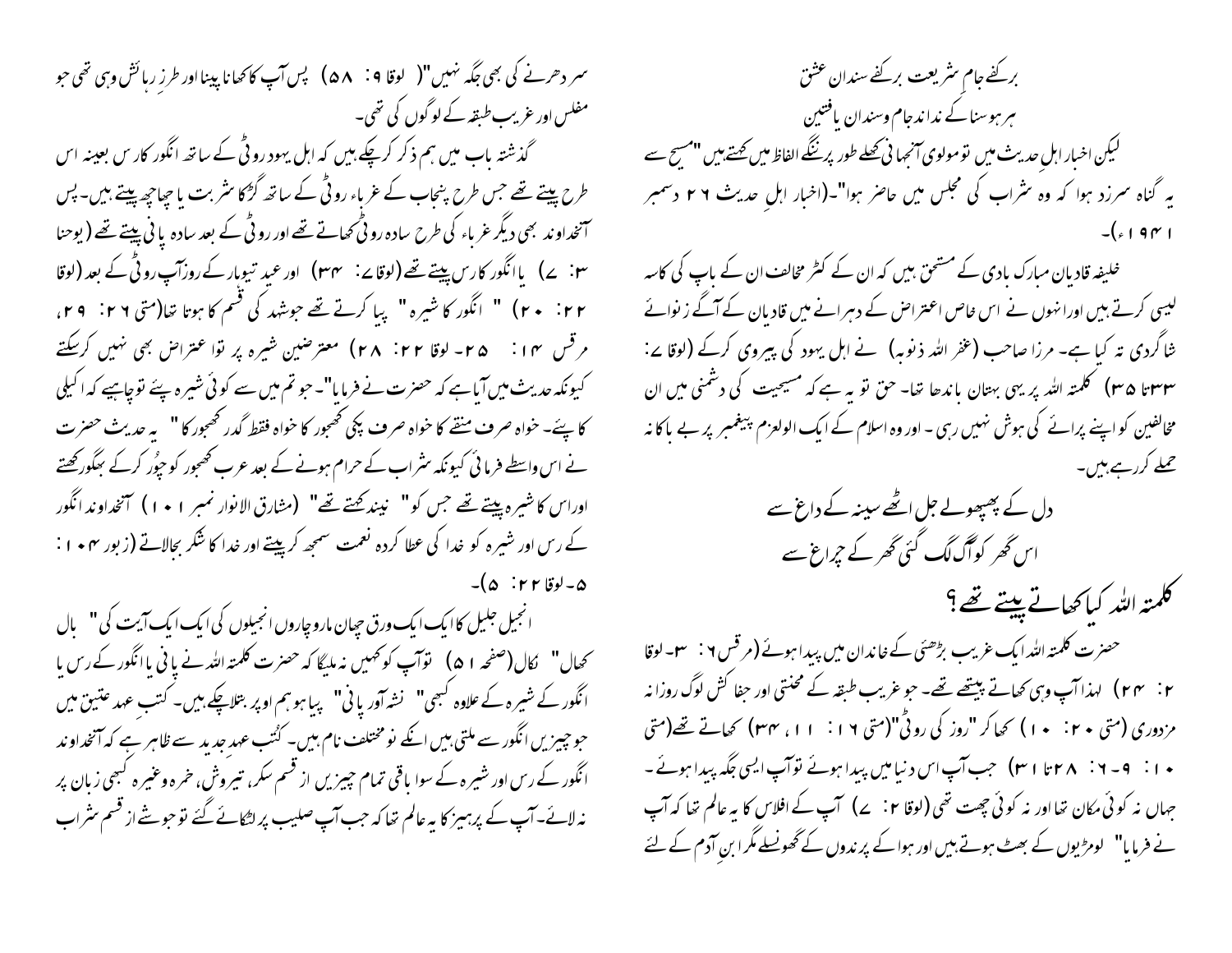اور نہ کوئی سٹراب پئے گا (لوقا ۱ نہ ۵ ا ، گنتی ۲ نہ ۲۰ ) اس اللی فرمان کے مطابق حصرت یوحنا نہ صرف انگور کاریں پینے سے احتراز کرتے تھے بلکہ روٹی تک نہیں کھاتے تھے ۔ ان جییزوں کی بجائے آپ کی خوارک" طڑیاں اور جنگلی شہد تھا"(متی ۲۰ m) جو حلال اشیاء تعليں- (احبار ٢١: ٢٢- السيموئيل ١٢: ٢٥: ٣٠ وغيره)قرآن ميں اسى واسط حضرت يوحنا كي نسبت آيا ہےكہ أَنَّ اللَّهَ يُبَشِّرُكَ بِيَحْيَـــي مُصَدِّقًا بِكَلِمَةٍ مِّنَ اللَّهِ وَ سَيِّدًا وَحَصُودًا وَنَبِيًّا مِّنَ الصَّالِحينَ۔ تَحقيقِ الله بِشارت ديتا ہے - تحمه كو يحيٰي كي حو کلمتہ اللہ کی تصدیق کرنے والا ہوگا اور سمردار ہوگا- اور عور نوں کی طرف سے اپنے نفس کو روکنے والا ہو گا۔ اور نسی بھی ہو گا اور صالحوں میں سے ہو گا (آل عمران آیت ۳۴) پس حصرت یوحنا خوراک وعنیرہ تمام جائزلذ نوں سے اپنے نفس کو روکنے والے تھے۔ لہذا یہود کھتے تھے کہ بہر عطا کردہ نعمت سمجھ کر کھاتے پیتے تھے اور بہود ان پر یہ بہتان لگاتے کہ " یہ کھاؤ اور سٹرا بی " ہے یعنی حد اعتدال سے زیادہ کھاتا پیتا ہے(لوقا پے: یہ مس) آنخداوند نے یہود کے دو نوں بہتا نوں کا حبواب دے کر فرما یا کہ " صحمت اپنے کاموں سے راست ثابت ہوئی "(متی ۱۱: ۱۹) یعنی سب حکمت پسند شخص جانتے ہیں کہ یہ یوحنا پاگل تھا اور نہ میں کھانے پینے کے معاملے میں حد اعتدال سے تجاوز کر تا ہوں۔حصرت یوحنارو ٹی نہ کھانے اورانگور کارس نہ پینے اور ر ماحنت کی زندگی بسر کرنے کی وجہ سے " پاگل" قرار نہیں دیئے جاسکتے۔ اور میں روٹی کھانے اور انگور کا رس پینے کی وجہ سے "پیٹو" اور "سٹرا بی" قرار نہیں دیاجاسکتا- بلکہ ہم دو نوں کے عہد ہ نبوت اور تبلینے کے نتائج بہ واضح کردیتے بیں کہ ہم دو نوں کے طریقہ کار اپنی اپنی جگہ درست اور"راست" ہیں(لوقا <sup>ہے:</sup> **۳۵)** اسی طرح حی<sub>ص</sub>سو سال بعد قرآن میں بھی یہود کے ناپاک بہتا نوں کو خاص طور پر رد ٹھہرایا گیا۔ اور وہ " ناحلف" اور یہود صم بکم" خاموش رہ گئے۔

مصلو بوں کو پلائی جا ٹی تھی تاکہ ان کواذیت کا احساس تھم ہو جب وہ آپ کے پیش کی گئی (لوقا ۳۳ : ۳۶) توآپ نے وہ بھی نہ پی (متی ۲۷ : ۳۴ – ۲۳)۔ مولوی ثناءالله صاحب کی دریده دہنی ملاحظہ ہو۔آپ " خدا کے قدوس" (مرقس ا : ۴۴)۔ پر بہتان لگانے سے ذرا نہیں جھچکے۔ کیامولوی صاحب انجیل جلیل کے کسی ایک مقام سے بھی یہ بتلاسکتے ہیں کہ کسی شخص نے کسی وقت بھی مسیح کو مخمور دیکھا ہو یا" سٹراب کے اثر سے **"بد**مست ہو کر لڑکھڑاتے ہیں یا بہلکی باتیں کرتے یایا ہو؟ کیا یہ بات قرآن میں تھمیں درج ہے۔ مارسول عربی سے کسی حدیث میں آئی ہے؟ پس جب یہ بات نہ انجیل میں نہ قرآن وحدیث میں کسی جگہ موحود ہے توآپ کو کیاحن حاصل ہے کہ آپ ایک ایسی سٹرمناک پوزیش اختیار کریں حوعیسا ئیوں اور مسلما نوں دو نوں کے نزدیک کفر ُہے؟ کیاآپ دائرہ اسلام میں رہ کرعیسا ئیوں کامقابلہ نہیں کرسکتے حوا<sub>ک</sub> کو یہ *صرورت پڑی کہ قر*آن وحدیث کو بمصداق قرآنی ۔<br>ایہ وراء ظھور ہمہ بیٹھ بیچھے پ<u>ج</u>ینک قادیان کواپنا قبلہ بنا کریہود کے ہم زبان ہو کر**ا**پ نے وجی<sub>ت</sub>ا فی الد نیاوالاخرۃ پرایسا ناپاک بہتان لگایاجوشعور انسا فی سے بھی عالی ہے۔ ع قسمت منشده گفتی ہمہ چیره بمغزش علت سودا قریش حصرت رسول عربی پر بهتان طرازی کرتے تھے۔ اور ان کو جادو گرکھتے تھے (احقا**ف ۲ و**عنیرہ) لیکن ان کے اس بہتان کی بناء پر کوئی " صحیح العقل شخص آنحصرت کو جادو گر قرار نہیں دیگا-اسی طرح اہل یہود کلمتہ اللہ پر بہتان لگاتے تھے کیونکہ وہ بالفاظ قرآن "قسی القلب " تھے ۔ وہ اللہ کے ہبر نبی اور فرستادہ رسول پر بہتان لگاتے اور ستاتے اور قتل کرتے تھے۔ (متی ٢٣ : ٣٨ ٣٨) جنانچہِ حصرٰت یوحنا ببتسمہ دینے والے پر یہ الزام لگاتے تھے

کہ یہ نہ رو ٹی تھاتا ہے اور نہ انگور کار س پیتا ہے پس" اس میں بدروح ہے "(لوقا <sub>ک</sub>ے: ۳۳)

حقیقت په تھی که حصرت یوحنا کی نسبت الله نے فرشتے کی معرفت فرمایا تھا کہ وہ انگور کار س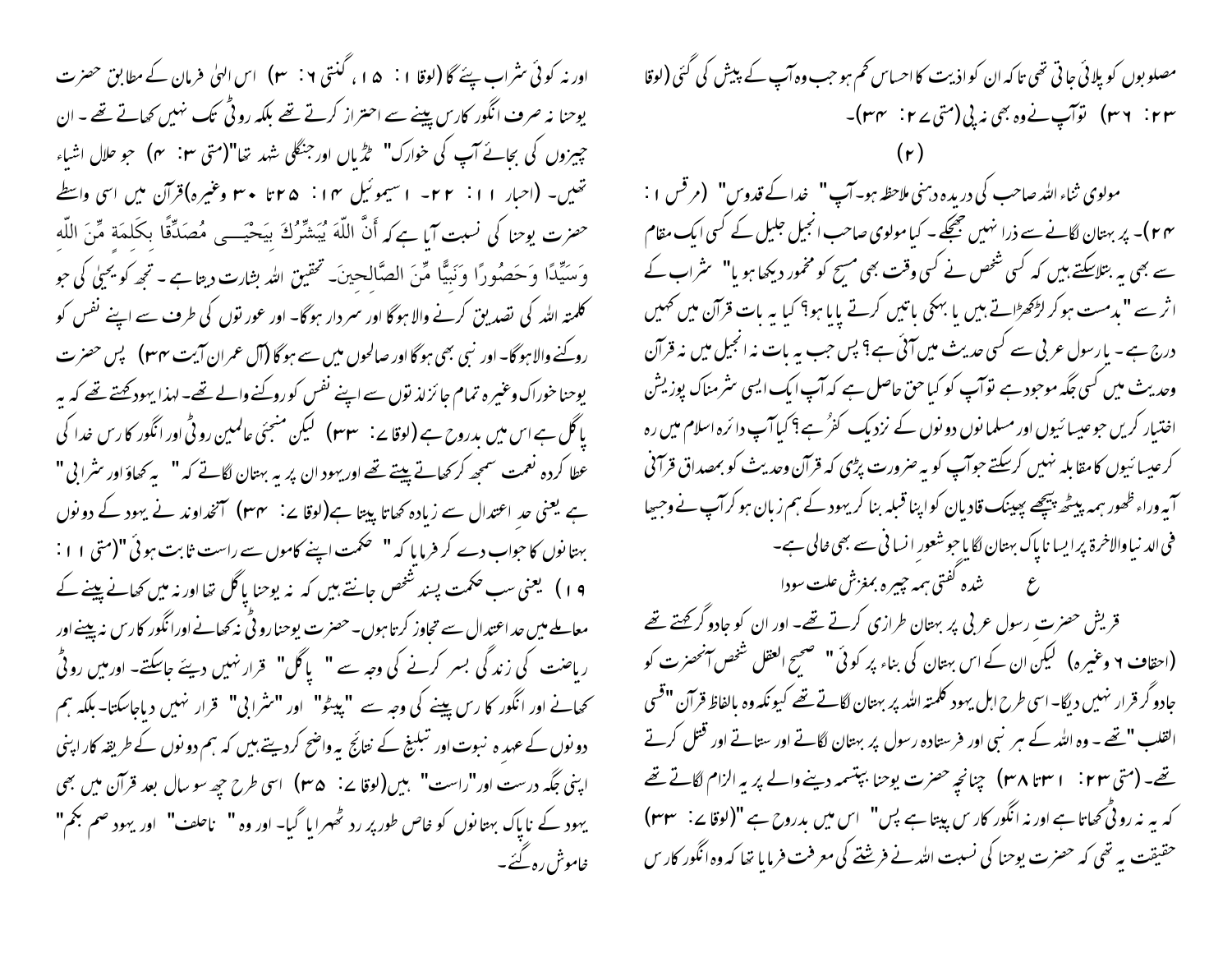والوں کے ساتھ روتے۔(یوحنا ۱ ا : ۲۳۲ تا ۲۳۷ عنیرہ)اور یوں آپ نے دیگرا نسائوں کی سی ز ندگی بسیر کی ۔ خدا نے حو مکاشفہ ہم کو مسیح میں بخشا ہے وہ تیبس اورہیانیت کا نہیں بلکہ ایسا ہے جس سے ہر انسان اپنی سادہ زند گی فطرت کے مطابق بسر کرسکتا ہے۔ کلمتہ اللہ کی تعلیم میں صبط اورایثار نفس کی تلقین کی گئی ہے۔(لوقا ۱۹: ۲۳۔ مرقس ۸: ۳۳ تا ۲۲۔ وعنیرہ) گیکن آپ نے دل اور باطن کی پاکی کو کسجی تیبس اور جسمانی ریاضت کے مترادف قرار نہ دیا۔ یہی وجہ ہے کہ مسیحیت کے لئے رہبانیت کوئی صروری اورلازمی سٹرط نہیں۔ لیکن معتر حن اپنے حوش اعتراض میں حقائق کی طرف سے اعراض کرکے ایک طرف تو مسج اور مسیحیت پر رہبانیت کا الزام لگاتے ہیں اور دوسری طرف مسح کو سٹرا بی اور نشہ باز بتلاتے ع ہے الٹی سمجھ کسی کو بھی ایسی خدا نہ دے شادی کی محفل یا *مثر*اب خوری کی مجلس <sup>؟</sup> مولوی صاحب بھتے ہیں کہ وہ " ممجلس سثراب خوری کی تھی" واللہ علم ان کے پاس اس دعویٰ کے لئے کیا سند ہے۔انجیل جلیل میں توصاف لکھاہے کہ " شمیسرے دن قانائے گلیل میں ایک شادی تھی۔ اور یسوع اوراس کے شاگردوں کی بھی اس شادی میں دعوت تھی"( یوحنا ۲ : ۱ تا ۲ ) پس یہ محفل شادی کی محفل تھی جس میں مقدسہ مریم بی بی اور کلمتہ الله کی سی مقدس ہستیاں مدعو تھیں ایسی محفل کو "سمجلس سثراب خوری" قرار دینا جہاں

ار پاپ نشاط کا جھرمٹ لگا ہو پر لے درجے کی قسادت قلبی نہیں تو اور کیا ہے؟ اس قسم کے

اعتراضات ظاہر کرتے ہیں کہ آپ کی قادیان سے ملی بھگت ہے۔

مرزائے قادیا فی (عفر اللہ ذینوبہ) کی یہ عادت تھی کہ آپ اہل یہود کے بہتا نوں کو چٹخارے لے کر اور نمک مرچ لگا کر دہرایا کرتے تھے۔ پچا س سال کے قریب ہوئے سلطان المناظرین حضرت اکبر مسج صاحب نے مرحوم آنجہانی ً مرزا حی کی ہزلیات کا میکت حواب"صر بنہ عیسوی"میں دیا۔ حس کے حواب میں قادیان سے صدائ َء برنخاست - اس قسم کے مسلمان معترضین نے قرآن کو پس پشت پہینک دیا دائرہ اسلام سے باہر لکل ، اللہ کے بحائے اہل قادیان کوار ماب من دون اللہ مان اور کتاب اللہ کے بحائے مرزا حی کی تحریرات کو حرزجان بنالیا ہے۔ اورآپ دوہزار برس کے مردے آج اکھیڑ کر ملک کی مذہبی فضا کو مکدار اور متعفن کررہے ہیں۔ اور یہ گور کنی ما یہ ناز سنجھی جارہی ہے۔ حق تو یہ ہے کہ ایسے مناظرین کے ر نگ مباحثہ نے علم مناظرہ کواس کی بلند یوں اور لطافتوں سے محروم کرکے کثافت اور گند کی میں آلودہ کردیاہے۔

حصرت کلمتہ اللہ فرماتے ہیں کہ آپ کھانے پینے میں اعتدال سے کام لیتے تھے(متی ا ا : 9 ) اوراسی قسم کی مبا نہ روی کی جا نب قرآن مسلما نوں کو بدایت کرتا ہے جب وہ کھتا ہے کہ - اعد لوھو قرب اللتقوى یعنی" اعتدال کو کام میں لاؤ- کیونکہ وہ تقولے کے قریب ہے " منتجی عالمین خدا کی ہر پیدا کردہ شے کو (زقا حسناً) تصور کرکے اس کا معتدل استعمال جائز ستمجھتے تھے - یہی وجہ ہے کہ آپ کا رویہ حصرت یوحنا کا سا نہ تھا - نہ آپ تیپی راہب تھے اور نہ زاہد خشک ۔ جب آپ کسی جگہ مدعو کئے جاتے تو آپ کو ہر کہ دمہ کے گھر تشریف لے جاتے(لوقا پے: ٣٦- ١٣- ١٠ : - متى ٩: • ١ - يوحنا ٢: ١ وغيره)اوران كى خوشى اور صّیافت میں سٹر یک ہوتے۔ آپ خوشی کرنے والوں کے ساتھ خوشی کرتے اورماتم کرنے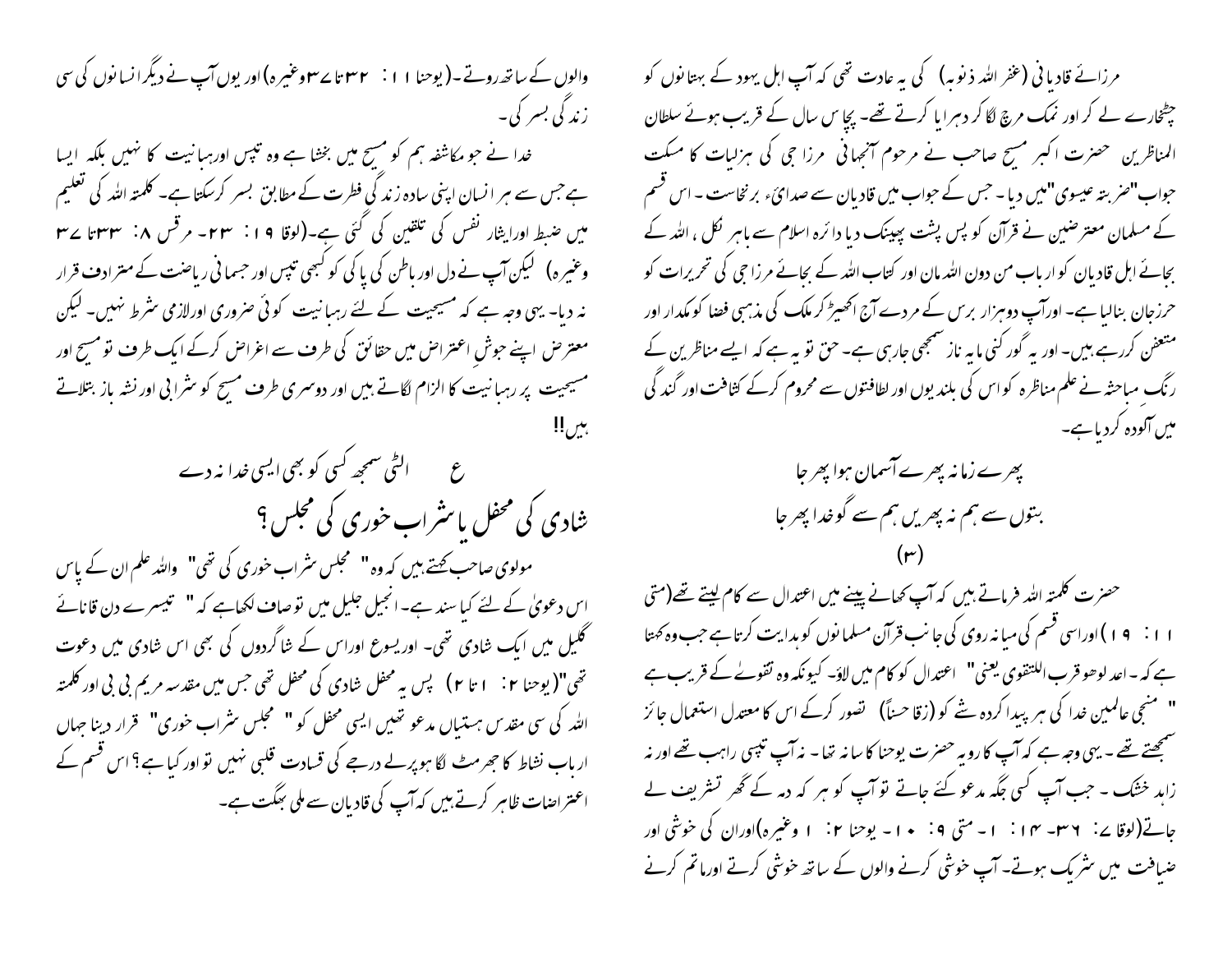"زناکار" کا خطاب دیتا (یسعیاہ ۷۵ نے ۳۰- پرمیاہ ۲۰ – ۵۰ – ۵۰ – سرقی ایل ۲۳ نے س ہوسیج ۲ : ۲ وعنیرہ) گلمتہ اللہ نے بھی اس لفظ " زناکار" کو خدا سے بر کشَّنگی اور بغاوت" معنوں میں استعمال کیا ہے(متی ۱۲ : ۳۹- ۱۲ : ۳) اس محاورہ کااصلی مفهوم نہ سمجھنے کی وجہ سے مولوی صاحب نے منجئی عالمین کو بار بار کوسا ہے(صفحہ ۱۲۹، ۱۷۹ وعنیرہ وعنیرہ) اسی طرح طلاق ، خدا اوراس کی قوم اسمرائیل کے باہمی تعلقات کے لوٹ جانے کی د نیاوی مثال ہے( یعیاہ ۵۰ i - پرمیاہ ۲۰ مربع میرہ) اسی مثال کو مقدس پولوس اور مقدس یوحنا نے اس یاک رشتہ کے لئے اوراس کے لوٹ جانے کے لئے استعمال کیا ہے۔(رومیوں ے: ۱ تا ۲ مکاشفہ ۱۹ : ے وعیرہ)۔اہلِ یہود کی کُٹب سماوی اسلام اور قرآن کی طرح اس رشته کو بالفاظ مولوی صاحب" مصنوعی" (صفحه ۱۳۹) خیال نهیں کرتی تھیں بلک اس کوایک پاک اور مقدس رشته تسلیم کرتی تھیں( پر قس ۱۰ : ۲)۔

پس اہل یہود میں شادی بیاہ کی محفل میں مہمان صرف اشیائے خورد و نوش میں ہی منہمک نہیں رہتے تھے بلکہ ان کے خیال اس رشتہ کی پاکیز کی کی وجہ سے صیافت میں خدا کی جانب منعطف کئے جاتے تھے حو قوم اسرائیل کا دلہا تصور کیاجاتا تھا(مکاشفہ ۱۹: ۱۹) اہل یہود میں حو پارساہوتے تھے وہ بیاہ سے پہلے روزہ رکھتے اوراپنے گناہوں کا اقرار کرکے مغفرت کے طلبگار ہوتے تھے۔ پس مولوی صاحب کا اس قسم کی شادی کی محفل کو "سمجلس سٹراب خوری" نحمناا نتہائی لاعلمی۔ گستاخی اور نوہیں پر دلالت کر تاہے۔

باب چہارم میں ہم نے ذکر کیا ہے کہ قدرت نے ارضِ مقد س کنعان کی سر زمین میں تاک کی پیدائش کے لئے اس قدر موزوں بنایا تھا کہ گھر گھر تاکستان تھے۔ اور سب یہودی رو ٹی کے بعد انگور کا رس ازقاًحسناً سمجھ کرپیتے اوراس طیب شے کے لئے خدا کا شکر بجالاتے تھے (زبور ۱۰۴ : ۱۵ وغیره) مرحوم یهودی عالم ابراہام فرماتے ہیں کہ "یہودی بیاہ کی خصوصیت ہے کہ بر کت کے سات کلیے پڑھے جاتے بیں اور بر کت کا پہلا کلمہ انگور کے رس کے لئے ہے۔

آپ کو یہ خیال نہ آپا کہ آپ ایسی شخصیتوں پر اعتراض کررہے ہیں جن کی نسبت قرَآن مِن آيا ہے کہ وِإِنِّي أُعِيذُهَا بِكَ وَذُرِّيَّتَهَا مِنَ الشَّيْطَانِ الرَّجِيمِ فَتَقَبَّلَهَا رَبُّهَا بقَبُول حَسَن وَأَنبَتَهَا نَبَاتًا حَسَنًا يُعني الله فرماتا ہے کہ تحقیق میں نے پناہ اس کو ساتھ تیر سے اور اولاد اس کی کو را ند سے ہوئے شیطان سے - پس قبول کیا کہ اس رب اس کے نے بوجه احسن- اور دی ان کو نشوونما عمده :طور پر (آل عمران آیت ۱ سینا ۳۲) کیا آپ کا ناپاک بہتان انہی قرآنی آبات کی تفسیر ہے؟ کیا اللہ شیطان رجیم سے اسی طرح "پناہ" دیا کرتا ہے اوراسی طور پر" عمدہ نشوونما کیا کرتا ہے کہ وہ سثراب خوری کی مجلس میں شامل ہوکر۔ بہکی باتیں کیا کریں؟مولوی صاحب کلمتہ ا<sub>للّٰہ</sub> اورانجیل جلیل سے برسر <sub>بیک</sub>ار نہیں بلکہ اللّٰہ اور قرآن سے مصروف جنگ ہیں۔ واہ کیاراہ دکھائی ہے ہمیں مرشد نے کر دیا کعبے کو گھم اور کلیسیا نہ ملاا کسر الہ آبادی

حیونکہ مولوی صاحب اہل یہود کی صحف سماوی کے علم سے قطعی طور پر بے بہر وہ بیں اورہم ان کواوران کے ناظرین کوان کی لاعلمی کا شکار ہونے سے بچانا چاہئے،میں لہذا ہم ان کو یہ بتلائے دیتے ہیں کہ اہل یہود میں شادی بیاہ ایک مقدس رسم خیال کی جاتی تھی۔ان کی صحف مقدسه میں رشتہ ازدواج ایک مبارک اور پاک رشتہ سمجاجاتا تھا کیونکہ پہ رشتہ اس تعلق کامظہر تھا حبوابل یہود کے خدا اور قوم اسمرا ئیل کے درمیان تھا۔ یہودی کتب آسما فی کے مطابق خدا اور اسرائیل کے درمیان ویسا ہی تعلق تھا جیسا زمین پر دولھا اوردلہن میں ہوتا ہے۔ خدا قوم اسمرا ئیل کا دلھا ہے اوراس کی برگزیدہ قوم اس کی دلہن ہے۔ عزل الغزلات میں حچھ دفعہ یسعباہ نبی کے صحیفہ میں تین دفعہ( ۶۲ ` ۵ وعنیرہ) یرمیاہ نبی کے صحیفہ میں ایک دفعہ خدا اور قوم اسمرا ئیل میں اس رشتہ کا ذکر کیا گیا ہے۔ یہی وجہ ہے کہ جب کبھی قوم اسمرا ئیل خدا سے برگشتہ ہوکر عنیر معبودوں کی پرستش کرنے لگی تو خدا اپنے انبیاء کی معرفت یار بار اس کو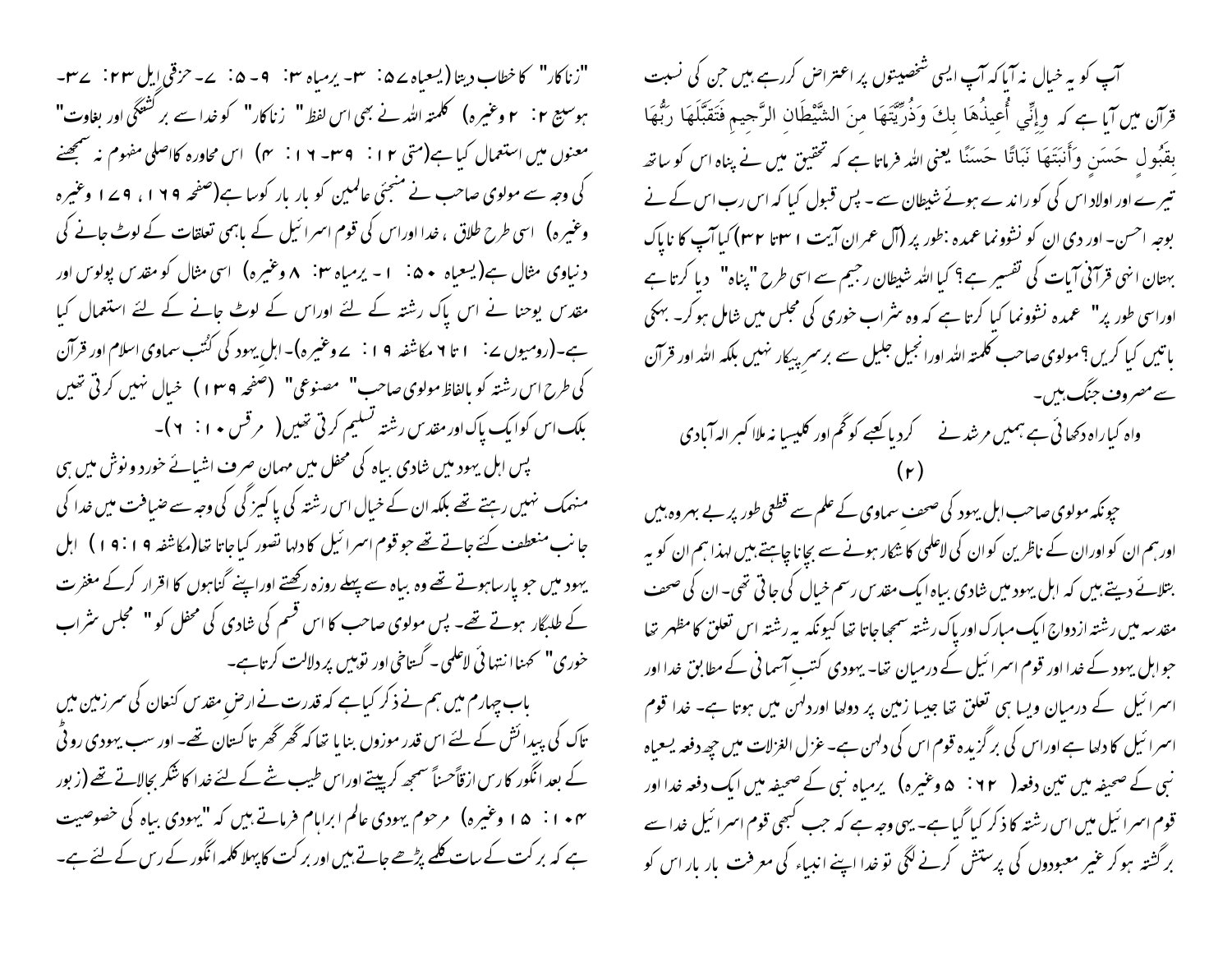جس کے الفاظ میہ بیں" اے خداوند ہمارے خدا۔ تمام کا ئنات کے بادشاہ- تومبارک ہے جس نے ہمارے لئے انگور کا بچل پیدا کیاہے"۔ پس مجر دانگور کے رس کی موجود گی شادی کی محفل کو" مجل*ں مثر*اب خوری" میں تبدیل نہیں کرسکتی"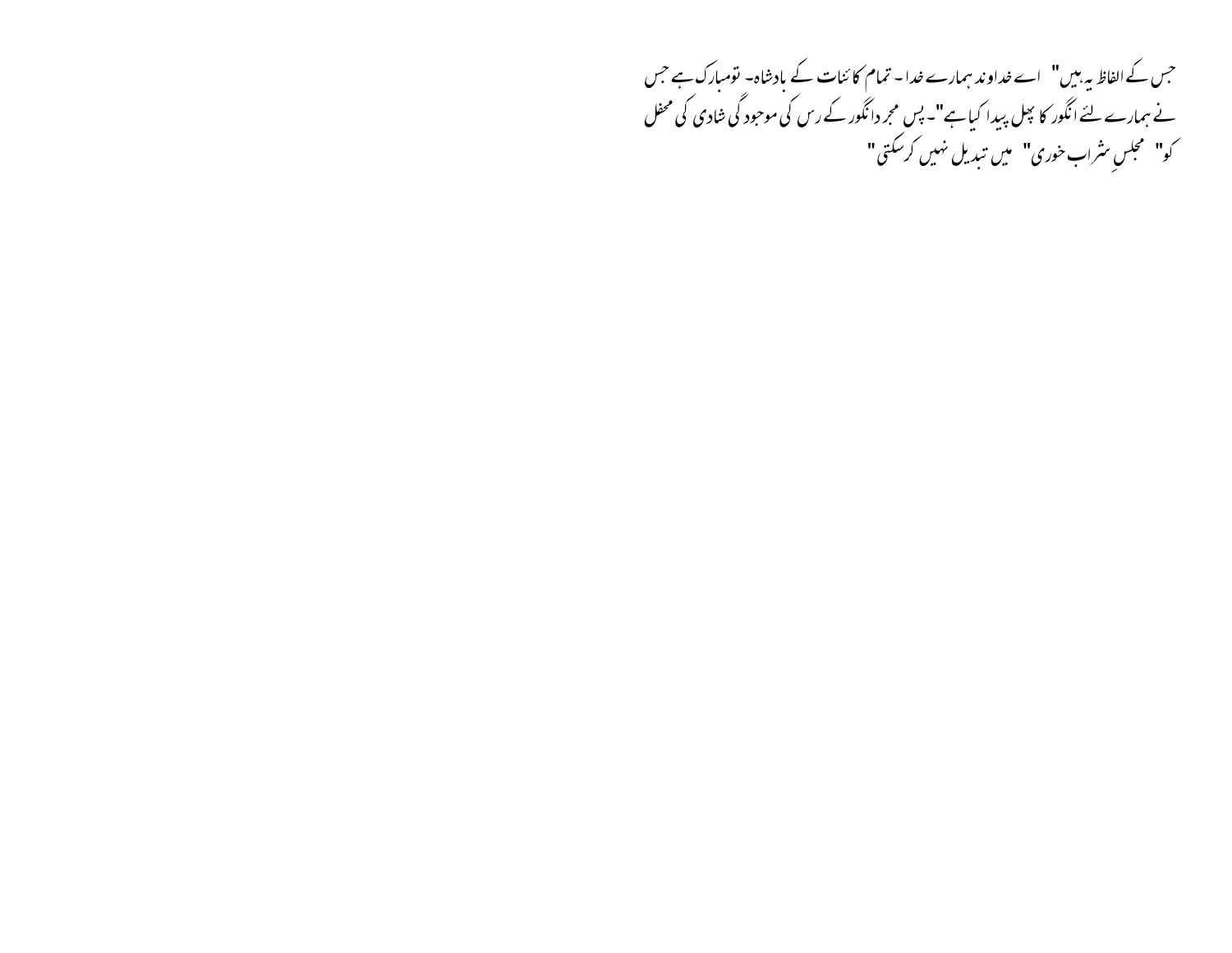کثرت سے یا ٹی کی صرورت ہوگی۔ لیکن پایں ہمہ ان سب پانوں کے لئے وہاں یا ٹی کے صرف" حيِّصتَكَ " كافي سُمجَصتُ -حين مين " دودو تين تين من كي كَنحائش تھي" ان سب با نوں سے ہم بہ نتیجہ اخذ کرسکتے ہیں کہ مہما نوں کی تعداد قلیل تھی۔ نوشہ میاں نےانگور کارس قلیل التعداد مہما نوں کے لئے مہیا کر ناصر وری سمجیا تھا۔ لیکن وہ مقدار میں صر ورت سے بھی تھم ثابت ہوا۔ یہ تحمی تھم از تھم اس بات پر دلالت کرتی ہے کہ یہ شادی کی محفل" محجلس سثراب خوري نه تھي۔

سمجمانی مرزائے قادیانی <u>بھے گئے ہیں</u> کہ حصرت مسح نے ان حی<sub>ص</sub>مثکوں کے تمام کے تمام یانی کو" سثراب" میں تبدیل کردیا تھا- اور حبو " سثراب" بنی وہ اس حساب سے مقدار میں بارہ اور اٹھارہ من کے درمیان تھی - اس اعتراض کی تائید میں مرزا حی نے آبات سے و۸ پیش کیں۔ حن میں لکھا ہے کہ آنخداوند نے منتظمین جلسہ کو ضحم دیا۔" مٹکوں میں یا فی بھردو۔ پس انہوں نے ان کولیاب بھر دیا۔ پھر اس نے ان سے کہا اب لکال کر میر مجلس کے یاس لے جاؤ۔ پس وہ لے گئے۔"

لیکن مرزا قادیا فی( عفرالله ذیوبه) اوران کے ہم خیالوں کا یہ اعتراض یونا فی زبان کے الفاظ اور محاورات سے ناوا قفیت اورلاعلمی پر مبنی ہے آیت ۸) میں یونانی لفظ "اینٹلائن"(UVÀElV) جس کا ترجمہ اردو میں " کال کر" کہا گیا ہے یہودی کتب مقدسہ کے یونانی ترجمہ سیپٹواجنٹ اورانجیل جلیل کی اصل یونانی میں ہر جگہ کنوئیں میں سے یانی لکالنے کے لئے ہی استعمال کیا گیا ہے(پیدائش مہ<del>ن ۱</del>۳ - خروج ۲ : ۱۶ تا ۱۹، حزقی ایل ۲: ۱۲- یسعیاه ۱۲: س- پوحنا ۴: ۷، ۵ ا وغیره وغیره) تمام کی تمام کتاب مقد س کا یونا نی زبان کا ترجمه حیان مارو- به لفظ انگور کارس با خمر باسکر با تبیروش وعنیره کومشگے با کسی اور ظرف میں سے لکالنے کے لئے کبھی استعمال نہیں ہوا۔ جس سے ظاہر ہے کہ حبوشے

یہ بات قابل عوٰر ہے کہ حس خاندان میں شادی تھی گووہ ایک مفلس اور عریب خاندان تحالیکن وہ سثریف النسب تھا۔ پس دلہا نے حو اشیائے خوردو نوش کا ذمہ وار ہوتا تعا(قضاة ٣٠ : • • ) ) اپني غريبي کي وجه سے انگور کارس صرف اتناہي مهيا کيا تعاجتناوه خيال کرتا تھا کہ مہما نوں کے لئے کفایت کریگا۔ یہی وجہ تھی کہ انگور کارس کم بھی ہوگیا تھا۔ پس مقدار کی تھی صاف ثابت کرتی ہے کہ یہ " محجلس سٹراب خوری" نہ تھی جہاں د نیاجہان کے میکسیار اور مادہ خوار ار ماب چنگ ونشاط ناچ رنگ میں مشغول تھے ۔ کہاں اس سٹریف اور عریب خاندان کاافلاس اور <sub>ک</sub>ماں مطرب اور چنگ اور ساقی اور ساعر و بینا کا دور!

اس غریب گھرانے میں مہمانوں کی قلیل مقدار کا اندازہ اس بات سے ہوسکتاہے کہ مالفاظ انجیل نویس" وہاں یہودیوں کی طہارت کے دستور کے مطابق پتھر کے صرف حچھ مُٹکے رکھے تھے اوران میں دو دو تین تین من پان کی گنجائش تھی"(آیت ۲)حو لوگ یہودیت سے واقف بين وه جانتے ہيں كہ اس قوم ميں "طهارت " پر كس قدر زور ديا جاتا تھا - چنانچہ (مر قس ے: ۱ تا ۵ اور مرتی ۲۳: ۲۵ تا ۲ ۲ اور لوقا ۱۱: ۳۸ تا ۳۹ وغیرہ) ان دستورات کا صرف اشارۃً ذکر کیا گیا ہے۔لیکن طہارت کے متعلق اہل یہود کے ربیوں کے احکام کاہم سے امر سے اندازہ کرسکتے ہیں کہ کتاب مشناہ حو حیے حصوں میں گقسیم ہے۔ اس کا چھٹہ حصہ جس کا تعلق طہارت سے ہے سب سے زیادہ طویل ہے۔ اس حصے کے بارہ عنوانات بیں جن میں ۱۲۶ ماب اورایک ہزار ایک فصلیں بیں-پہلاعنوان صرف بر تنوں کے دھونے کے متعلق ہے۔اوراس کے چار پاب بیں۔ ناظرین اندازہ کرسکتے ہیں کہ اس مجلس میں یہودیوں کی طہارت کےدستور کے مطابق شادی کے کھانا پکانے اور تھلانے کے بر تنوں کو دھونے ، مہما نوں کے پانھوں کے دھونے اور غسل کرنے ، اشیائے خوردو نوش کے پکانے وعنیرہ کے لئے کس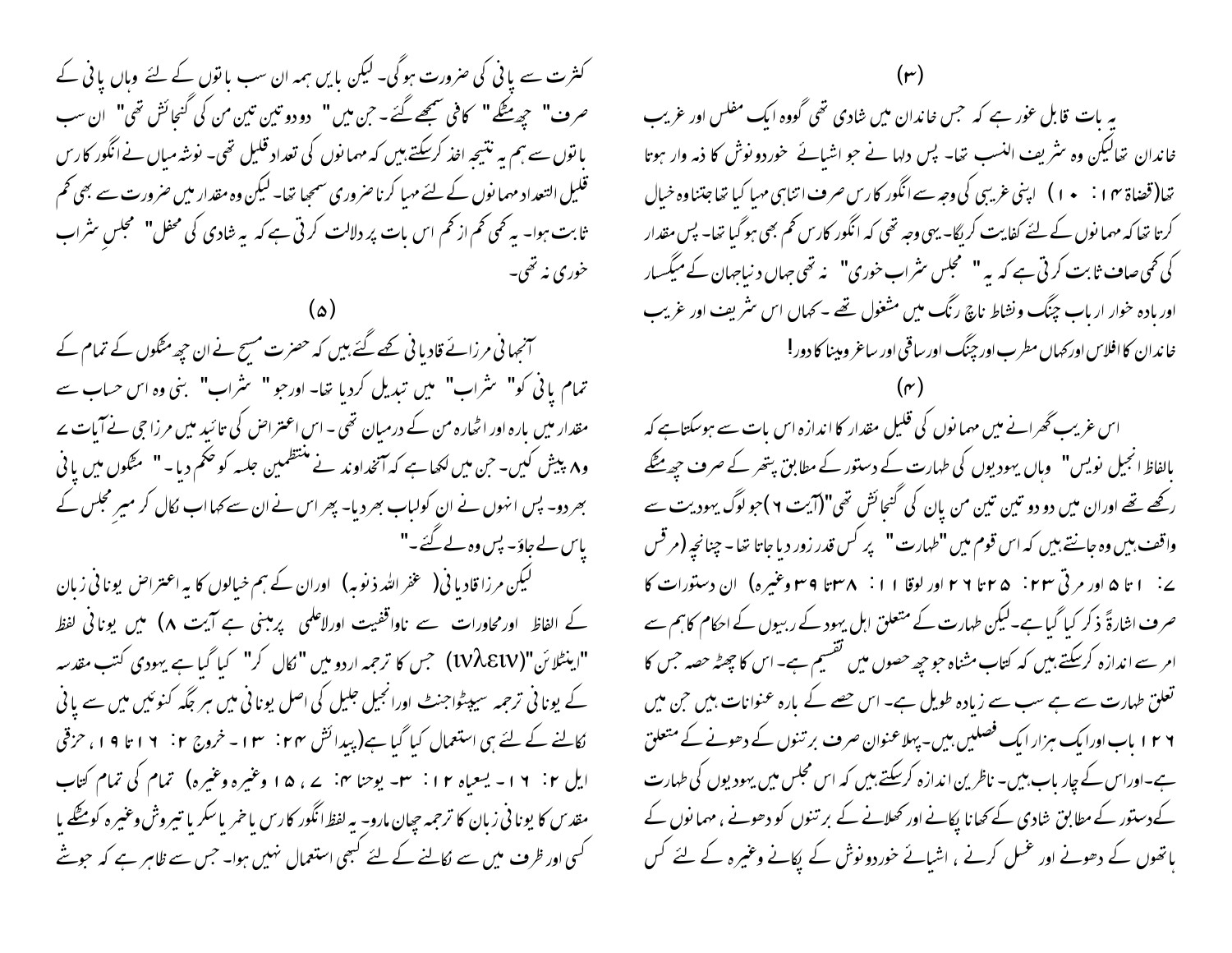دو مچیلباں" کیدم اعجازی طور پر روٹیوں اور مچیلیوں کا ڈھیر نہیں ہوگیا تھا بلکہ لکھا ہے کہ " یسوع نے وہ پانچ روٹیاں اور مجیلیاں لیں اور اس نے شکر کرکے ان کو نوڑا اور نوڑ کر شا گردوں کو دیتا گیا اور شاگردوں لوگوں میں بانڈنتے گئے اور اسی طرح مجعلیوں میں سے جس قدر چاہتے تھے یانٹ دیا اورسب کھا کر سپر ہوگئے"( یوحنا ۲ : ۱۱ - متی ۱۵ : ۳ × ۳) ان آبات سے ظاہر ہے کہ روٹیوں اور مچپلیوں میں اعجازی طور پر دوران گفسیم اضافہ ہوتا گیا اور لوگ جس قدر چاہئے تھے حسب صرورت کھاتے گئے ۔ اسی طرح قانائے گلیل میں یا فی اعجازی طور پر دوران گقسیم تبدیل ہو کرانگور کارس بتا پا گیااورمہمان جس قدر چاہئے تھے" حسب صرورت پیتے گئے۔جب نځمی پوری ہو گئی تو یا نی کا تبدیل ہونا بھی بند ہو گیااور مٹکوں میں حو یا نی بچ رباوہ"۔ یہودیوں کی طہارت کے دستور کےمطابق" استعمال میں آیا۔

حپونکہ یہاں ہم مخالفین مسیحیت پر اتمام حجت کرنا چاہتے ہیں پس لگے باتھوں اس بحث کو پورا کرنے کے لئے ہم میر مجلس کے اس قول کو بھی سمجائے دیتے ہیں حوالیت • ا میں مندرج ہے ۔ " میر مجلس نے دولھا کو بلاکر اس سے کہا کہ ہر شخص پہلے اچھی ہے پیش کرتاہے اور ناقص اس وقت حب پی کر حیک گئے مگر تونے اچھی مے اب تک رکھ چھوڑی ہے"۔

اول - یادر کھنا چاہیے کہ میر مجلس کا یہ قول محض عامیا نہ ہے جس میں ایک ایسے دستور کا بیان ہے حور ذیل گھرا نوں میں ہوتا ہو گا۔ان مازاری الفاظ سے کوئی صحیح العقل شخص پہ نتیجہ نہیں نکال سکتاکہ سٹریف یہودی گھرا نوں میں مدعوشدہ مہمان پی کر" سچگ" ہاتے تھے۔ بالخصوص بيه خاندان حس ميں ام المومنين مقدسه مريم اورمنتجئي عالمين جيسي پاک ہستياں مدعو کي کئی تھیں گوغریب سہی پر سٹریف تو تھا پس کوئی حقیقت پسند شخص میر مجلس کے بازاری اور عامیا نہ الفاظ سے یہ نتیجہ نہیں کال سکتا کہ " یہ مجلس سٹراب خوری کی تھی"۔

ستشمین جلسہ نے مٹکوں میں سے لکالی تھی۔وہ انگور کارس نہیں تھابلکہ یا فی تھاجپنانچہ آیت 9 کے الفاظ صاف بتلاتے ہیں کہ انہوں نے متگوں میں سے "یا فی لکالا تھا" پس ثابت ہو گیا کہ مشکوں میں حو" دو دو تین تین من یا نی " تھاوہ "یا نی " ہی رہا- اور منتظمین نے مٹکوں میں سے یا فی لکالا تھا۔ اور حبو یا فی اعجازی طور پر انگور کا رس بنا وہ مٹکوں میں سے لکالنے کے بعد اورمیر مجلس کے پاس لے جانے کے درمبانی عرصہ میں انگور کارس بنا۔ یعنی یا نی میں حو تبدیلی واقع ہو ئی وہ اس وقت کے بعد وقوع پزیر ہو ئی حب مٹکوں میں سے یا فی لکالاجاجکا تھا۔ پس جتنا یا فی منتظمین حسب صرورت مطَّوں میں سے لکالتے وہ انگور کے رس میں تبدیل ہوجاتا۔ لیکن مش*گوں کے* باقی ماندہ یا نی نے اپنی شکل اور ماہیت نہ بدلی بلکہ وہ یا نی ہی رہا<sup>1</sup>۔ یہ تاویل مذکورہ بالاصحیح تفسیر پر مبنی ہے کہ انجیل جلیل کے کسی لفظ کامطلب صمجھنے کے لئے صروری ہے کہ ان تمام مقامات کا ملاحظہ کیا جائے جہاں وہ لفظ وار دیہوا ہے۔ اس تاویل کی تائیداد اس امر سے بھی ہو تی ہے کہ انجیلی بیان سے کسی لفظ سے بھی بہ نتیجہ اخذ نہیں ہوسکتا کہ مٹکوں کا سارے کا سارا یا ٹی تبدیل ہوگیا تھا جب سب مہمان کھانے پینے سے فارغ ہوگئے تو مٹکوں میں انگور کا رس یاقی بچ کر رہ گیا تھا حالانکہ اگر کجھ باقی رہ جاتا توانجیل نویس اس کا صرور ذکر کرتا جس طرح وہ پانچ ہزار کے گروہ کومعمِزا نہ طور پر رو ٹی محلانے کے تذکرہ میں لکھتا ہے کہ جب " پانچ ہزار سیر ہوچکے تو یسوع نے اپنے شاگردوں سے کہا کہ پچے ہوئے گلڑوں کو جمع کروتا کہ تحچیہ صائع نہ ہو۔ چنانچہ انہوں نے جمع کیااورحبو کی پانچ روٹیوں کے گلڑوں سے حوکھانے سے بچ رہے تھے بارہ ٹو کریاں بھریں"(یوحنا ۲ <sup>:</sup> ۱۳ تا ۱۳)۔ جب ہم ان دو نوں معجزوں کا مقابلہ اور مواز نہ کرتے ہیں تواس کی روشنی میں ہماری تاویل کی نصدیق ہوجا تی ہے۔ رو ٹی تھلانے کے معمِزہ کے وقت" پانچ روٹیاں اور دو مجلیاں" آنخداوند نے اعجازی طور پر پانچ ہزار کے ہجوم کو تھلائیں۔لیکن اس وقت پہ" پانچ روٹبال اور

<sup>&</sup>lt;sup>1</sup> J.E. Carpenter, The Johanine Writings p.379 note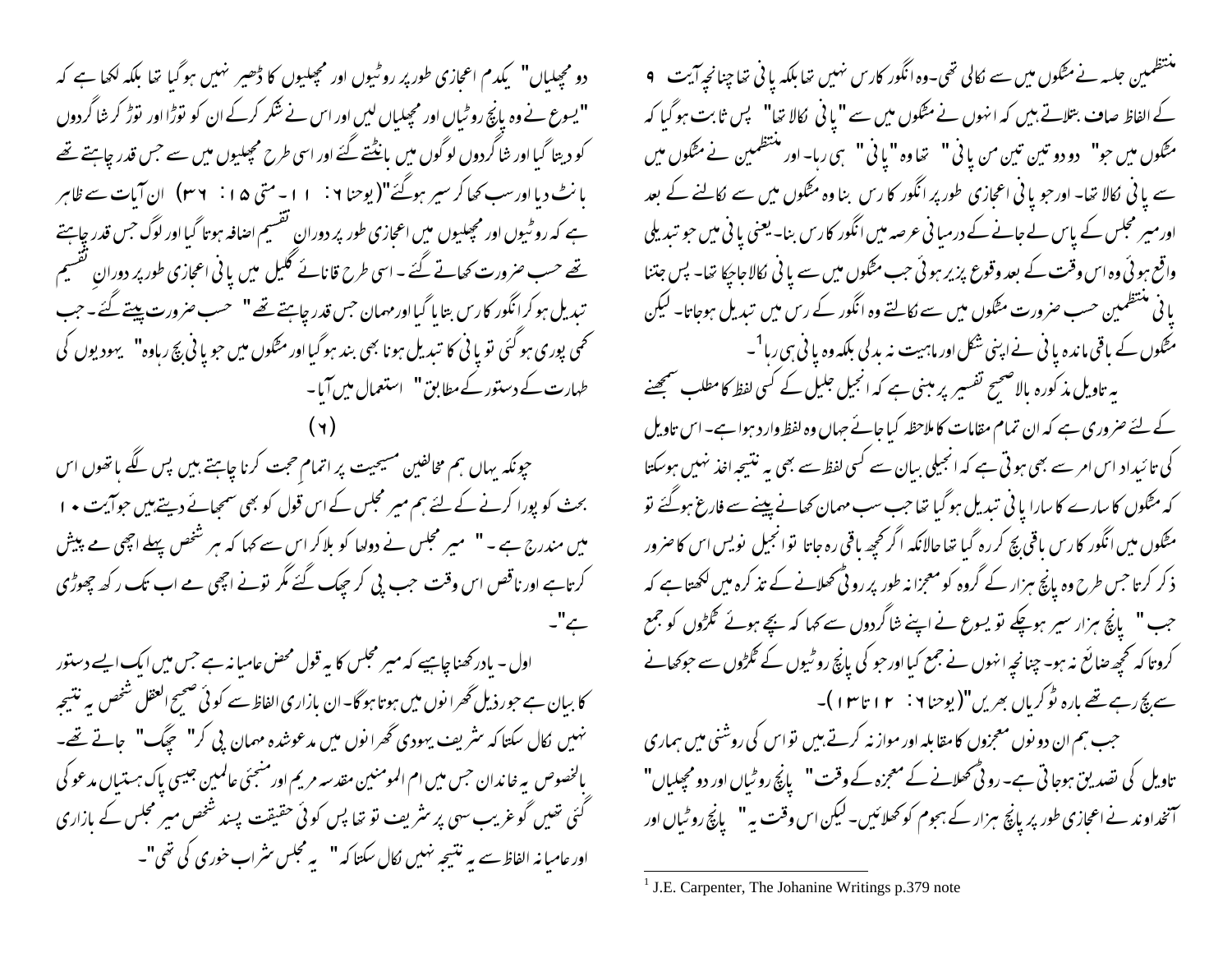"معجزه" كيا گبا ہے- اس لفظ كا صحيح ترحمه" نشا في" ہے چنانچہ آيت كا عربي ترحمه ملاحظہ ہو"ھذا فعل یسوع بددلا پات فی قانا الجلیل وطھر مجدودامن بہ تلامیذ "۔ پس اس آیہ سٹریفہ کا پہ مطلب ہے کہ یہ پہلامعمِزہ ایک " نشا نی" تھا جس کو حصرت کلمتہ اللہ نے دکھلا کر" لپنا جلال ظاہر کیا"۔اورآپ کے شاگردآپ پر"ایمان لائے"۔

ہم مولوی صاحب سے پوچھتے کہ کیا قرآن وانجیل کےمطابق نبوت کا" نشان" یہی ہے کہ نبی "سمجلس سٹراب خوری" میں سٹر یک ہواور سٹراب کو اعجازی طاقت خداداد سے بنائے اور خود اس قدر پئے کہ اس کے اثر سے متوالاہو کرماں کی" سواد پی" کرے اور ساقی بن کر یادہ گساروں کو جام بھر بھر <sup>م</sup>شراب پلانے اور ساعر ومینا کا دور چلائے ؟آپ نے تحچیہ تو عور کیا ہوتا کہ آیا اس قسم کے طرز عمل سے کوئی نبی " اپنا جلال ظاہر" کرسکتا ہے اور کوئی سمجھ دار شخص اس قسم کے کام کرنے والے پر"ایمان" لاسکتا ہے ؟ ہر گز نہیں۔ لیکن انجیل جلیل کے الفاظ نہایت واضح بیں کہ اس نشان کو دکھلاکر حصرت کلمتہ اللہ نے اپنا جلال ظاہر کیا اورآپ کے شاگرد آپ کی نبوت پر ایمان لائے (آپت ۱۱)اگر مولوی صاحب اس جلال کی حقیقت کی حِملک دیکھنا چاہتے ہیں تو وہ یوحنا ۱: ۴ - اوقا ۹: ۲ تا ۳- ۲ پطرس ۱: ۱۶ تا ۱۷ - ۱ یوحنا ۱ : ۱ تا ۴، ۱۴ - یوحنا ۱۷ : ۲۴، ۲۳، ۲۰ - ۱۱ : ۳۰ - کا تدبراور عور" سے مطالعہ کریں اور عہد عتیق میں یسعیاہ ٭ vi ۔ a – حزقی ایل F – ا موعیرہ کو دیکھیں ۔ ۔ کیونکہ ان آبات کے الفاظ کو ابن اللہ نے اپنی زند گی میں اقوال وافعال کے وسیلے پورا کیا پس آپ کا پہ اعتراض بے بنیاد ہے۔

مقدس یوحنا انجیل نویس ہم کو بتلاتاہے کہ اس نے حصرت کلمتہ اللہ کے ہزاروں معجزات میں سے صرف چند ایک کا ہی ذکر کیا ہے ( ۲ نے میں) یس حن معجزات کا ذکر کیا گیا ہے وہ کسی خاص مقصد کے تحت چنے گئے بیں - وہ مقصد کیا تھا؟

دوم۔ خود میر مجلس کا قولِ اس بات کا شاہد ہے کہ اس کے قول کا اطلاق موحودہ محفل پر نہیں ہوسکتا کیونکہ خود اس کے الفاظ بھی اس عام دستور میں اورموحبودہ مجلس میں امتیاز کرتے بیں اور صاف نتیجہ لکلتاہے کہ کم از کم اس محفل کے مہمان پی کر "حیک" نہیں گئے تھے۔ سوم۔ ہم ماب چہارم میں لکھ چکے ہیں کہ جس لفظ کا ترجمہ" پی کر چپک گئے " کیا گبا ہے وہ "میتھیوسما" کا فعل ہے حوبالکل اگک شے ہے۔ جس کے لئے عبرانی میں لفظ" تیروش" آ اہے۔ حوا یک نشہ آور جییز " ہے اور حس کی " ائبل میں حرمت" کا خود اقبال ہے(صفحہ • ۹) پر حویتے آنخداوند نے بنائی وہ" میتھیوسما" نہ تھی بلکہ "اوینوس" تھی۔اہذامیر مجلس کا قول خودآنچداوند کی بنائی ہوئی شے اور دوسمری شے میں تمیز کرتاہے۔ ۔ جہارم۔ ہم کو یقین ہے کہ معترضین کی اپنی عقل اس بات کو قبول نہیں کرسکتی کہ حصرت کلمته الله (حن کو وه خدا کا فرستاده مانتے بیں ) ایک ایسی مجلس میں نہ صرف رونق افروزہوں بلکہ وہ اپنی اعجازی طاقت کے ذریعہ کثرت سے " ینٹراب" بنا کر اس قسم کی یداعتدالی کے خود سی موجب ہوں پس ہم یہ سمجھنے سے قاصر بیں کہ وہ کیوں حصرت روح اللہ پر ایسے اعتراضات کرتے ہیں حن کو ماننے کی ان کا اپنا ایمان اجازت نہیں دیتا اور حن کو نہ ان کے مخاطب مانتے ہیں؟ ایسے نام نہاد ایمان فروش مولویوں کے اس ناپاک روبہ کی وجہ سے مسلما نوں اور عیسا ئیوں کے باہمی تعلقات قرآن کے اصلی منشاء کے مطابق خوشگوار (مائدہ آیت ۸۵) ہونےکے بجائے ایک مسلسل آویزش کی صورت اختیار کررہے ہیں۔ مامریداں روبسونے کعبہ حپوں آریم حپوں روبسوئے خانہ خمار وار دبییر ما؟

معجزات مسح آيات التدبيس انجیل نویس قانائے گلیل کے معجزاہ کے لئے لفظ" معجزہ" استعمال نہیں کرتاا گرچہ اردو ترجمہ "انجیل آیت گیارہ میں یونا ٹی لفظ" سیما ئی اون"σημειων کا ترجمہ غلطی سے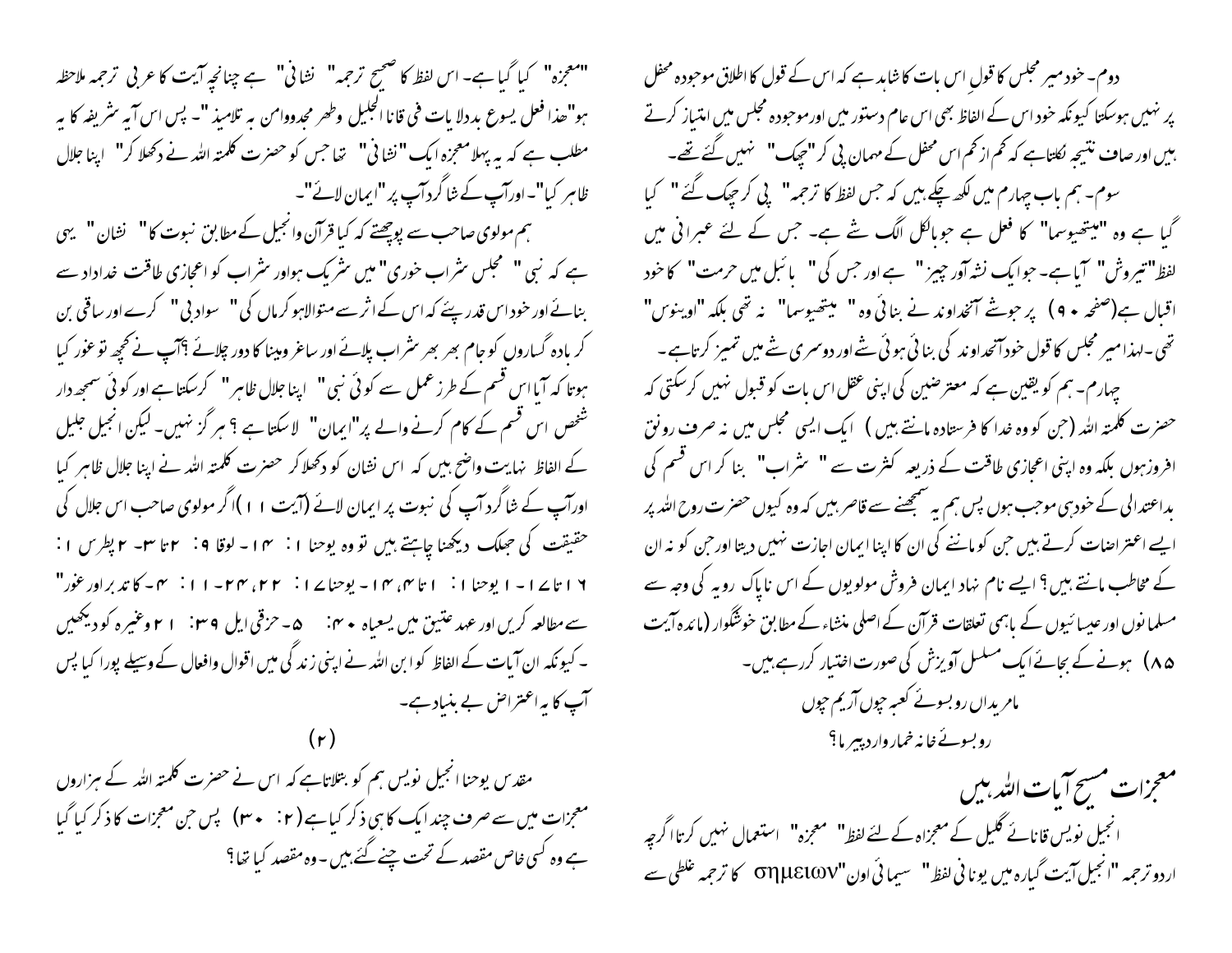غالب آنے کی توفیق بخشا ہے(۱۰٪ ۱۵اتا ۱۸۔ متی ۲۶٪ ۲۸تا ۲۸) پہ صبح تفسیر سورہ عمران کی مذ کورہ بالاآبات کی یہودیت کی رسمی عبادت وعنیرہ کو دیکھ کر عاشقان بادہ الهلٰ تھتے تھے۔ تیرے صنم کدوں کے بُت ہوگئے پرانے چچ کہدوں اے برہمن گر تو برا نہ مانے واعظ كاوعظ جحوڑا جھوڑے تیرے فسانے تنگ آگے میں نے آحر دیروحرم کو چھوڑا سُوُ ٹی پڑی ہو ئی ہے مدت سے دل کی بستی ہے کہ اک نیا شوالہ اس دیس میں بنادیں امام عزالی رحمتہ اللہ علیہ کا قول آب زر سے لکھنے کے قابل ہے۔ قال لمہ نفھمہ المعا فی كذالك بنعيس لك من ابرالافي قستر ه يعني اگر تم مطالب قرآن كواس طرح نهيں سمجھتے تو تم کو قرآن سے صرف اس کا جبکا یا تھ آیا ہے - جس طرح بہائم کو گیہوں میں سے صرف بھوسی بانھ آئی ہے۔

یہ انجیل نویس کلمتہ اللہ کے معجزات کے لئے اور لفظ استعمال کرتا ہے یعنی" کام" (یوحنا ۵: ۲۳-۱۰ - ۲۳۷تا ۳۸) جس سے اس کے لفظ " نشانی" کے مفهوم پرروشنی پڑتی ہے۔اگرہم مذکورہ بالاصنجیح اصول تفسیر کے مطابق ان تمام مقامات کا " یمد بر اور عور" کے ساتھ مطالعہ کریں جہاں اناجیل اربعہ میں یہ الفاظ مستعمل ہوئے توہم پر واضح ہوجا ئیگا - کہ انجیل نویسوں کامطلب ہیہ ہے کہ جس طرح ہمارے کام ہماری رخصت عادت اور شخصیت کی نشان دہی کرتے بیں اسی طرح کلمتہ اللہ کے معمِزات آپ کی ذات وصفات کی نشان دہی کرتے ہیں (متی ۱۱: ۲ تا ۵)چنانچہ آپ نے فرمایا "اگر میں اپنے باپ کے کام کو نہیں کرتا۔ نو میرا یقین نہ کرولیکن اگرمیں کرتا ہوں نوان کاموں کا یقین کروتا کہ تم جا نواور سمجھو کہ باپ مجھ میں ہے اور میں باپ میں ہوں"( یوحنا ٭ ا : \ \_ ے ساتا ۳۸) آنخداوند کے معجزات محبت رحم اور ہمدردی کا اظہار کرتے ہیں۔ اور یہ نشان دیتے ہیں کہ ان کاموں کا کرنے والا محبت مجسم

اگر مولوی صاحب نے انجیل کی " تلاوت " کی ہو تی اور " قرآن میں ٹھری نظر سے عوٰر" کیا ہوتا (صفحہ ۹ مہ ۱ ) نوَآپ کو معلوم ہوجاتا کہ دو نوں الہامی کتابیں حصرٰت کلمتہ اللہ کے معجزات کے لئے ایک ہی لفظ یعنی" نشانی" استعمال کرتی ہیں۔ چنانچہ قرآن میں حصرت روح الله اپنے معمِزات کی نسبت اہل یہود کو فرماتے ہیں کہ إِنَّ في ذَلِكَ لآ يَةً لَّكُمْ والے ہو(آل عمران آیت ۴۳) اگرآپ نے اس قرآنی آیہ سٹریفہ پر " تد بروعوْر" کیا ہوتا تو آپ کو معلوم ہوجاتا کہ قرآن کامطلب " نشانی" سے بعینہ وہی ہے جو انجیل کا مفہوم ہے(آیت ۱۱) یعنی حومعجزات آنخداوند کرتے تھے وہ اس بات کا "نشان" دیتے تھے کہ ان معجزات کے کرنے والا کس قسم کا انسان ہے۔ یعنی وہ آنخداوند کے جذبات، خیالات، محسوسات اور واردات قلب عرضیکہ آپ کی شخصیت کے مظہر تھے۔ یہی وجہ نھی کہ لوگ ان کو دیکھ کرآپ پر "ایمان " نجی لاتے تھے حصرت کلمتہ اللہ کے سب کے سب معجزات پُر معنی نشان تھے حولوگوں کے اذبان کوروحانی حقائق کی جانب منتقل کرتے تھے۔ بہ معمِزات بذات خود ایسے ہم نہیں تھے جیسے وہ روشن حقائق حن کی جانب ان کے ذریعہ توجہ منعطف ہو تی تھی اور حن کی بہ خبر دیتے تھے- مثلاً پانچ ہزار کو تھلانے کے معجزہ سے لوگوں پر بہ ظاہر ہوگیا کہ سید نامسح زند کی کی روٹی بیں( ۲ : ۱ ، ۹ ۵) جنم کے اندھے کو بینائی دینے (۹ ماپ) سے ہر خاص وعام پر بہ روشْن ہوگیا کہ آنخداوند د نیا کے نور بیں( ۱۲ ۱۲ ) لعزر کو مر دوں میں سے زندہ کرکے (یوحنا ۱۱ ماب) آپ نے سب دیدہ وروں پر ظاہر کردیا کہ آپ " قیامت اور زند گی" ہیں(۱۱: ۲۵)۔

حصرت ابن الله نے یا نی کوطاقت دینے والے انگور کارس بنا کر عالم وعالمیان پراس حقیقت کومنکشف کردیا کہ یہودیت کا خم خانہ خالی ہوگیا اوراب آپ اس نئے عہد کے یا ٹی بیں حبوا نسان ضعیف النسان کو طاقت اور قوت دے کر اس کو د نیا کے ہواد ہوس "گناہ اورشیطان پر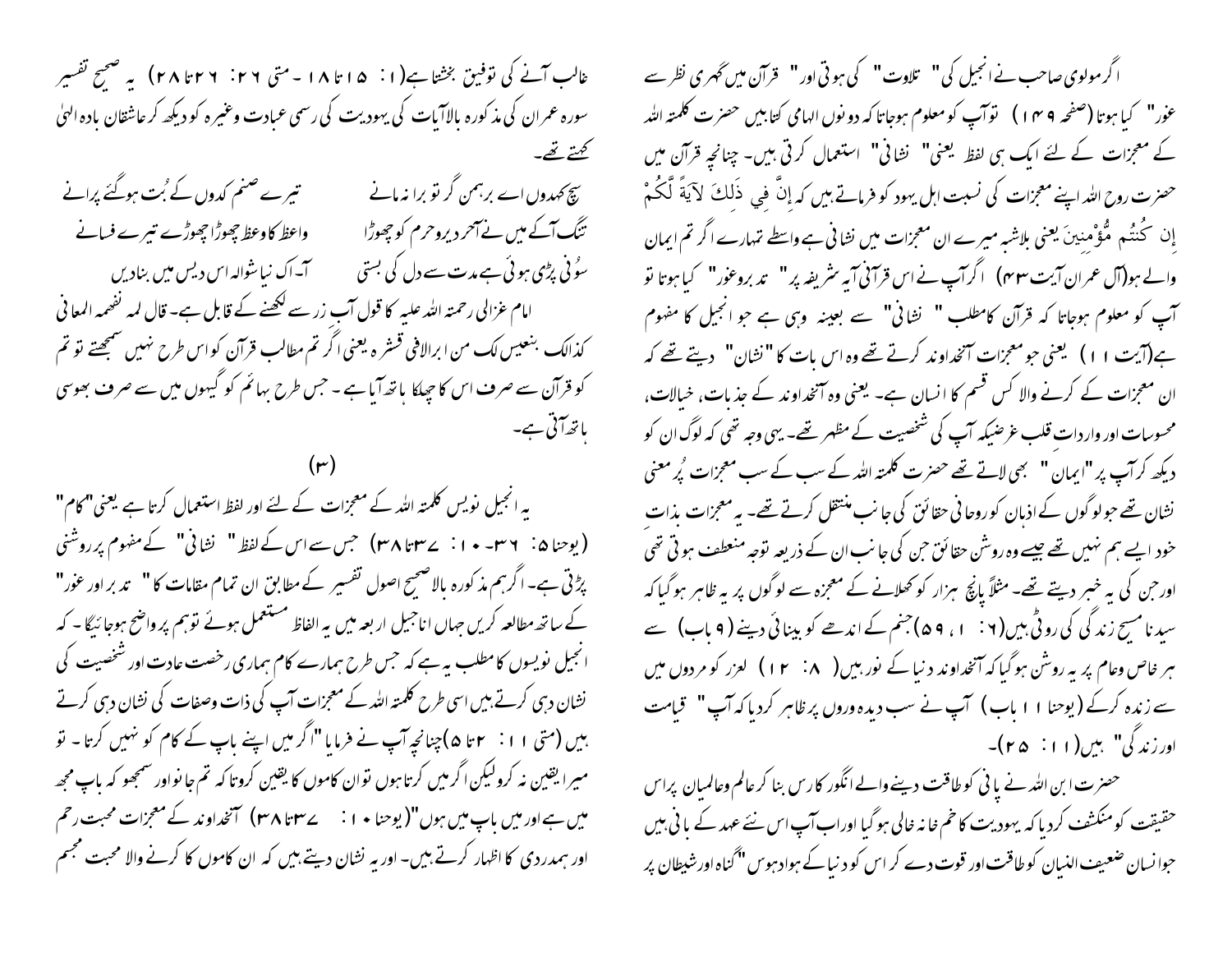حمال ایسی آزادیاں تھیں میسر انالحق کهواور بيانسي نه ياؤ-مولوی صاحب کے لغواورلا یعنی اعتراضات آپ کے اس قول کو سچ ثابت کرتے ہیں کہ " جاہلوں کے باتھوں سے یسوع مسح نہیں بچ سکتا "اسلام اور مسیحیت صفحہ ۱۹۵) ہ آپ نے اس قسم کے اعتراض کرکے عیسائیوں کی دل فگاری میں کوئی دقیقہ فرد گزاشت نہیں کیا۔لیکن آپ کے سے دل آزار اعتراضات کی نسبت حصرت سلیمان فرماتاہے کہ – یہ ایسے ہیں " ہجیسا پر ندہ ہوامیں اڑتا ہے اوراس کی رفتار کا کوئی سمراغ نہیں ملتا۔ بلکہ جس ہوا پر اس کے پروں کا صدمہ پڑا تھا۔ اور جسے اس کے پھڑ پھڑاتے ہوئے مازو جیپر تے ہوئے گذرگئے۔ اس میں بعدہ اس کے گزرنے کا نشان بھی پایا نہیں جاتا۔ یا جیسے تیر نشانہ کی طرف چھوڑا جاتا ہے اور حس ہو ا کو حبیر تا ہوا جاتاہے وہ دراگل جا تی ہے۔ یہاں تک کہ لوگوں کو خسر نہیں ہوئی کہ کس راستہ سے کیا"( کتاب الحکمت ۵ نے ۱ تا ۱۲ )۔ اعتراض کرنے کے جنون میں آپ قرآن بھول گئے جس میں وارد ہے۔ یُریدُونَ لْيُطْفؤُوا نُورَ اللَّه بأَفْوَاههمْ وَاللَّهُ مُتمُّ نُورِه وَلَوْ كَرهَ الْكَافرُونَ يعني آبٍ مِيح لوگ اللہ کے نور کو منہ کی پھونکیں مار کر بھانا چاہتے ہیں۔ لیکن اللہ اپنے نور کو پورا کرتاہے۔ خواه کافر اس بات کو ناپسندی ہی کریں(سورہ صف آیت ۸) اس قسم کی ستاخا نہ تحریرات کی وجہ سے عیسا ئیوں نے بیزار ہو کر قادیا نیوں کومنہ لگانا چھوڑدیاہے۔ہم معتر صبین کوخلوص دل سے تصیحت کرتے ہیں۔ حپوں نداری *تھ*ال فضل آں ہ<sub>ی</sub> مسلمت کہ زبان دردبا*ل نگہ* داری ۔<br>آدمی رازیاں فضیحت کر مسلم ہونے مغزراسبکساری

ہے۔آنخداوند کا ہر مسیحائی دم خدا کی ذات کی نسبت نشان دہی کرتا ہے( یوحنا ہی: سم س ے ا <sup>ن</sup>ہ مہوعنیرہ) اور بنی نوع انسان پر واضح ہوجاتا ہے کہ خدا محبت ہے اورحصرت کلمتہ اللہ اس لازوال اوراز لی اورا بدی محبت کے مظہر بیں۔"خدا کو کبھی کسی نے نہیں دیکھا۔اکلوتا بیٹا حجوباپ کی گود میں ہے اسی نے ظاہر کیا"( یوحنا ۱۱ : ۱۸ ) اسی نکتہ کو سمج<sub>ع</sub>انے کے لئے مقدسہ مریم اور منتجئی عالمین کی نسبت قرآن میں وارد ہواہے وَجَعَلْنَاهَا وَابْنَهَا آيَةَ لِّلْعَالَمِینَ یعنی اللہ فرماتا ہے کہ ہم نے مریم کو اوراس کے بیٹے کو د نیا جہان کے لئے نشا فی بنا با(انبیاء ۱ 9 ) گیعنی خدا نے حصرت روح اللہ کود نیا میں اس غرض سے بھیجا تا کہ آپ کے خیالات ، جذبات اور افعال خدا کی نشان دسی کا کام دیں۔ اورد نیا کوان کے ذریعہ یہ علم ہوجائے کہ خدا کس قسم کا خدا ہے۔ اس قرآنی آیت کی تفسیر انجیل یوحنامیں درج ہے جہاں حصرت کلمتہ اللہ فرماتے ہیں "اگر تم نے مجھے جانا ہوتا تو میر ے ماپ کو بھی جانتے- اب تم ماپ کو جانتے ہواوراسے دیکھ لیاہے ۔۔۔۔جس نے مجھے دیکھااس نے ماپ کو دیکھا ۔۔۔۔میں باپ میں ہوں اور باپ مجھ میں ہے"( ۱۴ باب) دیکھئے۔ قرآن میں کس طرح "سلیس عربی زبان میں یا ئبل کی تفصیل موجود ہے( شعراءآیت ۱۹۳،انعام ۵۹، یونس ۴۸وعنیرہ)۔ مولوی صاحب کی کتاب کو زیور اخلاق حمیدہ سے آراستہ ہونا چاہیے تھا۔ لیکن ہمیں افسوس ہے کہ یہ کتاب ہر قسم ک اخلاقی خوبیوں سے معراء ہے۔اس میں آنخداوند کی ذات قدسی صفات پر بار بار ایسے سوقیا نہ جملے گئے گئے ہیں حو کسی کلمہ گومسلمان کے لئے حواللہ پر اس کے رسولوں پر اوراس کی کتا بوں پرایمان رکھتا ہو گسی طرح جا ئز نہیں - یہ کتاب ایسی دل آزار ہے کہ قانون کی زدمیں آتی ہے ۔لیکن ہم حومسیحی بیں، مسلما نوں کا سا رو یہ اختبار کرکے گورنمنٹ پر زور نہیں دیتے کہ وہ مقدمہ چلائے۔ ہاں اگر پنجاب میں اسلامی گورنمنٹ ہو تی تووہ خود اس کتاب كا نوٹس ليتے۔